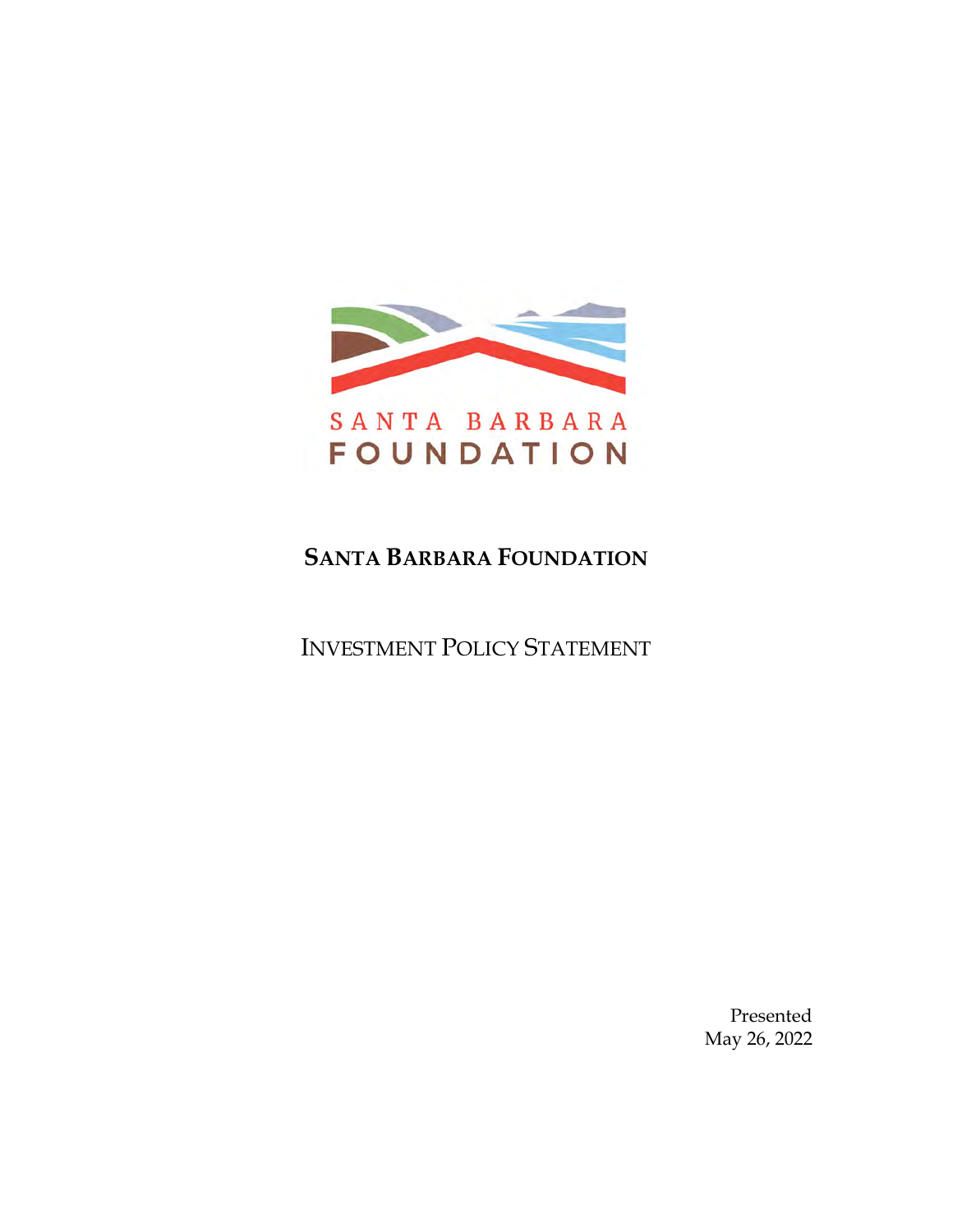# **Table of Contents**

|       |                                                               | Page           |
|-------|---------------------------------------------------------------|----------------|
| I.    | Introduction and Purpose                                      | 2              |
| II.   | Santa Barbara Foundation Goals                                | $\overline{2}$ |
| Ш.    | Responsibilities of the Foundation Representatives            | 3              |
|       | The Board of Trustees<br>a.                                   | 3              |
|       | The Investment Committee<br>b.                                | 3              |
|       | The Investment Consultant<br>$C_{\star}$                      | 4              |
|       | d. The Foundation Staff                                       | 5              |
|       | e. The Custodian Bank                                         | 6              |
|       | f.<br><b>Investment Managers</b>                              | 7              |
| IV.   | <b>Investment Objectives</b>                                  | 8              |
|       | a. Risk Objectives                                            | 8              |
|       | b. Return Objectives                                          | 8              |
| V.    | <b>Investment Constraints</b>                                 | 8              |
|       | a. Legal and Regulatory                                       | 8              |
|       | b. Time Horizon                                               | 9              |
|       | c. Liquidity                                                  | 9              |
|       | d. Tax Considerations                                         | 9              |
| VI.   | <b>Total Return Policy</b>                                    | 9              |
| VII.  | <b>Spending Policy</b>                                        | 9              |
| VIII. | <b>Risk and Return Considerations</b>                         | 10             |
| IX.   | Diversification                                               | 10             |
| X.    | Active vs. Passive Management                                 | 11             |
| XI.   | <b>Asset Allocation</b>                                       | 11             |
|       | a. Permissible Asset Classes                                  | 11             |
|       | b. Expected Returns, Risk and Correlations                    | 11             |
|       | c. Long-Term Target Allocations                               | 12             |
|       | d. Rebalancing                                                | 12             |
| XII.  | Review of Investment Policy, Asset allocation and Performance | 13             |
| XIII. | <b>Investment Costs</b>                                       | 13             |
| XIV.  | <b>Voting Proxies</b>                                         | 13             |
| XV.   | Conflicts of Interest                                         | 14             |
| XVI.  | <b>Related Party Transactions</b>                             | 14             |
| XVII. | Procedure for Revising Guidelines                             | 14             |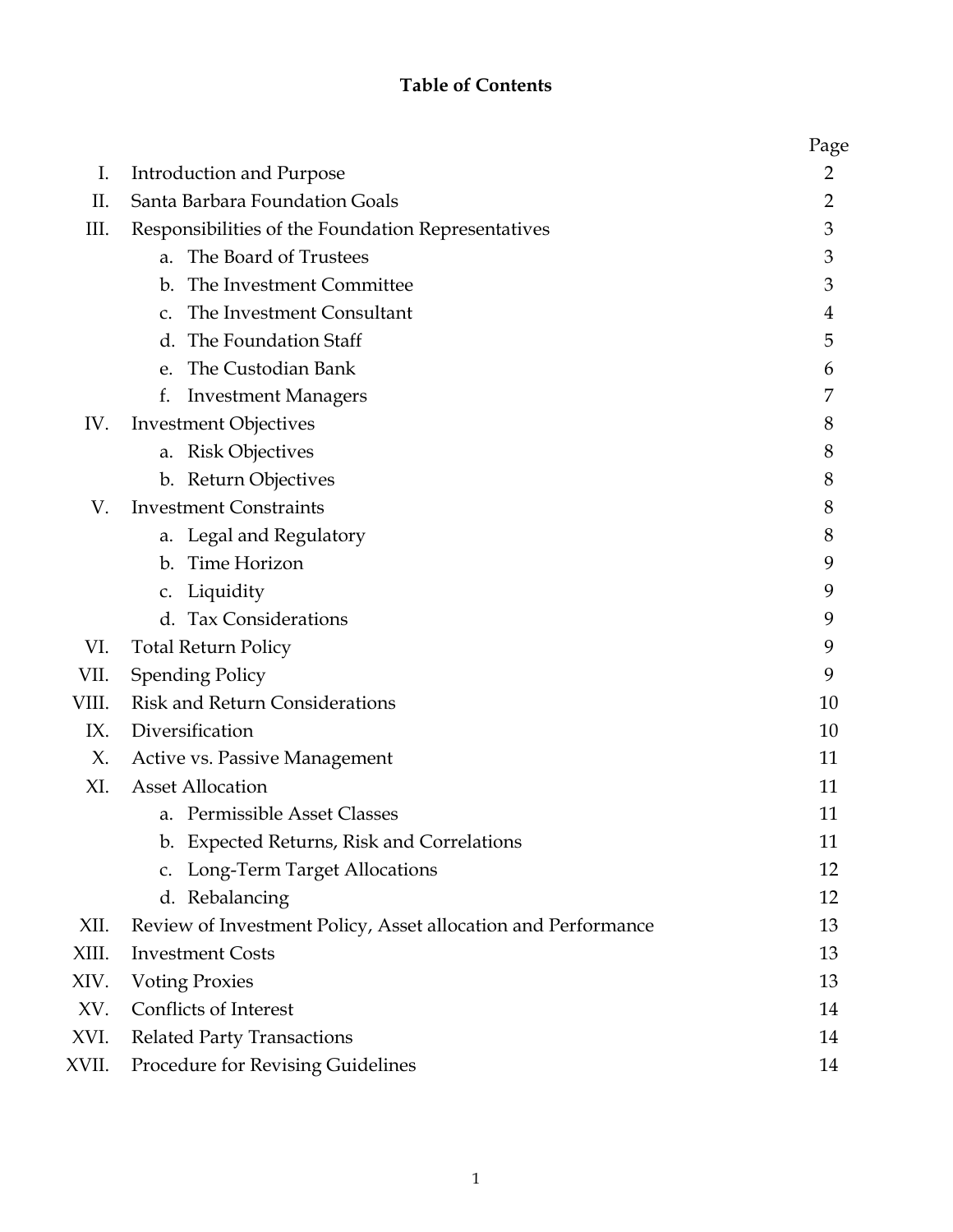# **Table of Contents - Appendices**

|    |                                                                      | Page |
|----|----------------------------------------------------------------------|------|
|    | A. Santa Barbara Foundation Responsible Investing Policy             | 15   |
|    | B. Long-Term Endowment                                               | 17   |
|    | C. Focus Growth Blend                                                | 20   |
|    | D. Focus Income Blend                                                | 22   |
|    | E. Socially Responsible Investment Portfolio                         | 24   |
|    | F. Capital Preservation Portfolio                                    | 26   |
|    | G. Pooled Income Funds                                               | 27   |
|    | H. Charitable Remainder Trusts                                       | 29   |
| I. | Donor-Advised Funds                                                  | 31   |
| J. | Charitable Gift Annuity Funds                                        | 32   |
|    | K. Permissible Asset Classes                                         | 36   |
|    | L. Twenty-Year Capital Market Expectations                           | 37   |
|    | M. Asset Class Performance Measurement                               | 38   |
|    | N. Asset Class Correlations                                          | 39   |
|    | O. Gifts of Securities                                               | 40   |
|    | P. Policies and Procedures for Fair Value Measurement of Investments | 41   |
|    | Q. Investment Policies for Investment Managers                       | 45   |
|    | R. Crisis Response Plan                                              | 46   |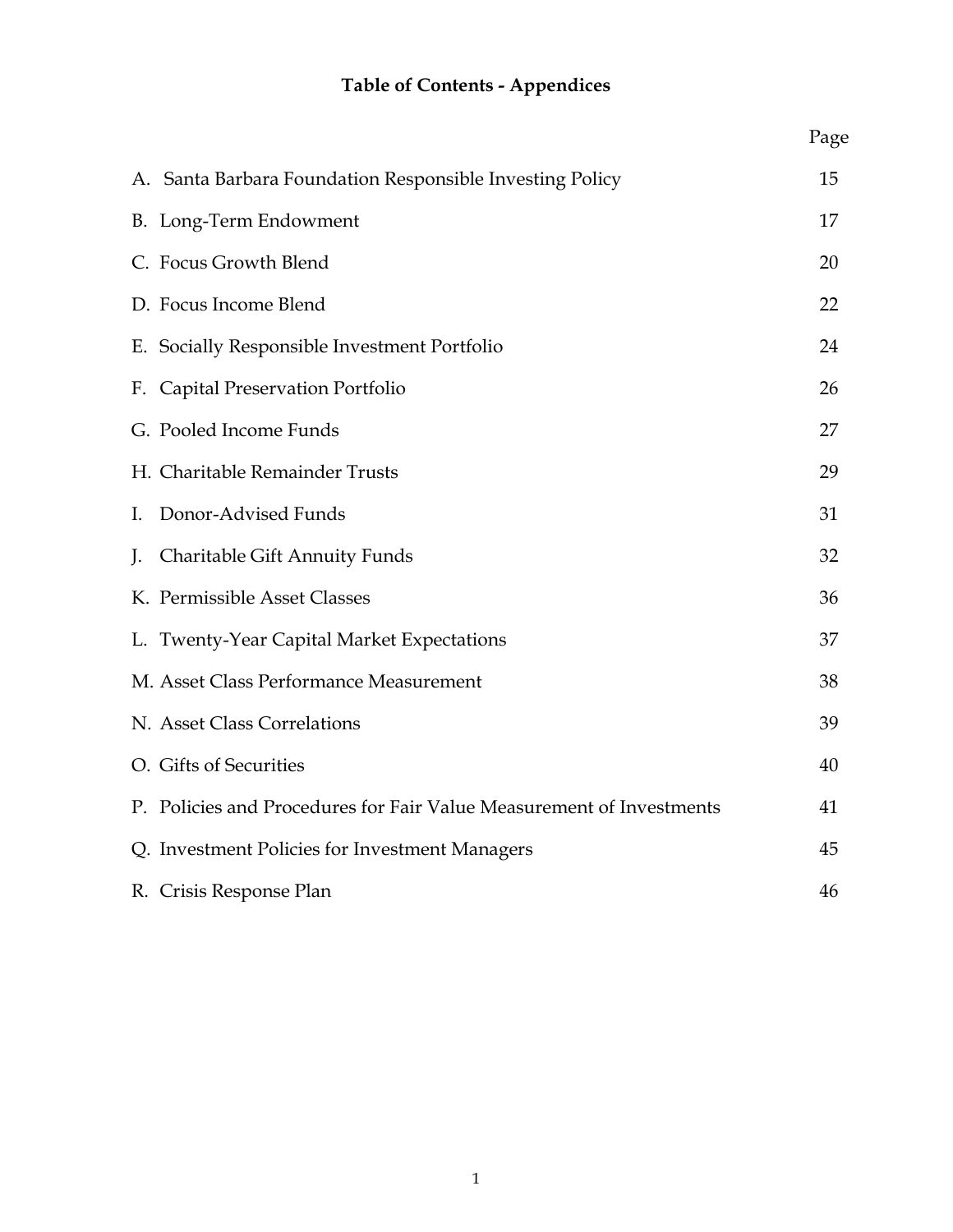### **I. Introduction and Purpose**

This Statement of Investment Policy is set forth to:

- Define the investment policies, guidelines and objectives governing the various assets for which the Foundation is responsible.
- Create a framework from which the Investment Committee can evaluate performance, explore new opportunities, and make recommendations to enhance the investment portfolio.
- Provide guidance for, expectations of, and limitations on, all parties bearing investment responsibilities for the Foundation.
- Ensure at all times that the Foundation's assets are managed according to applicable laws, standards of fiduciary responsibilities and in accordance with prudent investment practices.

The intent of this Statement is to design an investment strategy with specific parameters that reflect the philosophy of the Board, thereby providing the Investment Committee with clearly defined policies and objectives. Although these policies and objectives are intended to govern the investment activity, they are designed to be sufficiently flexible in order to be practical.

Whenever possible, all Funds of the Santa Barbara Foundation (*the "Foundation"*) available for investment, including endowments, shall be placed in a common pool to be known as the Foundation's Long-Term Endowment (*the "Endowment"*). If funds are identified to entail a specific investment or spending requirement different from the Endowment, those funds shall be placed in an appropriate *"subaccounts."* The subaccounts include gift annuities, charitable remainder trusts, Focus Growth Blend, Focus Income Blend, SRI, Capital Preservation, pooled income funds, and other donor-advised accounts.

The Foundation is responsible for all assets in the Endowment and the subaccounts. To the extent that the Foundation identifies different objectives and chooses different policies for particular assets, each portion of the total assets having a separate objective or policy shall be termed a *"subaccount."* Specific Endowment and subaccount objectives, policies, and guidelines are contained in separate Appendices to this Policy.

Any revisions to this document may be made only with the approval of the Board of Trustees of the Foundation.

### **II. Santa Barbara Foundation Goals**

The Santa Barbara Foundation was established to "facilitate the building of philanthropy, strengthen the nonprofit sector, and identify and strategically address important community opportunities and needs. The Foundation's assets are structured to provide growth from capital gains and income, while making charitable contributions in perpetuity.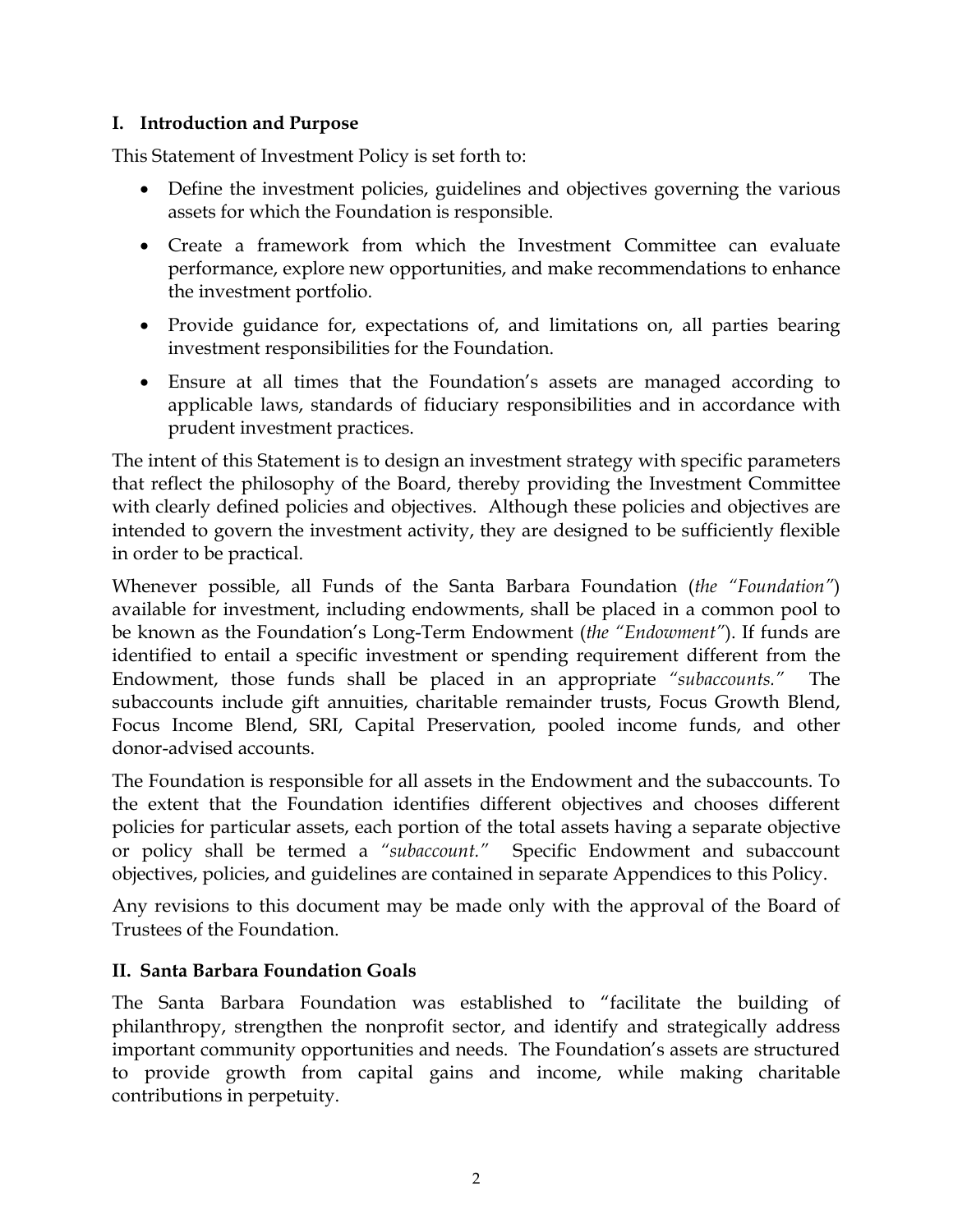### **III. Responsibilities of the Foundation Representatives**

### **A. The Board of Trustees**

- The Board of Trustees (*the "Board"*), ultimately, is responsible for making the decisions that affect the Foundation's Long-Term Endowment and subaccounts. The Board receives information and recommendations from the Investment Committee (*the "Committee"*).
- The Board is responsible for approving the Asset Allocation Policy, which includes approving broad asset allocation ranges, and the investable asset classes. The Asset Allocation Policy is, arguably, the most important decision made by the Board with regard to the Endowment or subaccounts.
- The Board is required to establish and approve the Investment Policy Statement and periodically review that statement, either annually or following changes made to the Foundation, for continued accuracy and completeness;
- The Board retains sole authority to hire and fire the Investment Consultant.

### **B. The Investment Committee**

The Committee has the responsibility to ensure that the assets of the Foundation are managed in a manner that is consistent with the policies and objectives of the Long-Term Endowment and the subaccounts. In so doing, the Committee will comply with all applicable laws.

The Committee members are required to discharge their duties solely in the interest of the Endowment and all subaccounts and for the exclusive purpose of meeting the financial needs of the Foundation. The Committee is authorized to engage the services of Investment Managers who possess the necessary specialized research facilities and skill to meet the investment objectives and guidelines of the Long-Term Endowment and all subaccounts. The Committee will require the Investment Managers to adhere to any policies adopted by the Board.

The Committee's responsibilities include:

- Reviewing recommendations from the Investment Consultant,
- Recommending investment policy for Board approval,
- Reviewing and recommending Investment Consultants and other Advisors for Board approval,
- Developing investment policy guidelines,
- Developing investment objectives and performance measurement standards that are consistent with the financial needs of the Foundation,
- Recommending the Policy Asset Allocation targets and ranges,
- Approving rebalancing strategies that conform to the approved Policy Asset Allocation ranges.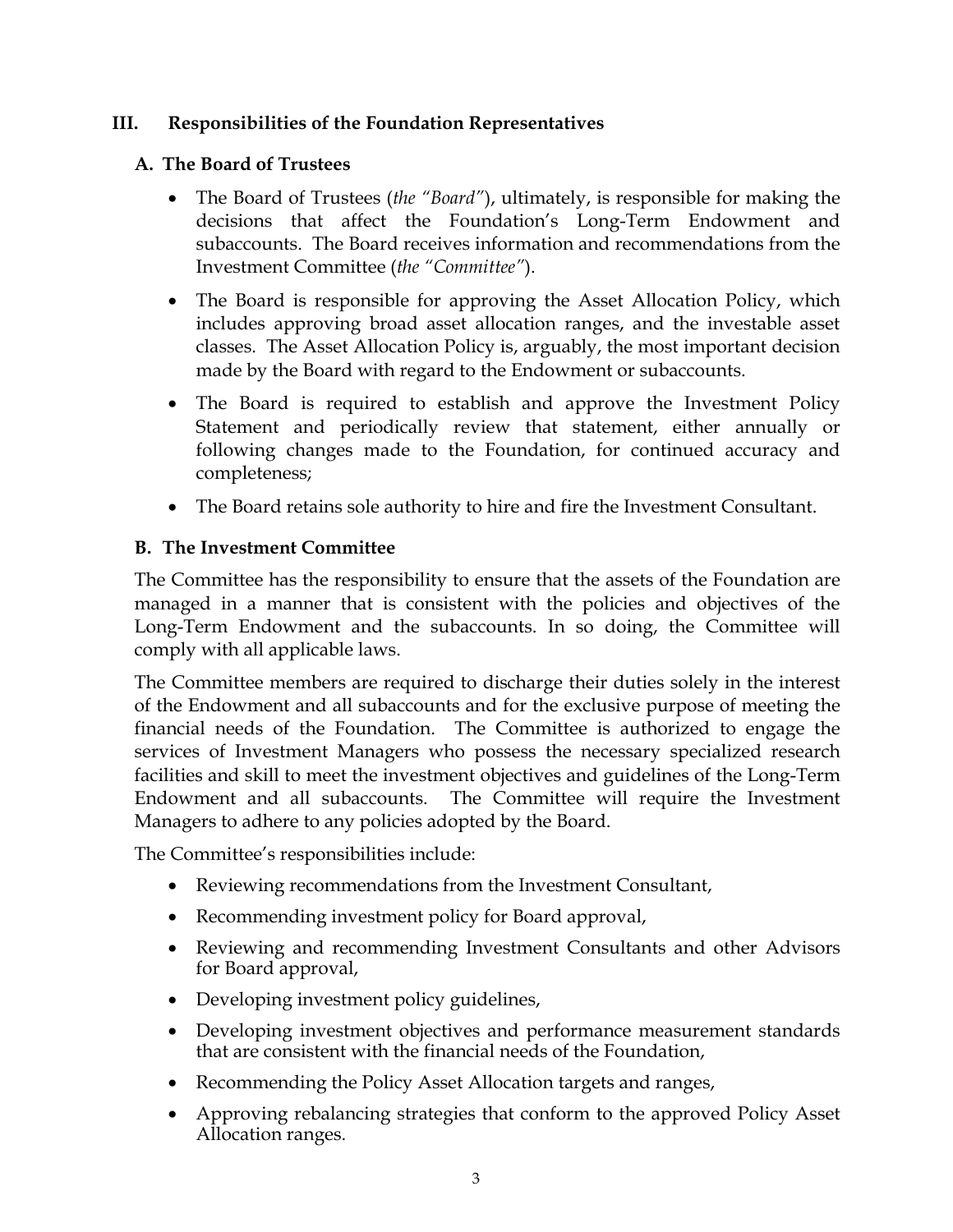- With the assistance of the Investment Consultant, prudently select investment strategies, monitor the strategies, and the performance of the accounts under management, and implementing corrective action as needed,
- Reviewing and evaluating investment results in the context of predetermined performance standards, and implementing corrective action as needed,
- Reviewing all investment, record keeping and administrative expenses associated with the Endowment and the subaccounts,
- Reporting to the Board,
- Provide information as needed on Spending Policy Guidelines to the Finance Committee,
- Reviewing and recommending approval of all investment relationships for all accounts managed apart from the Endowment or subaccounts to the Board.

And as resolved by the board:

• Terminating the services of investment managers and hiring investment managers without Board approval, provided those decisions adhere to the Board-approved Policy Asset Allocation and all other requirements for investment managers as set forth in this Investment Policy Statement.

### **C. The Investment Consultant**

The Investment Consultant is expected to be proactive in recommending changes in investment strategy, asset allocation, and investment managers if the situation warrants change. The Investment Consultant's responsibilities are as follows:

- Assisting in the development of investment policies, objectives, and guidelines,
- Preparing asset allocation analyses as necessary and recommending asset allocation strategies with respect to the Long-Term Endowment's and subaccounts' objectives under their review,
- Recommending Investment Managers (including search and selection),
- Preparing and presenting performance evaluation reports in accordance with Association of Investment Management and Research promulgated standards,
- Attending Committee meetings to present evaluation reports on a quarterly basis and at other meetings on an "as needed" basis,
- Conducting Investment Manager evaluations, searches and selection
- Reviewing asset classes or investment strategies that complement existing asset classes or strategies to be considered by the Committee,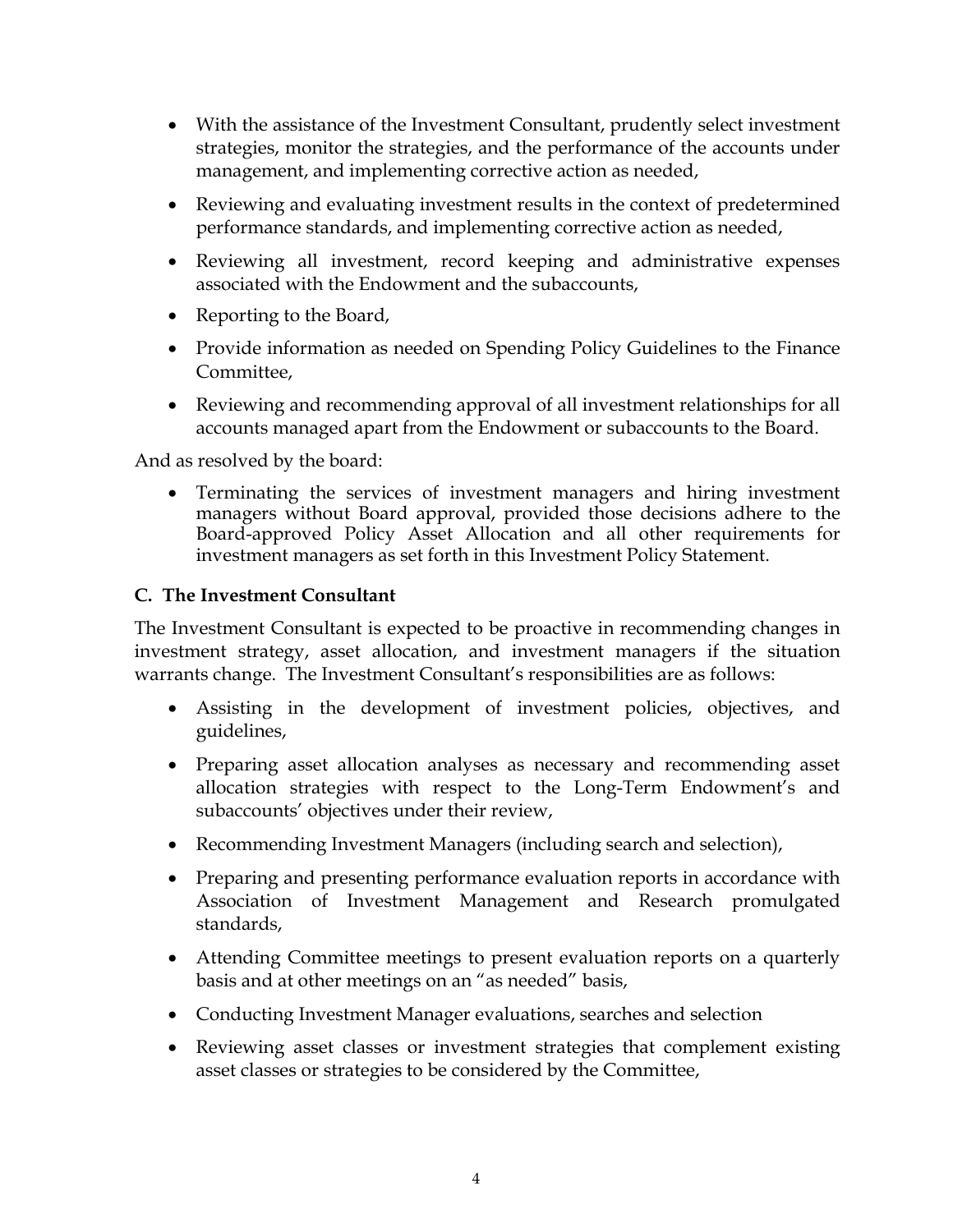- Communicating investment policies and objectives to the Investment Managers, monitoring their adherence to such policies and reporting all violations,
- Assisting the Committee in special tasks,
- Notifying the Committee immediately of any litigation or violation of securities regulations in which any Investment Manager is involved,
- Notifying the Committee of any significant changes in portfolio managers, personnel or ownership of any investment management firm,
- Assisting in the rebalancing of the portfolios,
- Evaluating the Long-Term Endowment and all subaccounts under their review by conducting investment performance measurement and analysis.
- Providing research on specific issues and opportunities, and

The Investment Consultant will be reviewed on an annual basis and evaluated upon the following additional criteria:

- Ability to meet or exceed the performance objectives stated in the Appendices related to the Long-Term Endowment and the subaccounts for which the Consultant has been engaged to advise.
- Adherence to the philosophy and style, which were articulated to Committee, or Board at, or subsequent to, the time the investment advisor were retained.
- Continuity of personnel and practices at the firm.

The Investment Consultant shall immediately notify the Committee or staff in writing of any material changes in its investment outlook, strategy, portfoliostructure, ownership or senior personnel.

# **D. The Foundation Staff**

The Foundation Staff shall assist the Committee in execution of its decisions and work with the Investment Consultant to monitor the Foundation's portfolio and its Investment Managers. The specific duties and responsibilities of the Foundation Staff include:

- Manage, monitor, and regularly review all aspects of the business relationship with all service providers;
- Provide input on investment matters including asset allocation issues, Investment Manager hiring, and performance reviews;
- Coordinate all investment activity such as portfolio rebalancing, subscription documents, distributions and capital calls; and
- Manage portfolio operations including manager reporting, cash management, and compliance-related issues.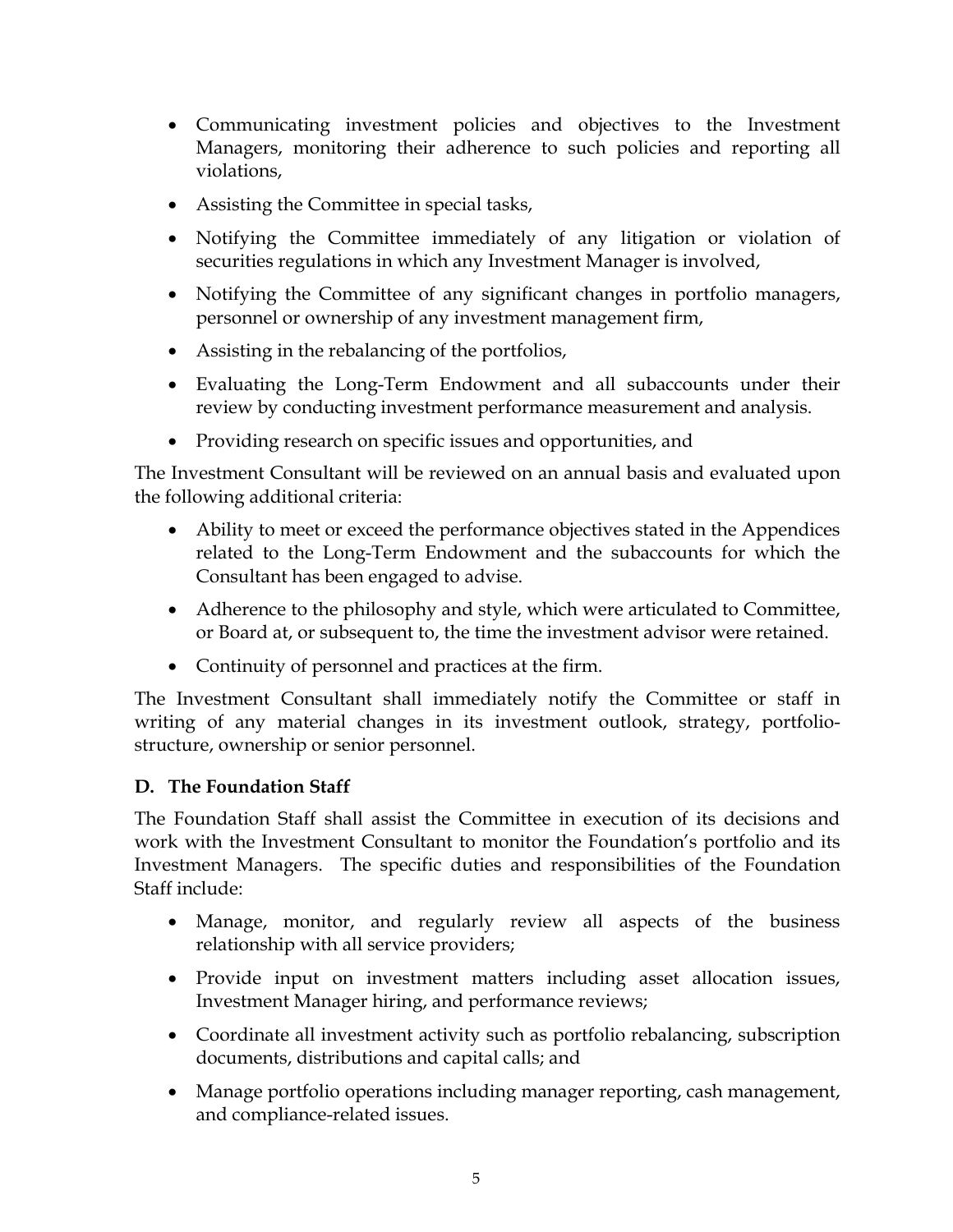#### **E. The Custodian Bank**

- Providing timely reports detailing investment holdings and account transactions monthly to the Foundation and Investment Consultant.
- Providing an annual summary report to the Foundation and the Investment Advisor within 30 days following each fiscal year end. The report will include the following:
	- Statement of all property on hand,
	- Statement of all property received representing contributions to all accounts,
	- Statement of all sales, redemptions, and principal payments,
	- Statement of all spending from all accounts,
	- Statement of all expenses paid,
	- Statement of all purchases, and
	- Statement of all income.
- Establishing and maintaining accounts for Investment Managers,
- Preparing additional accounting reports as requested by the Foundation, Board, Committee, or Investment Consultant.
- Cash management, including daily sweep of idle cash, interest and dividend collections, coordinating cash availability for working capital drawdowns based on instructions from the Foundation Staff;
- Processing of Investment Manager transactions;
- Monitoring and processing and/or reporting applicable class action settlements;
- Accounting for separate account Investment Manager transactions, holdings, and pricing;
- Working with the Investment Consultant, Investment Managers, and the Foundation Staff to ensure accuracy in reporting;
- Researching transaction information as requested by the Foundation Staff;
- Notifying Investment Managers of proxies, tenders, rights, fractional shares or other dispositions of holdings;
- Safekeeping of any securities held physically;
- Accepting instruction from the Foundation Staff; and
- Disbursement of all income or principal cash balances as directed by the Foundation Staff.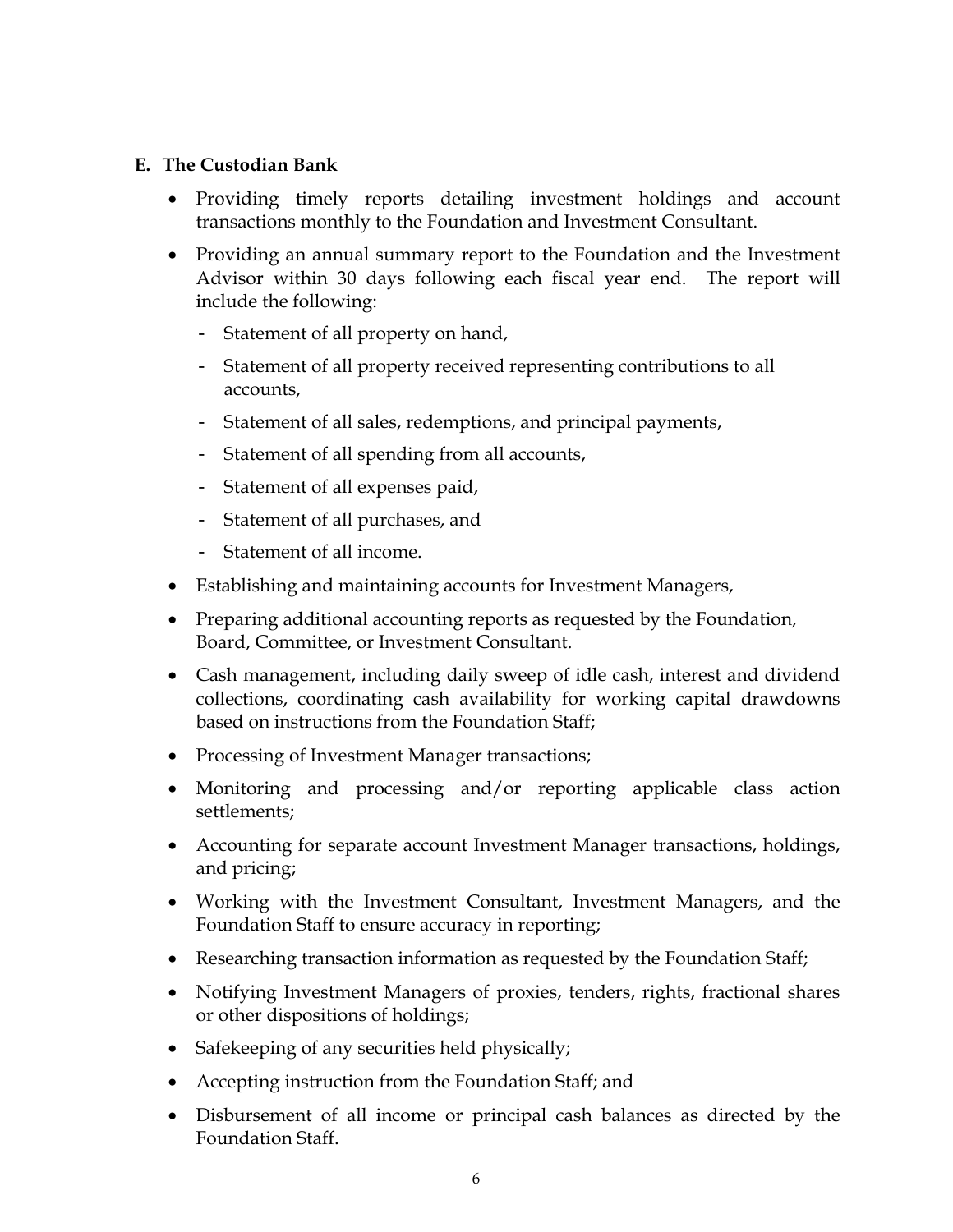### **F. Investment Managers**

Investment Managers are expected to pursue their own investment strategies within the performance guidelines created for individual managers in accordance with the Foundation selection criteria. It is expected that the Foundation's assets will be invested with the care, skill, prudence and diligence under the circumstances then prevailing that a prudent professional investment manager, acting in a like capacity and familiar with such matters, would use in the investment of Foundation assets, all in accordance with UPMIFA and other applicable law. Coordination of the guidelines for the individual managers assures the combined efforts of the managers will be consistent with the overall investment objectives of the Long-Term Endowment and the subaccounts.

The Investment Managers' responsibilities are as follows:

- Investing assets under their management in accordance with agreed upon guidelines and restrictions or as detailed in the Investment Management Agreement or Prospectus,
- Exercising discretionary authority over the assets entrusted to them, subject to these guidelines and restrictions,
- Responding to funding requests within mutually agreed upon timelines,
- Providing written documentation of portfolio activity, portfolio valuations, performance data, and portfolio characteristics on a monthly or quarterly basis in addition to other information as requested by the Committee or Investment Advisor,
- Voting proxies for the assets under management (companies held within the portfolio) in the best interest of the Santa Barbara Foundation,
- Meeting with the Committee, Foundation Staff, and the Investment Consultant upon request;
- Initiating communication with the Committee and Foundation Staff when the Investment Manager believes that the current guidelines or this Policy Statement is inhibiting and/or should be altered, and
- Annually providing to the Foundation either a copy of the investment advisor's form ADV Part II (SEC required disclosure document), a copy of the investment company's annual report, and/or a copy of the fund's updated prospectus (SEC requirement at the end of the fiscal year).

Investment Managers (via contract with the Foundation), may engage in securities lending, or the "loan" of the Foundation's securities in return for interest, to broker dealers as a means of enhancing income.

The Trustees have delegated the responsibility of voting all proxies to the investment managers. The Trustees expect that the managers will execute all proxies in a timely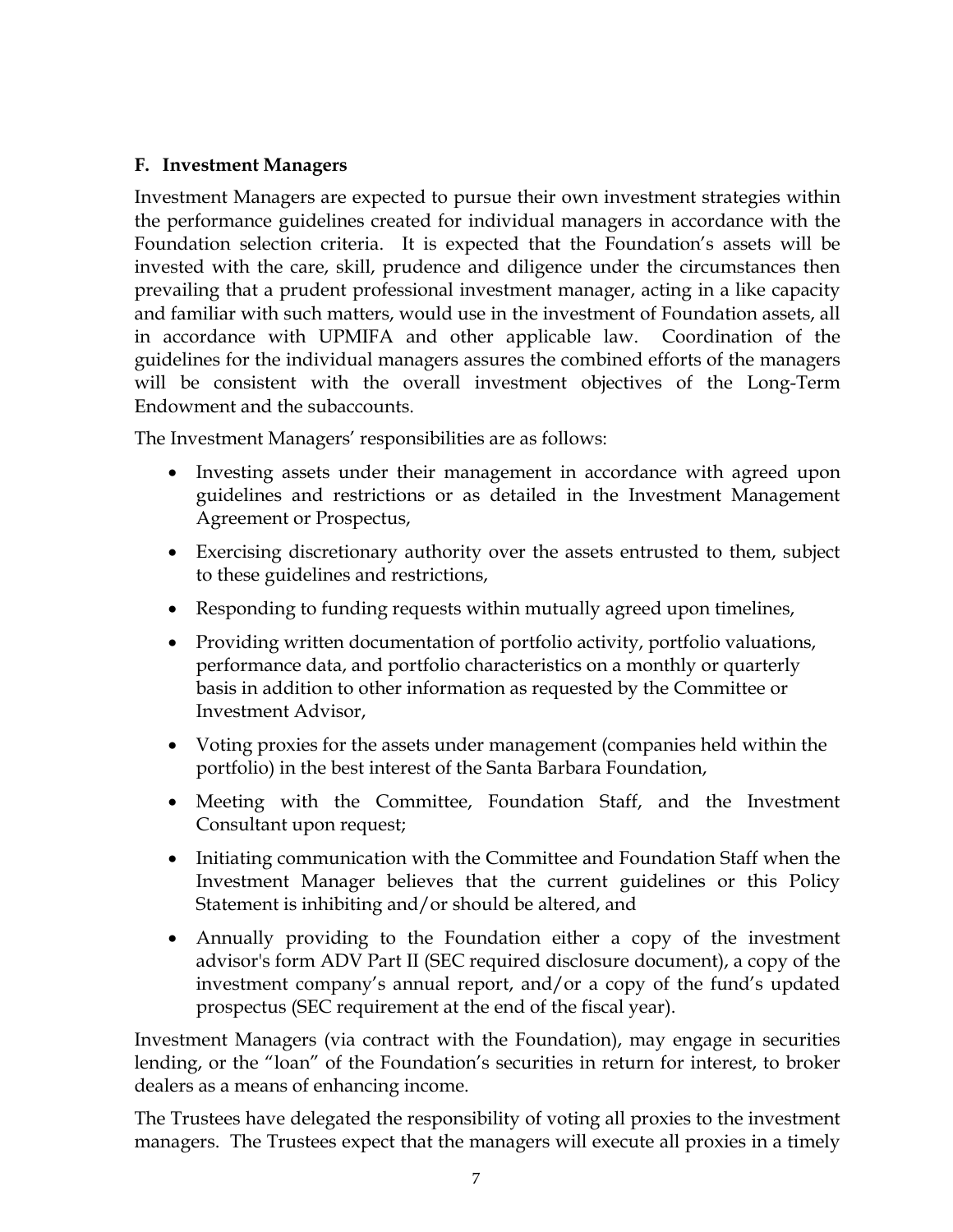fashion. Also, the Trustees expect the managers to provide a full accounting of all proxy votes, and upon request, a written explanation of individual voting decisions.

# **IV. Investment Objectives**

The investment strategy of the Santa Barbara Foundation is designed to ensure the prudent investment of funds in such a manner as to provide real growth of assets over time while protecting the value of the assets from undue volatility or risk of loss. The specific objectives of the Long-Term Endowment and subaccounts are described in Appendix B through J.

### **A. Risk Objectives**

The Committee further believes that the greatest investment risk the Santa Barbara Foundation faces in managing all of its investible assets is the probability of failing to meet the objectives over the Time Horizon. To meet those objectives over the Time Horizon the Committee shall,

- Accept a level of market risk consistent with moderate interim volatility without sacrificing the potential for long-term real growth of assets,
- Use extensive diversification to minimize exposure to company and industry-specific risks in the aggregate investment portfolio.
- Avoid extreme levels of volatility that could adversely affect the Foundation's beneficiaries.

Additionally, the following variables should be considered by the Committee in all aspects of the decision-making process with regard to the Santa Barbara Foundation's investable assets:

- *Probability of missing the objective*
- *Impact of inflation*
- *Asset/style allocation as the primary determinant of long-term performance*

# **B. Return Objective**

The Return Objectives for the Account and subaccounts are detailed within Appendices A through I. The Committee's overall return objective is to achieve the highest real return possible within the risk constraints outlined above.

# **V. Investment Constraints**

# **A. Legal and Regulatory**

The Trustees intend for the assets of the Santa Barbara Foundation to be at all times invested in accordance with the provisions of the Uniform Prudent Management of Institutional Funds Act (UPMIFA). The Trustees will retain legal counsel when appropriate to review contracts and provide advice with respect to applicable statutes and regulations.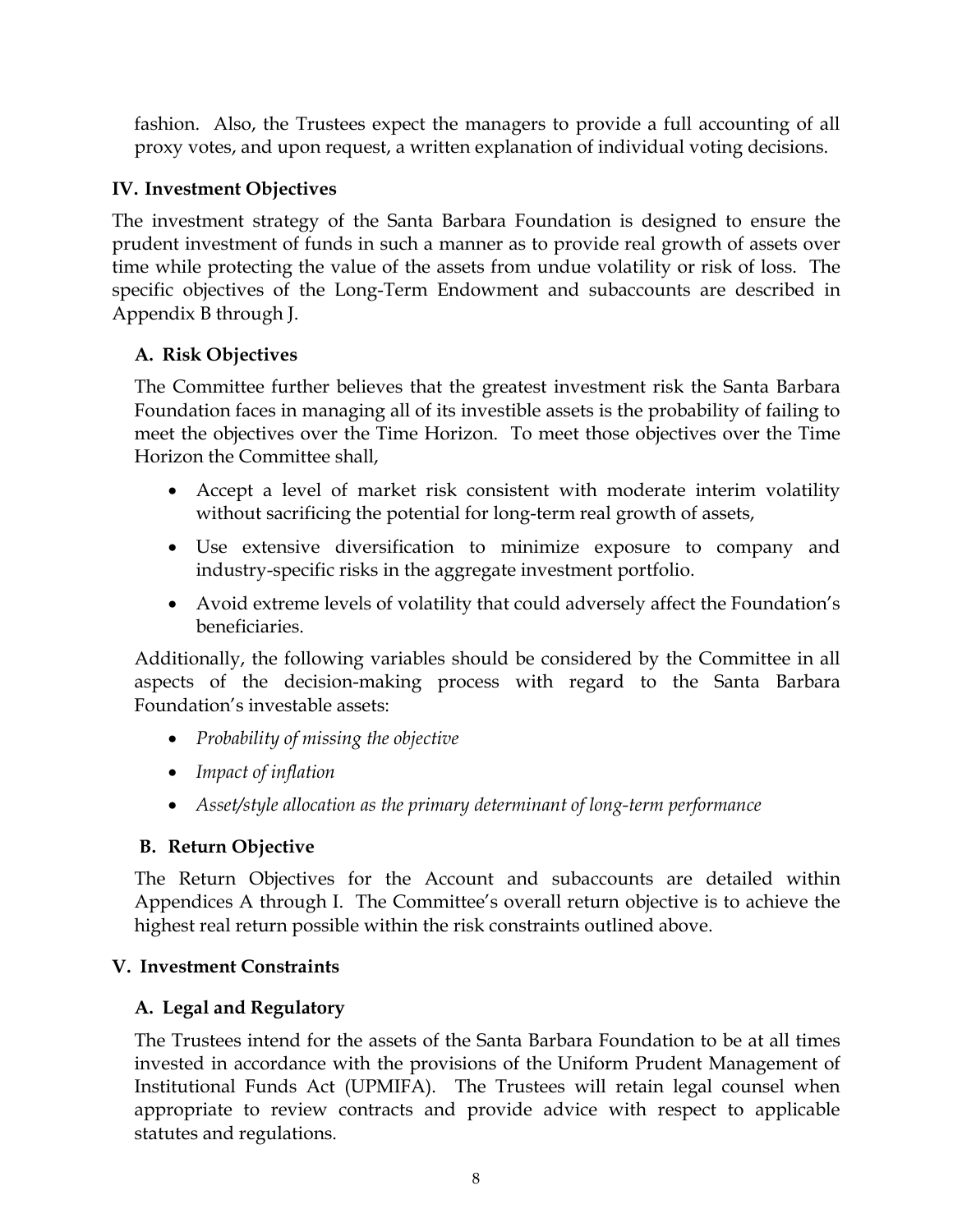### **B. Time Horizon**

The Foundation will be managed on a going-concern basis. The assets of the Foundation will be invested with a long-term time horizon (twenty years or more), consistent with the purpose of the Foundation.

# **C. Liquidity**

The Long-Term Endowment and subaccounts will maintain different levels of liquidity to align with the stated objectives and constraints.

Further, the Trustees intend to invest no more than 30% of the Long-Term Endowment's assets in illiquid vehicles.[1](#page-10-0)

# **D. Tax Considerations**

The Foundation is a tax-exempt entity. Therefore, investments and strategies will be evaluated on a basis that is indifferent to taxable status, except where the prospect of Unrelated Business Taxable Income (UBTI) is a concern.

# **VI. Total Return Policy**

The Board has adopted a "total return" approach to calculating investment returns. The Committee recognizes that total return is comprised of both traditional "income" and realized and unrealized net capital gains.

In recognition of these facts, the Committee has determined to consider the total return from both income and net realized and unrealized capital gains when recommending the Spending Rate Policy. When distributions are made, they will be withdrawn regardless of the portion of the total return that is from capital gains or from income.

# **VII. Spending Policy**

### **Sources of Spending**

The Committee recognizes both the short-term need of the Long-Term Endowment for annual income from the investment portfolio, and the long-term need for maintenance and growth of the Endowment's purchasing power. As a result, the Board may appropriate for expenditure in any year for the uses and purposes for which the Endowment is established so much of the net appreciation, realized and unrealized, in the fair market value of the investment portfolio over the historic dollar value of the investment portfolio as is prudent. This amount shall include any extra disbursement made by the Board in recognition of market conditions. The Spending Rate Policy, as well as the Spending Rate, may differ among the Long-Term Endowment and subaccounts due to the various purposes and time horizons of each investment pool.

<span id="page-10-0"></span><sup>&</sup>lt;sup>1</sup> Illiquid vehicles are defined as those vehicles that do not allow withdrawals to occur on at least a monthly basis.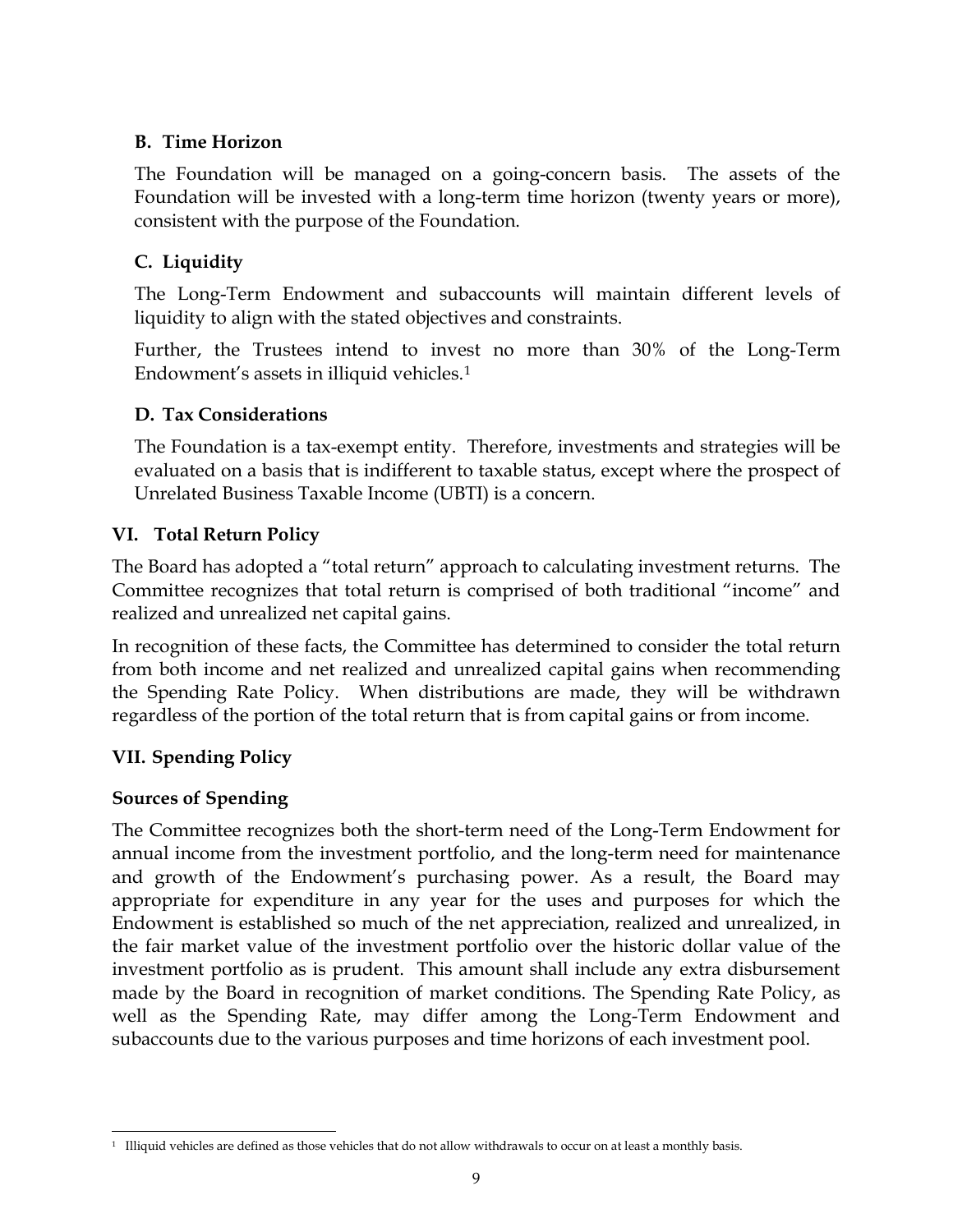### **Spending Rate**

The Committee recognizes that recommending a Spending Rate equal to the Long-Term Endowment's total returns each year will doom the Endowment to declining real values, due to the effects of inflation and costs of investment management. The Spending Rate will be reviewed at least annually in light of evolving trends with respect to investment returns and the rate of inflation. Adjustments will be made when appropriate.

# **Spending Rate for unrestricted funds**

The current maximum spending rate to distribute for grant making and administration is an amount equal to 4.5% of the average fund balance. The average fund balance is calculated using the daily average market values of the prior 3 years as of June 30 of each year.

# **Spending Rate for restricted funds**

The annual cash payout for grant making of all restricted funds invested in the long term endowment portfolio will be 4.0% of the average fund balance unless otherwise stated in the fund documents. The average fund balance is calculated using the daily average fund balance of the prior 3 years as June 30 of each year. If a fund has been in existence for less than 3 years, the average of all available days is used.

The amount available to grant is applied during the 1st quarter of the next calendar year.

# **VIII. Risk and Return Considerations**

The Trustees of the Santa Barbara Foundation recognize that a persistent positive relationship exists between risk and return, whether risk is described as possibility of loss or as interim volatility. The Trustees also recognize that investors are rarely compensated for risks that can be mitigated through diversification. Within the risk and return parameters discussed above, the Trustees accept the risks associated with investing in the capital markets (market risks), but will minimize wherever possible those risks for which the Foundation is unlikely to be compensated (non-market or diversifiable risks).

# **IX. Diversification**

The Trustees of the Santa Barbara Foundation recognize that a primary element of risk control is diversification. Therefore, investments will be allocated across multiple classes of assets, chosen in part for the expected correlation of their returns. Within each asset type, investments will be distributed across many individual holdings, thus further reducing volatility. In addition, each investment manager's guidelines will specify the largest permissible investment in any one asset, and will set other diversification requirements.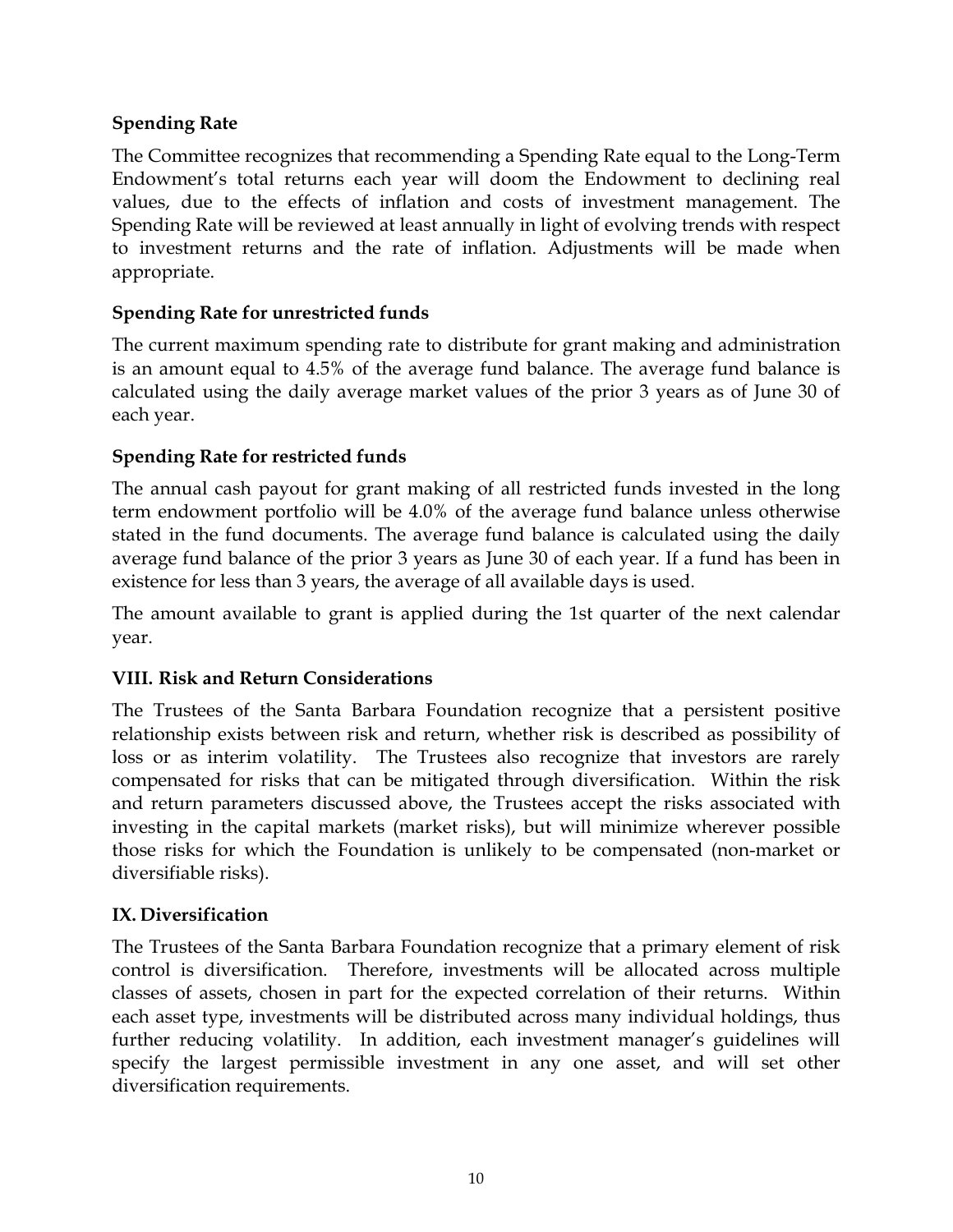# **X. Active vs. Passive Management**

The Committee shall continue to review the relative advantages of passive versus active investment management in the context of reduced management expenses, stable performance and constant, complete exposure to the particular asset class with regard to the excess return provided by the individual manager.

# **XI. Asset Allocation**

The Board-approved Policy Asset Allocations, are presented in **Appendix B through J**, and are designed to give balance to the overall structure of the Foundation's investment program over the Time Horizon.

The Target Asset Allocation shall be determined based on a comprehensive asset allocation study completed by the Investment Consultant and reviewed in depth by the Committee from time to time, but not less than every three years. However, some factors may impact the Target Asset Allocation, thereby requiring an asset allocation review and possible rebalancing. Some of these factors include:

- The Committee's assessment of the intermediate or long-term outlook for different types of asset classes and styles,
- The Investment Consultant's assessment of the intermediate or long-term outlook for different types of asset classes and styles and,
- Divergence in the performance of the different asset classes and styles.

The Trustees recognize that the allocation of monies to various asset classes will be the major determinant of the Foundation's return and risk experience over time. Therefore, the Trustees will allocate investments across those asset classes that, based on historical and expected returns and risks, provide the highest likelihood of meeting the Foundation's investment objectives.

### **A. Permissible Asset Classes**

Because investment in any particular asset class may or may not be consistent with the objectives of the Foundation, the Trustees have specifically indicated in Appendix K those asset classes that may be utilized when investing the Foundation's assets.

# **B. Expected Returns, Risks, and Correlations for Permissible Asset Classes**

The risk and return behavior of the Foundation will be driven primarily by the allocation of investments across asset classes. In determining the appropriate allocation, the expected return and risk behavior of each asset class and the likely interaction of various asset classes in a portfolio must be examined. Appendix L lists the expected return and volatility for each permissible asset class and Appendix N shows correlations for each permissible asset class.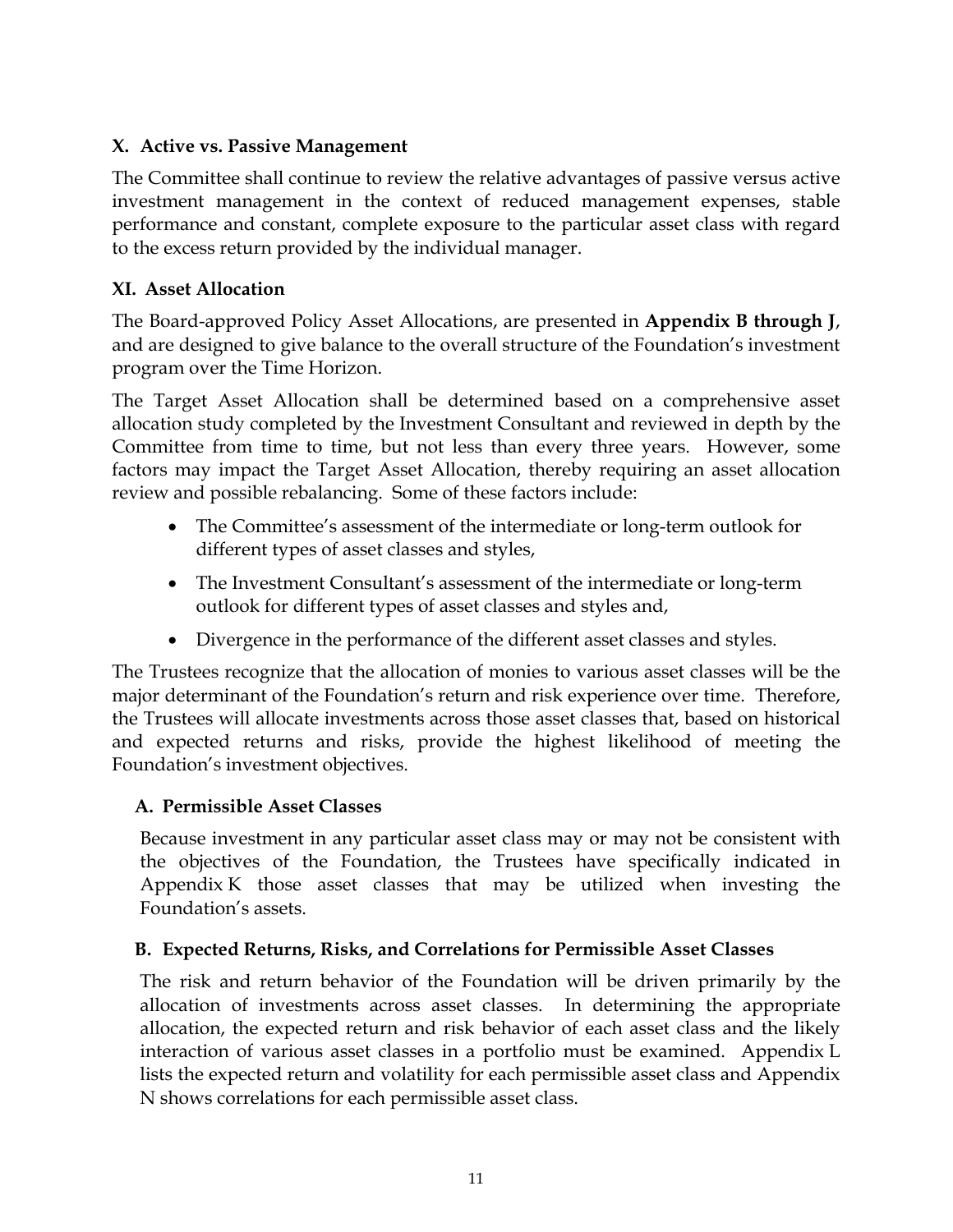### **C. Long-Term Target Allocations**

Based on the investment objectives and constraints of the Foundation, and on the expected behavior of the permissible asset classes, the Trustees will specify a long-term target allocation for each class of permissible assets. These targets will be expressed as a percentage of the Foundation's overall market value, surrounded by a band of permissible variation resulting from market forces.

The long-term target allocations are intended as strategic goals, not short-term imperatives. Thus, it is permissible for the overall Foundation's asset allocation to deviate from the long-term target, as would likely occur during manager transitions, asset class restructurings, and other temporary changes in the Foundation. Deviations from targets that occur due to capital market changes are discussed below.

### **D. Rebalancing**

The Investment Committee has established specific targets for each asset class in the Long-Term Endowment and certain subaccounts. Asset allocation is the most critical component of a portfolio's return. Therefore**,** it is desirable to rebalance the portfolios to minimize deviations from the target asset allocations.

In general, cash flows to and from the Foundation will be allocated in such a manner as to move each asset class toward its target allocation.

The Trustees recognize that, periodically, market forces may move the Foundation's allocations outside the target ranges. The Trustees also recognize that failing to rebalance the allocations would unintentionally change the Foundation's structure and risk posture. Consequently, the Trustees have established the following process to rebalance the allocations periodically.

On at least an annual basis, if any strategic allocation is outside the specified target range, assets will be shifted to return the strategy to within the target range. The specific plan for rebalancing will identify those assets that can be shifted at the lowest possible risk and cost, if the rebalancing cannot be accomplished solely by allocating contributions and withdrawals.

The Investment Consultant, together with the staff, will complete the rebalancing process and notify the Committee at their next regularly held meeting. The Investment Consultant will assist staff as needed in the process of implementing any rebalancing.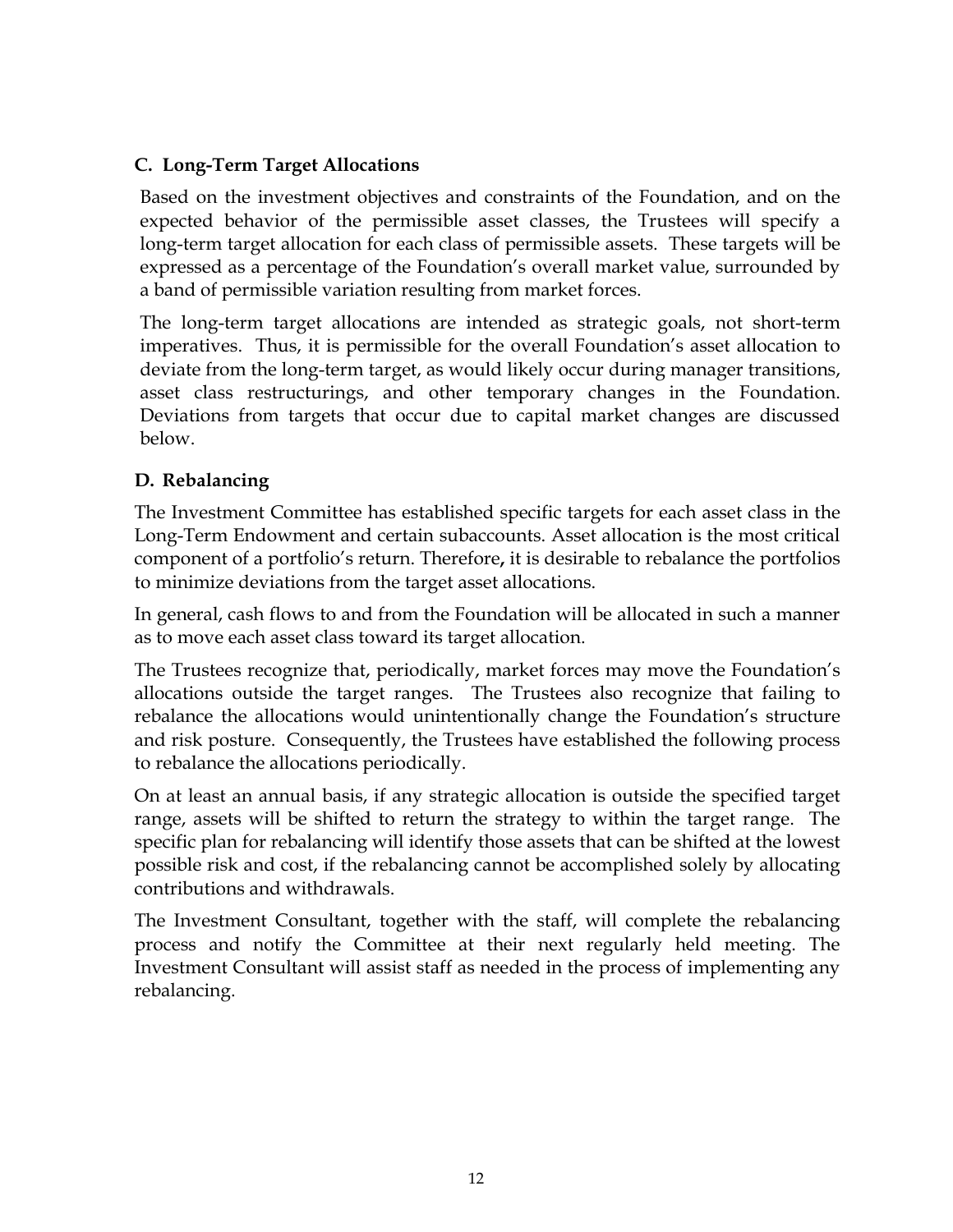### **XII. Review of Investment Policy, Asset Allocation, and Performance**

The Investment Policy Statement will be reviewed at least annually to ensure that the objectives and constraints remain relevant. However, the Trustees recognize the need for a stable long-term policy for the management of the Santa Barbara Foundation's assets, and major changes to this policy statement will be made only when significant developments in the circumstances, objectives, or constraints of the Foundation occur.

The asset allocation of the Long-Term Endowment and each of the Foundation's subaccounts will be reviewed on an on-going basis, and at least annually. When necessary, such reviews may result in a rebalancing of asset allocations. In general, the Trustees intend that the Long-Term Endowment and each of the Foundations subaccounts will adhere to its long-term target allocations, and that major changes to these targets will be made only in response to significant developments in the circumstances, objectives, or constraints of the Foundation or in the capital market opportunities.

The Trustees will specifically evaluate the performance of Long-Term Endowment and each of the Foundation's subaccounts relative to its objectives and to the returns available from the capital markets during the period under review. In general, the Trustees will utilize a combination of relative and absolute benchmarks in evaluating performance. The total performance of each portfolio will be evaluated relative to the investment objectives and constraints identified in this investment policy statement. Specifically, performance will be evaluated relative to "custom benchmarks" that weight the returns of available market indices on the basis of each portfolios target asset allocation, to assess the implementation of each portfolio's investment strategy.

#### **XIII. Investment Costs**

The Trustees intend to monitor and control investment costs at every level of the Santa Barbara Foundation.

- Professional fees will be negotiated whenever possible.
- Where appropriate, passive portfolios will be used to minimize management fees and portfolio turnover.
- If possible, assets will be transferred in-kind during manager transitions and Foundation restructurings to eliminate unnecessary turnover expenses.
- Managers will be instructed to minimize brokerage and execution costs.

#### **XIV. Voting of Proxies**

The Trustees recognize that the voting of proxies is important to the overall performance of the Foundation. The Trustees have delegated the responsibility of voting all proxies to the investment managers. The Trustees expect that the managers will execute all proxies in a timely fashion. Also, the Trustees expect the managers to provide a full accounting of all proxy votes, and upon request, a written explanation of individual voting decisions.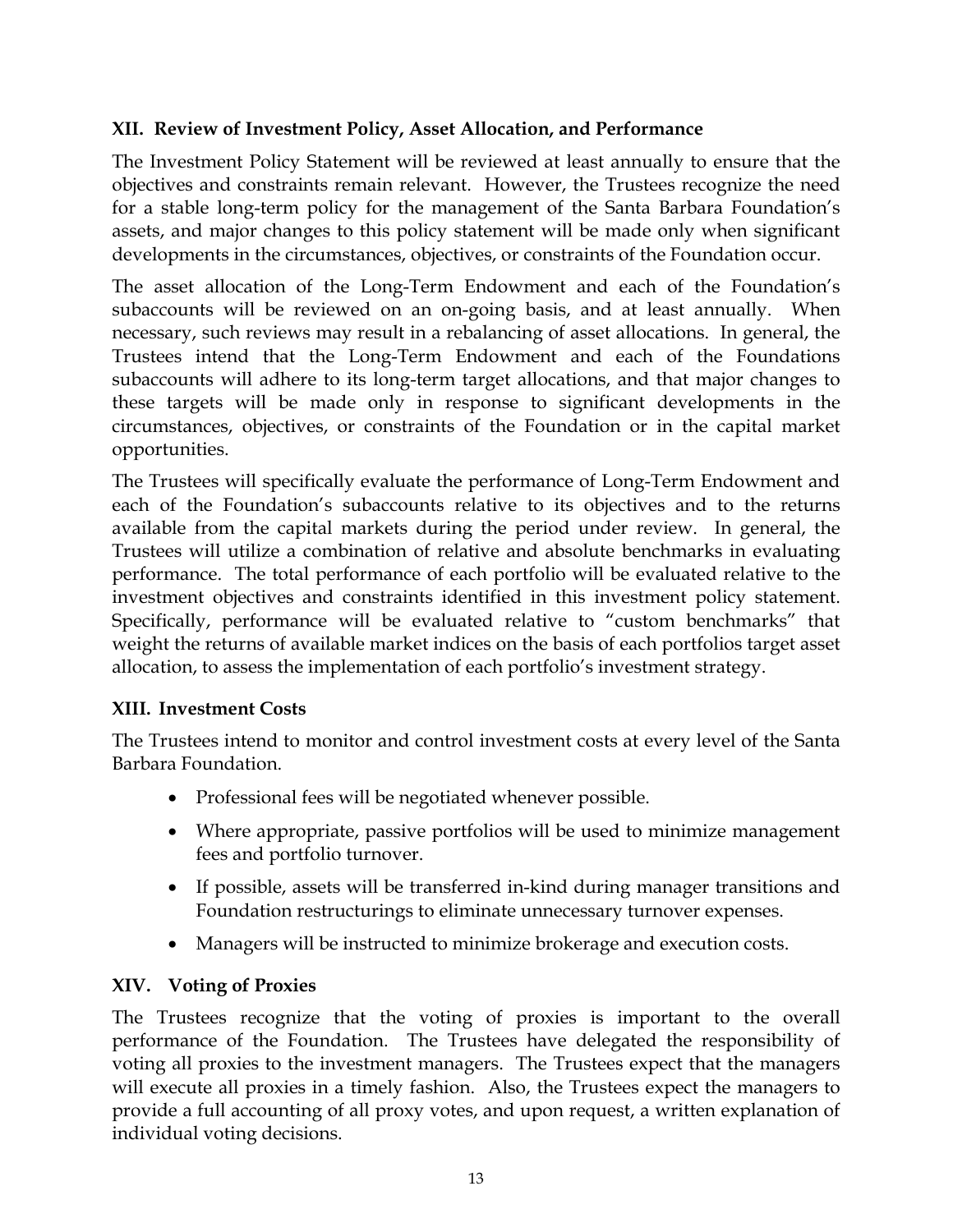### **XV. Conflicts of Interest**

All persons responsible for investment decisions or who are involved in the management of the Santa Barbara Foundation's investible assets or who are consulting to, or providing any advice whatsoever to the Committee, shall disclose in writing at the beginning of any discussion or consideration by the committee, any relationships, material beneficial ownership, or other material interest(s) which the person has or may reasonably be expected to have, with respect to any investment issue under consideration. The committee may require such persons to remove themselves from the decision-making process.

Any members of the Committee responsible for investment decisions or who are involved in the management of the Long-Term Endowment or the subaccounts shall refuse any remuneration, commission, gift, favor, service or benefit that might reasonably tend to influence them in the discharge of their duties, except as disclosed in writing to and agreed upon in writing by the Committee. The intent of this provision is to eliminate conflicts of interest between committee membership and the Foundation. Failure to disclose any material benefit shall be grounds for immediate removal from the committee. This provision shall not preclude the payment of ordinary fees and expenses to the custodian(s), Investment Managers, or Investment Advisor in the course of their services on behalf of the Foundation.

# **XVI. Related Party Transactions**

The Foundation will not loan funds to related parties, defined as an officer, Committee member, employee, or donor, either current or prospective.

### **XVII. Procedure for Revising Guidelines**

All investment policies and performance goals will be reviewed annually or when deemed necessary by the Committee. The Board must approve changes to this policy.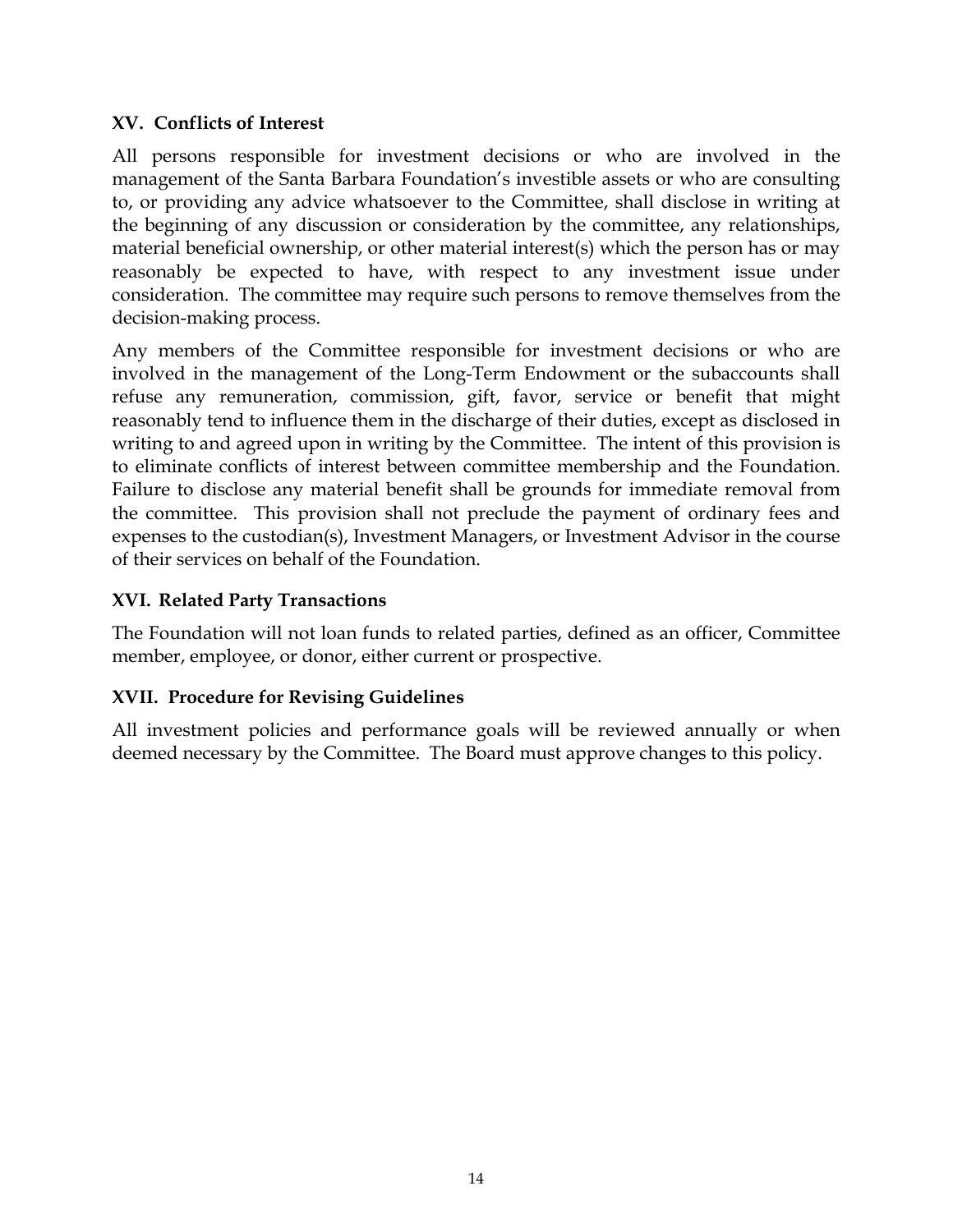### **APPENDIX A**

### **SANTA BARBARA FOUNDATION RESPONSIBLE INVESTING POLICY**

# **I. Statement of Responsible Investment Beliefs**

The mission of the Santa Barbara Foundation is to mobilize collective wisdom and philanthropic capital to build empathetic, inclusive and resilient communities. We are committed to use all of the tools and resources that are necessary to facilitate community change, from traditional investments and grants to mission-related and program-related investments. As such, we believe that it is our responsibility to consider the impact of our investments on society and the planet, using the tools we have as investors to address discrimination, inequality, and environmental sustainability as we believe that the path to building a more sustainable economy is the path to building a more equitable society.

We believe that by integrating Environmental, Social and Corporate Governance (ESG) principles into investment analysis as core components of the decision-making process across all asset classes that we invest in, we will align our financial goals with the values and priorities of the Foundation, while delivering sustainable, risk adjusted returns to investors and stakeholders and minimizing negative externalities.

Prioritized areas of focus include climate change and diversity, equity, inclusion, and access (DEIA) which reflect the Foundation's mission. The Santa Barbara Foundation, its Investment Committee (IC) and investment consultant will specifically consider DEIA when selecting investment managers over time. It is the belief of both the IC and the investment consultant that diversity of thought and perspectives across a variety of factors can lead to better investment outcomes and we will use best efforts to source and evaluate suitable minority, women and emerging managers.

# **II. Guiding Principles**

We will seek to incorporate ESG criteria in the Foundation's investment analysis and decision-making processes, particularly emphasizing profitable investments on a riskadjusted basis with positive social and environmental impacts aligned with the priorities and values of the Foundation. To align with these principles, when appropriate the IC may select managers that:

**A.** Utilize positive screening to proactively benefit the Foundation's performance.

**B.** Utilize negative screening to limit the Foundation's involvement in those ESG issues which are antithetical to the Foundation's values, mission, and culture.

**C.** Utilize integration and thematic investing to seek opportunities/solutions arising from the transition to a more sustainable economy.

**D.** Advocate for appropriate disclosure on ESG issues by the investment managers and seek the incorporation of climate, racial equity and gender equity investment criteria into the investment processes and hiring practices of the underlying asset management firms in which we invest.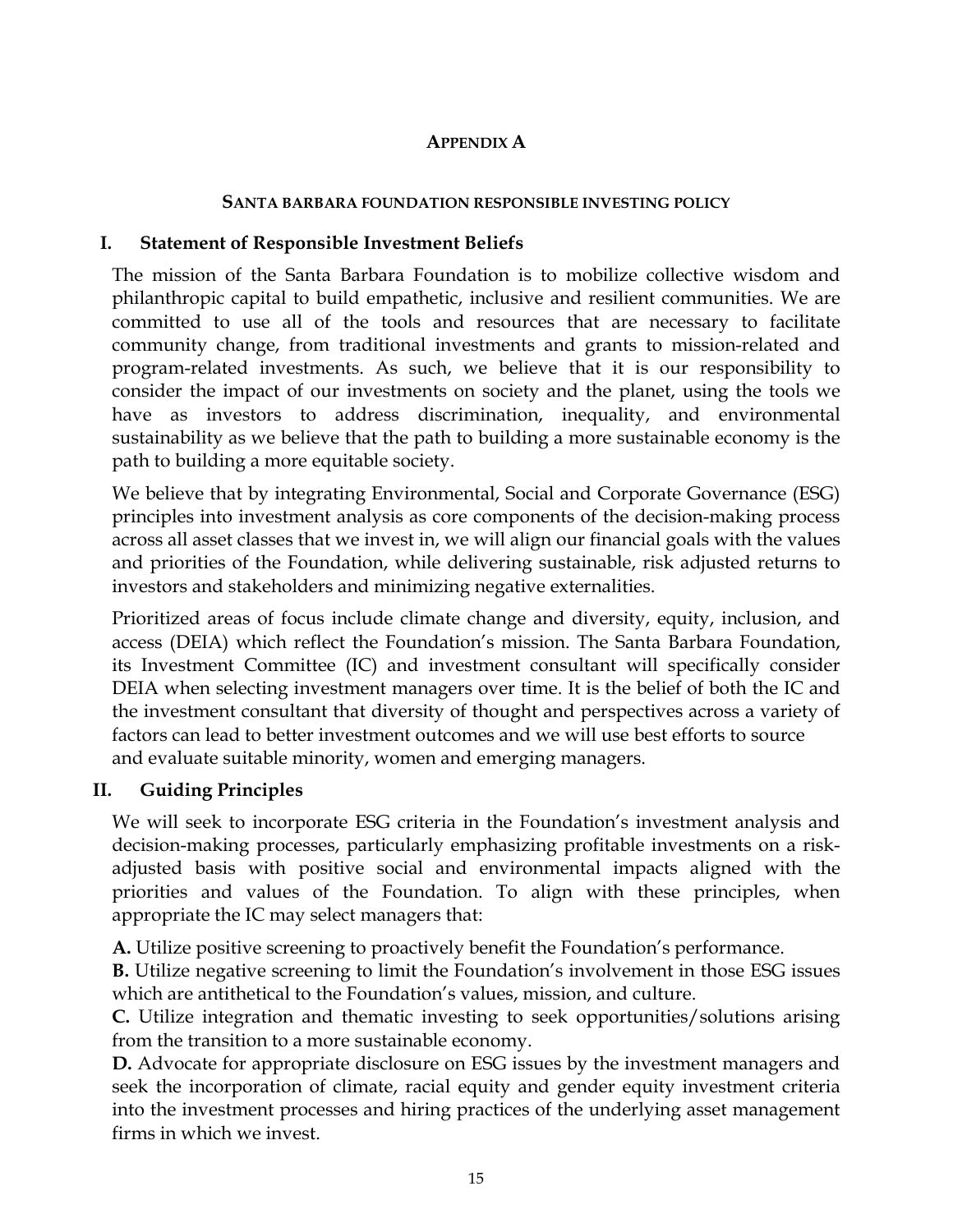# **III. Reviewing the Responsible Investment Policy**

On an annual basis, the IC will use selective performance indicators to assess the progress towards established responsible investing transition goals; the effectiveness of the implementation plan; and potential revisions to the transition plan if and when new approaches to responsible investing emerge that should be considered, remaining consistent with the values, mission and culture of the Santa Barbara Foundation.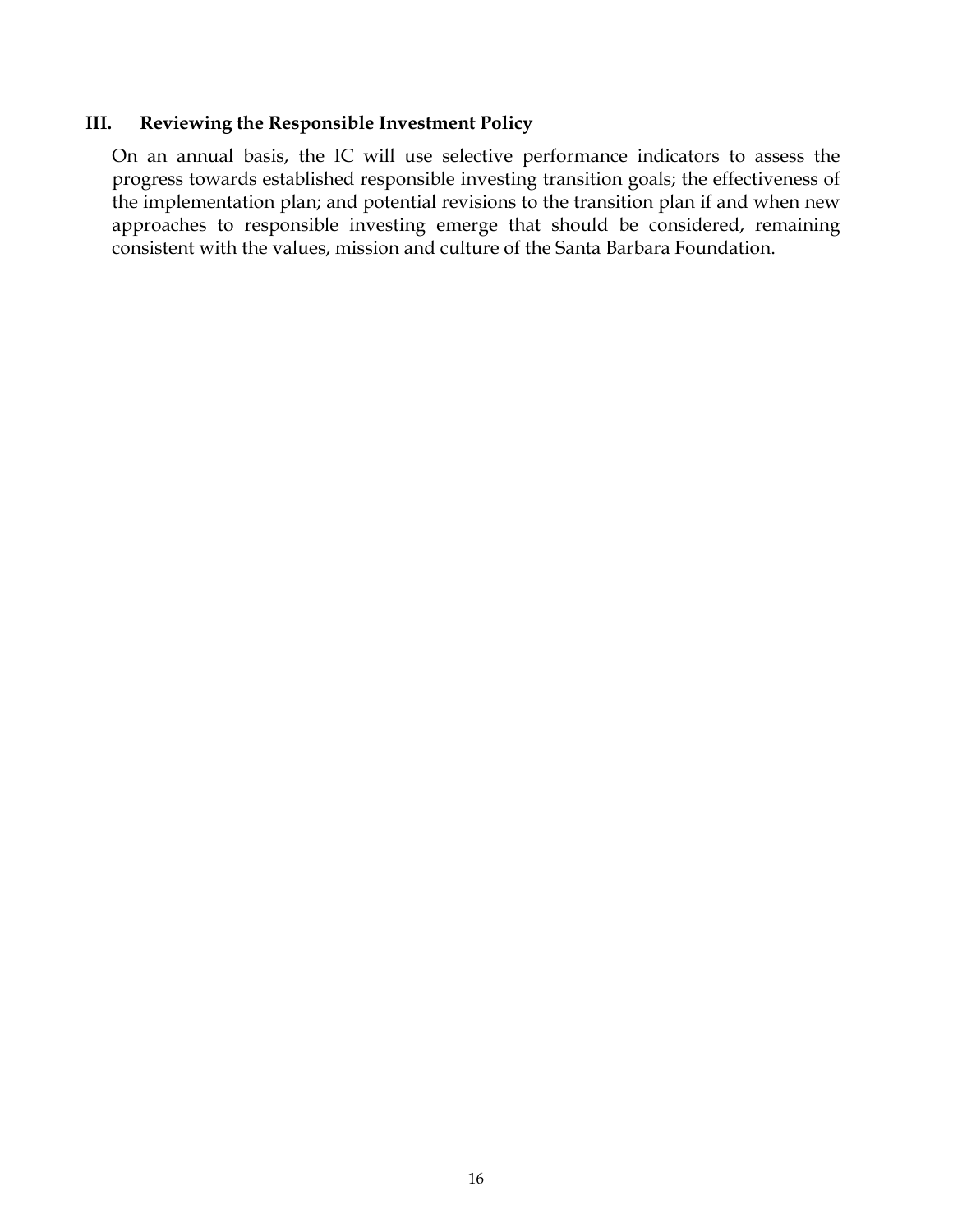#### **APPENDIX B**

#### **LONG-TERM ENDOWMENT**

### **I. Investment Objectives**

The objective of the Long-Term Endowment, as determined by the Committee, is to achieve a total return equivalent to or greater than the Endowment's financial requirements over the Time Horizon. The Endowment's financial requirements are the sum of the Spending Rate, the long-term inflation rate, the aggregate costs of portfolio management, administrative costs, and any growth factor that the Committee may, from time to time, determine appropriate.

#### **II. Investment Considerations**

- Risk: The Committee will seek to limit the overall level of risk consistent with the chosen Policy Asset Allocation.
- Liquidity: The Long-Term Endowment shall have no more than 30% of the assets invested in illiquid strategies at any given time. The Endowment has a target allocation of 2% in cash equivalents to ensure sufficient short-term liquidity.
- Time Horizon: The Long-Term Endowment has an infinite life. An investment Time Horizon of twenty-five years is appropriate.
- Taxes: The Foundation is tax-exempt.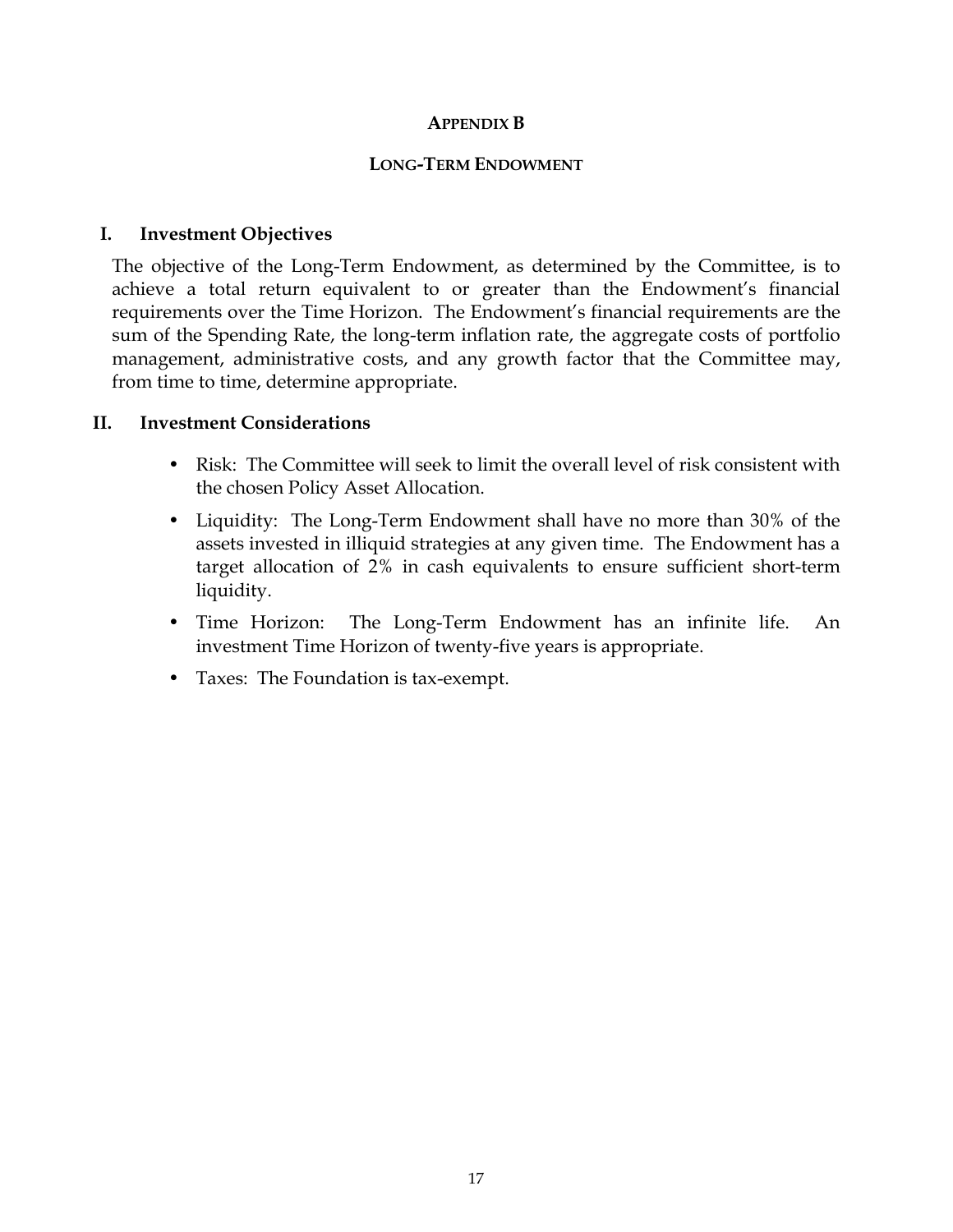# **III. Asset Allocation**

| <b>By Function</b>                 | Long-Term<br><b>Policy Target</b><br>(0/0) | <b>Policy Range</b><br>(0/0) |
|------------------------------------|--------------------------------------------|------------------------------|
| Growth                             | 60                                         | 50-70                        |
| Global Equity                      | 50                                         | $40 - 60$                    |
| Private Equity                     | 10                                         | $5 - 15$                     |
| Income                             |                                            | $0 - 12$                     |
| High Yield Bonds                   |                                            | $0 - 6$                      |
| <b>Bank Loans</b>                  |                                            | $0 - 3$                      |
| <b>Emerging Market Bonds</b>       |                                            | $0 - 3$                      |
| <b>Inflation Hedges</b>            | 17                                         | $12 - 22$                    |
| <b>TIPS</b>                        | $-1$                                       | $0 - 4$                      |
| Private Real Estate                | 8                                          | $4-12$                       |
| Private Green Real Assets          | 9                                          | $4 - 14$                     |
| <b>Risk Mitigating</b>             | 21                                         | $16 - 26$                    |
| <b>Investment Grade Bonds</b>      | 15                                         | $10 - 20$                    |
| Long-Term Government Bonds         |                                            | $0 - 4$                      |
| Risk Mitigating/Hedge Funds        | 6                                          | $0 - 9$                      |
| Cash                               | $\overline{2}$                             | $0 - 4$                      |
| <b>Expected Return (20 years)</b>  | 7.031                                      |                              |
| <b>Standard Deviation (annual)</b> | 13.31                                      |                              |

<span id="page-19-0"></span> $^{\rm 1}$  Based on Meketa's Interim 2022 capital market assumptions.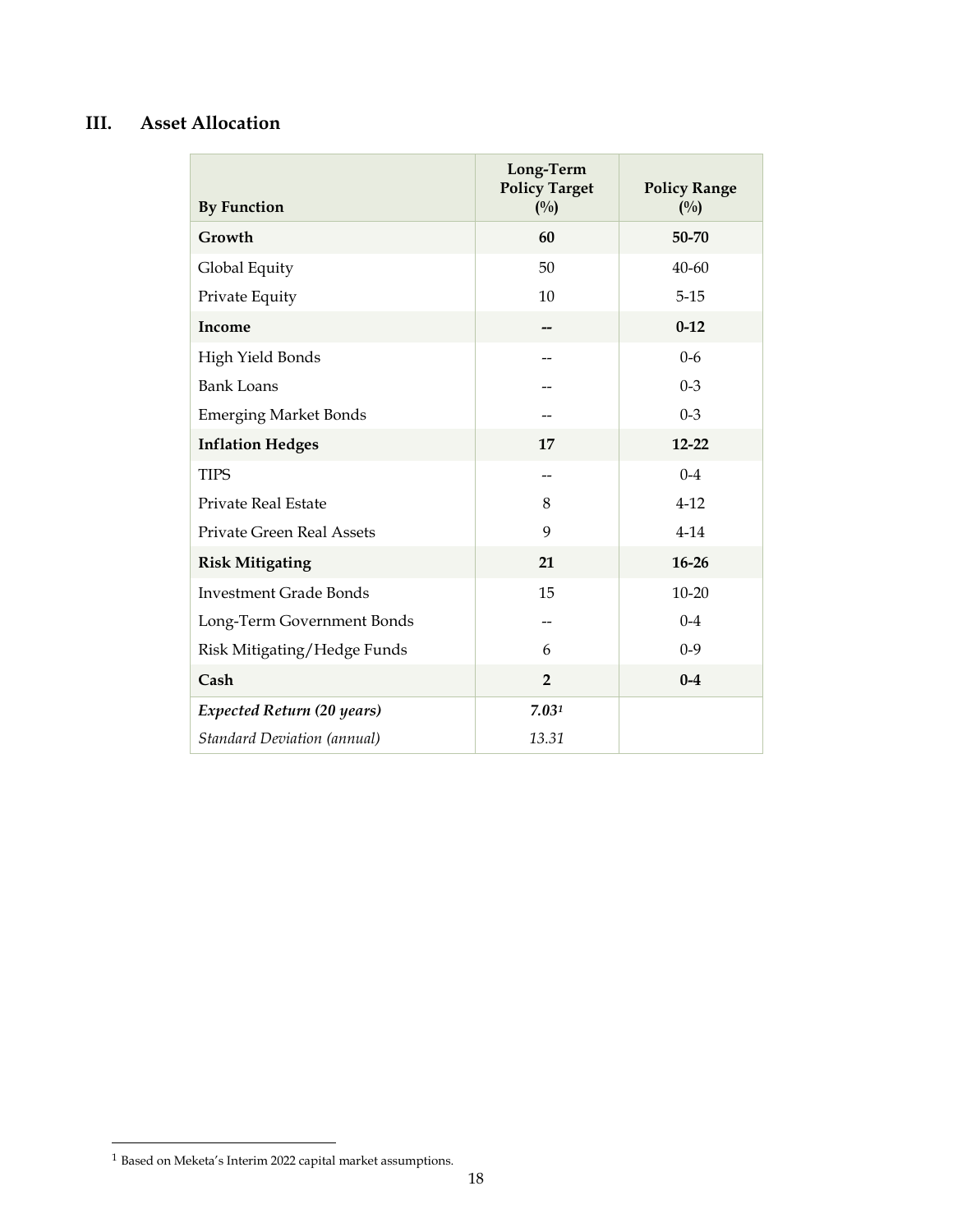#### **I. Performance Measurement and Evaluation**

The return of the Endowment will be measured against an interim benchmark that utilizes actual private markets returns. The interim benchmark is structured to change periodically to match the actual allocation of the Endowment, as the Endowment builds up the private markets program to reach the long-term policy targets. As the Endowment's actual allocation changes, the interim benchmark will also change accordingly.

Each category of public assets is to be compared to a benchmark and evaluated over a full market cycle. However, for private market assets, the interim benchmark will utilize the actual private market returns to minimize the difficulties in choosing a representative benchmark for those assets. It is expected that over a full market cycle, the performance of each segment of the portfolio, net of fees should equal or exceed the rate of return of the recommended benchmarks shown in Appendix M.

|                                  | <b>Year End</b><br>2022  | <b>Year End</b><br>2023  | <b>Year End</b><br>2024 | <b>Year End</b><br>2025 | Year End<br>2026         | <b>Long Term</b><br>Target |
|----------------------------------|--------------------------|--------------------------|-------------------------|-------------------------|--------------------------|----------------------------|
| Growth                           | 56                       | 57                       | 59                      | 59                      | 60                       | 60                         |
| Global Equity                    | 45                       | 46                       | 48                      | 49                      | 49                       | 50                         |
| Private Equity                   | 11.5                     | 11                       | 11                      | 10.5                    | 10.5                     | 10                         |
| Income                           | --                       | --                       | --                      | --                      | $\overline{\phantom{m}}$ |                            |
| High Yield Bonds                 | $\overline{\phantom{a}}$ | $\overline{\phantom{a}}$ | $-$                     | $\qquad \qquad -$       |                          |                            |
| <b>Bank Loans</b>                | $-$                      | $-$                      | --                      | $-$                     |                          |                            |
| <b>Emerging Market Bonds</b>     |                          |                          |                         |                         |                          |                            |
| <b>Inflation Hedges</b>          | 14                       | 15                       | 15                      | 16                      | 16                       | 17                         |
| <b>TIPS</b>                      | $\overline{\phantom{a}}$ | $\overline{\phantom{a}}$ | --                      | $-$                     | $\overline{a}$           | $-$                        |
| Real Estate                      | 8                        | 8                        | 8                       | 8                       | 8                        | 8                          |
| Private RE                       | $\sqrt{5}$               | 6                        | $\overline{7}$          | 8                       | 8                        | 8                          |
| Public RE                        | $\mathfrak{Z}$           | $\overline{2}$           | $\mathcal{I}$           | $-$                     |                          | $\overline{\phantom{a}}$   |
| Private Green Real Assets        | 5.8                      | 6.5                      | 7.2                     | 7.8                     | 8.2                      | 9                          |
| Infrastructure                   | 2.8                      | 3                        | 3.1                     | 3.3                     | 3.4                      | 3.6                        |
| Farmland                         | 0.9                      | 1.2                      | 1.6                     | 1.8                     | 2.1                      | 2.7                        |
| Opp. Green Strategies            | 0.5                      | 0.8                      | 1.2                     | 1.6                     | 1.8                      | 2.7                        |
| <b>Private Natural Resources</b> | 1.6                      | 1.5                      | 1.3                     | 1.1                     | 0.9                      | $-$                        |
| <b>Risk Mitigating</b>           | 28                       | 27                       | 24                      | 23                      | 22                       | 21                         |
| <b>Investment Grade Bonds</b>    | 22                       | 21                       | 18                      | 17                      | 16                       | 15                         |
| Long Term Gov. Bonds             | $- -$                    | $\overline{\phantom{m}}$ | --                      | $- -$                   | $- -$                    | $\overline{\phantom{a}}$   |
| Hedge Funds                      | 6                        | 6                        | 6                       | 6                       | 6                        | 6                          |
| Cash                             | $\mathbf 2$              | $\overline{2}$           | $\overline{2}$          | $\overline{2}$          | $\overline{2}$           | $\overline{2}$             |

#### **Interim Benchmark Weights**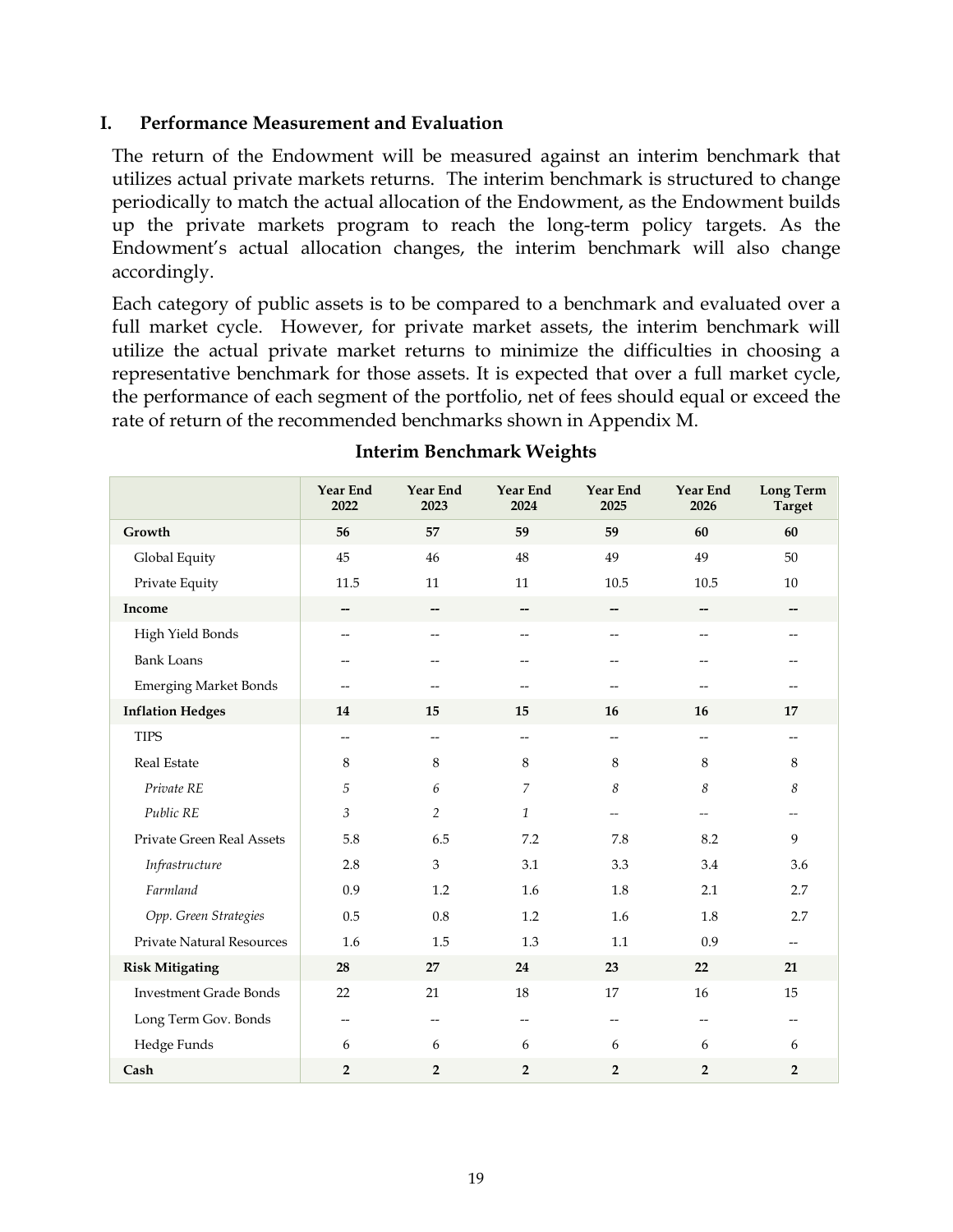#### **APPENDIX C**

### **FOCUS GROWTH BLEND**

### **I. Investment Objectives**

The objective of the Focus Growth Blend Portfolio is to provide a prudent level of total return, with an emphasis on capital appreciation. The portfolio has more exposure to equities than fixed income in an effort to provide long term capital growth. Distributions from the portfolio are not restricted by a spending policy. Therefore, the portfolio is invested in 100% liquid assets, including a diversified pool of global equities, fixed income, real assets, and cash. The portfolio has a large allocation to Growth assets, as a result, has a higher expected return and higher volatility than the more conservative Focus Income Blend Portfolio.

### **II. Investment Considerations**

- Risk: The Committee will seek to limit the overall level of risk consistent with the chosen Policy Asset Allocation.
- Liquidity: The Focus Growth Blend will be invested in 100% liquid assets and has a target allocation of 3% in cash equivalents to ensure sufficient short-term liquidity.
- Time Horizon: The Focus Growth has an infinite life. An investment Time Horizon of twenty-five years is appropriate.
- Taxes: The Foundation is tax-exempt.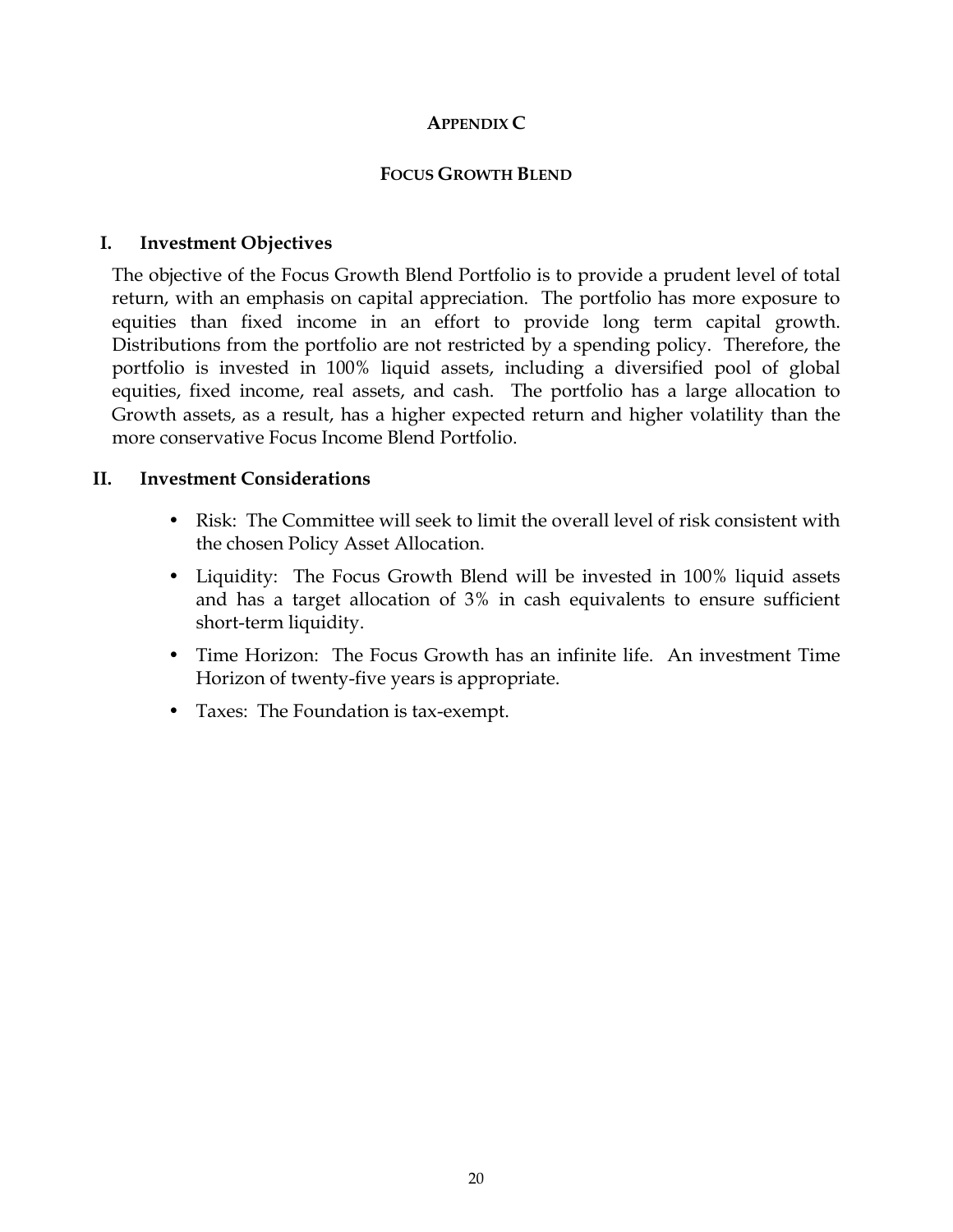### **III. Asset Allocation**

| <b>By Function</b>                 | <b>Policy Target</b><br>(0/0) | <b>Policy Range</b><br>$(^{0}/_{0})$ |
|------------------------------------|-------------------------------|--------------------------------------|
| Growth                             | 62                            | 52-72                                |
| Global Equity                      | 62                            | 52-72                                |
| Private Equity                     |                               |                                      |
| Income                             |                               | $0 - 13$                             |
| High Yield Bonds                   | --                            | $0-6$                                |
| <b>Bank Loans</b>                  |                               | $0 - 4$                              |
| <b>Emerging Market Bonds</b>       |                               | $0 - 3$                              |
| <b>Inflation Hedges</b>            | 15                            | $10 - 20$                            |
| <b>TIPS</b>                        | 7                             | $3-11$                               |
| <b>Real Estate</b>                 | 8                             | $3 - 13$                             |
| <b>Natural Resources</b>           |                               | $0 - 4$                              |
| Infrastructure                     |                               | $0 - 4$                              |
| <b>Risk Mitigating</b>             | 20                            | $15 - 25$                            |
| <b>Investment Grade Bonds</b>      | 20                            | $15 - 25$                            |
| Long-Term Government Bonds         |                               | $0 - 6$                              |
| Risk Mitigating/Hedge Funds        | $\Omega$                      |                                      |
| Cash                               | 3                             | $1 - 5$                              |
| Expected Return (20 years)         | 6.101                         |                                      |
| <b>Standard Deviation (annual)</b> | 13.02                         |                                      |

### **IV. Performance Measurement and Evaluation**

The return of the Focus Growth Blend will be measured against a strategic benchmark, a blended benchmark that mirrors the strategic asset allocation detailed above. As the Focus Growth Blend's policy allocation changes, the strategic benchmark should also change accordingly.

Each category of assets is to be compared to a benchmark and evaluated over a full market cycle. It is expected that over a full market cycle, the performance of each segment of the portfolio, net of fees should equal or exceed the rate of return of the recommended benchmarks shown in Appendix M**.** 

<span id="page-22-0"></span><sup>1</sup> Based on Meketa's Interim 2022 capital market assumptions.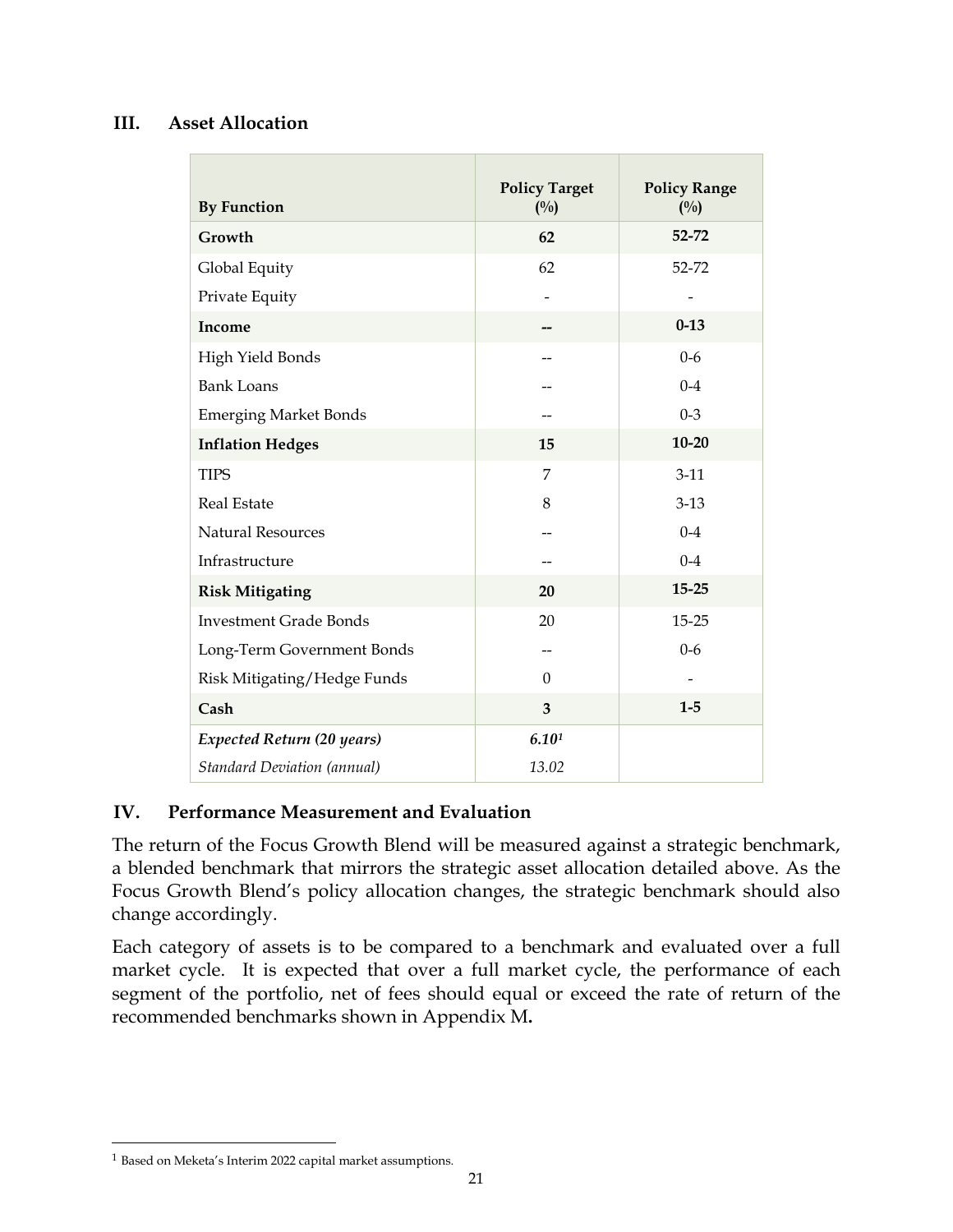### **APPENDIX D**

### **FOCUS INCOME BLEND**

### **I. Investment Objectives**

The objective of the Focus Income Blend Portfolio is to provide stable capital appreciation on a total return basis. The portfolio has more exposure to fixed income than equities in an effort to focus on stability over long term returns. The portfolio is more conservative than the other portfolio options and, as a result, has a lower expected return with lower volatility. Distributions from the portfolio are not restricted by a spending policy limit.

#### **II. Investment Considerations**

- Risk: The Committee will seek to limit the overall level of risk consistent with the chosen Policy Asset Allocation.
- Liquidity: The Focus Income Blend will be invested in 100% liquid assets and has a target allocation of 10% in cash equivalents to ensure sufficient short-term liquidity.
- Time Horizon: The Focus Income Blend has an infinite life. An investment Time Horizon of twenty-five years is appropriate.
- Taxes: The Foundation is tax-exempt.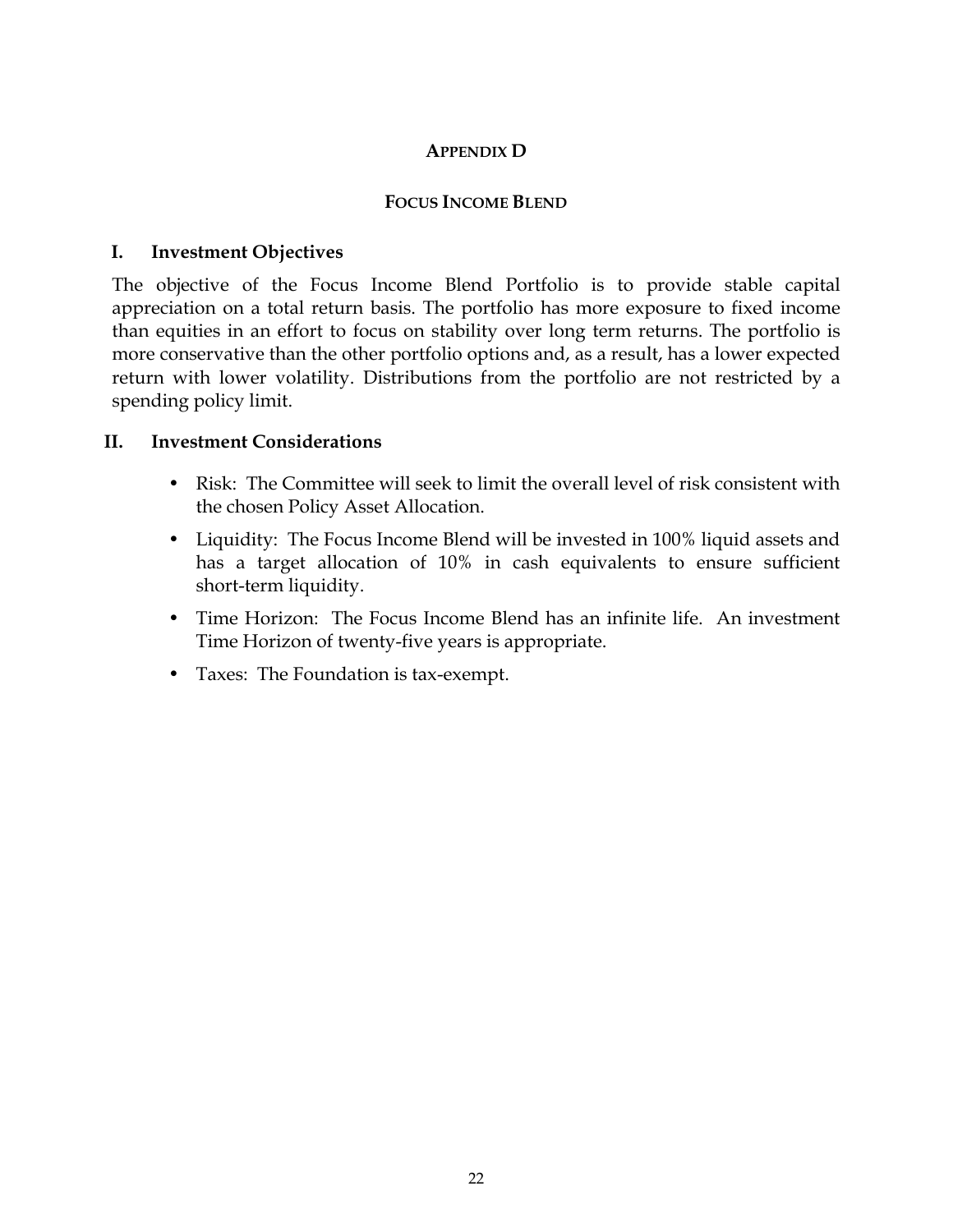### **III. Asset Allocation**

| <b>By Function</b>                 | <b>Policy Target</b><br>(0/0) | <b>Policy Range</b><br>$(^{0}/_{0})$ |
|------------------------------------|-------------------------------|--------------------------------------|
| Growth                             | 30                            | $25 - 35$                            |
| Global Equity                      | 30                            | 25-35                                |
| Private Equity                     |                               |                                      |
| Income                             |                               | $0 - 14$                             |
| High Yield Bonds                   |                               | $0 - 3$                              |
| <b>Bank Loans</b>                  |                               | $0 - 3$                              |
| <b>Emerging Market Bonds</b>       |                               | $0 - 3$                              |
| <b>Inflation Hedges</b>            | 17                            | $12 - 22$                            |
| <b>TIPS</b>                        | 12                            | $7-17$                               |
| <b>Real Estate</b>                 | 5                             | $1-9$                                |
| <b>Natural Resources</b>           |                               |                                      |
| Infrastructure                     |                               | $0 - 4$                              |
| <b>Risk Mitigating</b>             | 43                            | 33-53                                |
| <b>Investment Grade Bonds</b>      | 43                            | 33-43                                |
| Long-Term Government Bonds         |                               | $0 - 9$                              |
| Risk Mitigating/Hedge Funds        |                               |                                      |
| Cash                               | 10                            | $0 - 20$                             |
| <b>Expected Return (20 years)</b>  | 4.391                         |                                      |
| <b>Standard Deviation (annual)</b> | 7.23                          |                                      |

### **IV. Performance Measurement and Evaluation**

The return of the Focus Income Blend will be measured against a strategic benchmark, a blended benchmark that mirrors the strategic asset allocation detailed above. As the Focus Income Blend's policy allocation changes, the strategic benchmark should also change accordingly.

Each category of assets is to be compared to a benchmark and evaluated over a full market cycle. It is expected that over a full market cycle, the performance of each segment of the portfolio, net of fees should equal or exceed the rate of return of the recommended benchmarks shown in Appendix M.

<span id="page-24-0"></span><sup>1</sup> Based on Meketa's Interim 2022 capital market assumptions.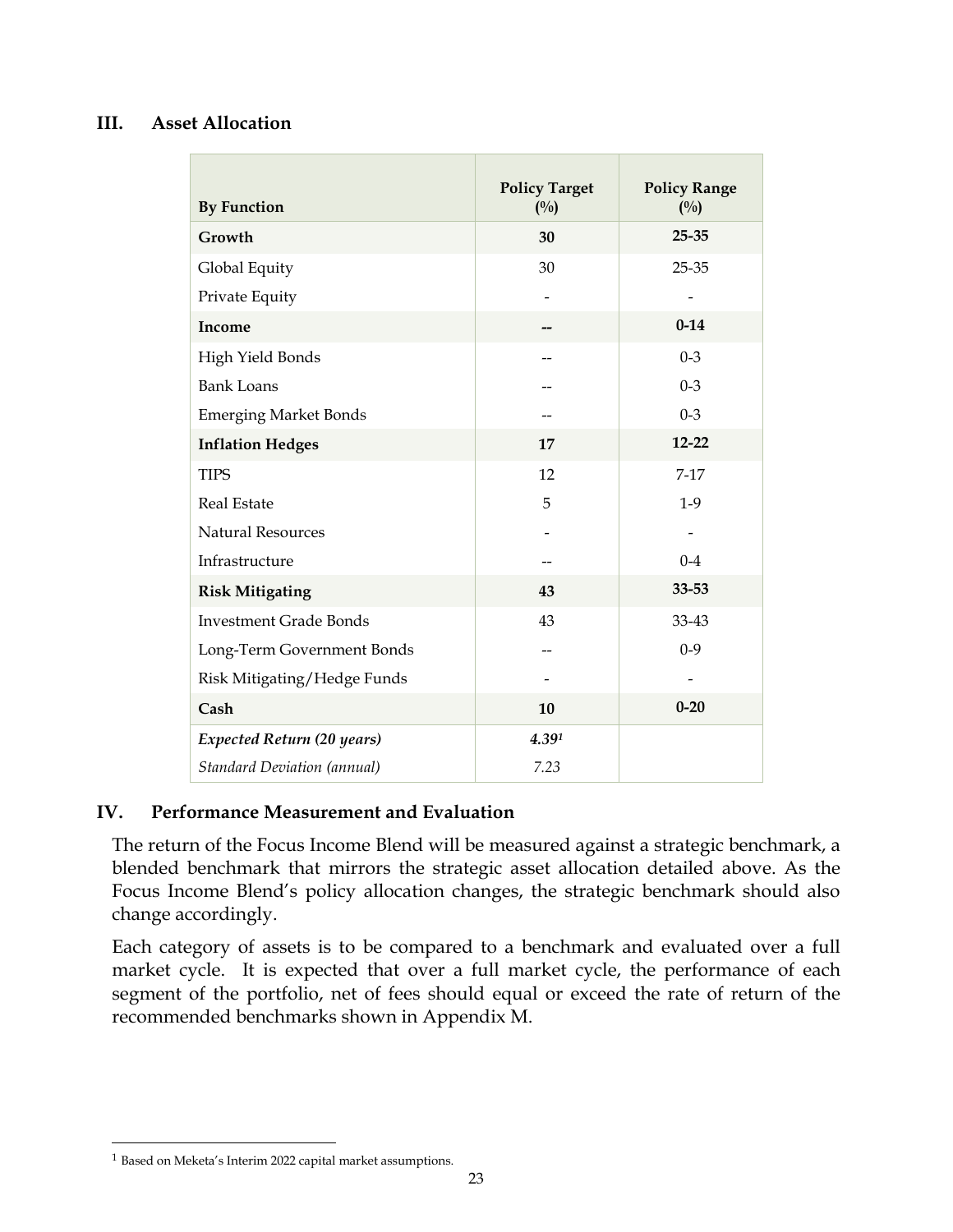### **APPENDIX E**

### **SOCIALLY RESPONSIBLE INVESTMENT PORTFOLIO**

### **I. Investment Objectives**

The objective of the Socially Responsible Investment Portfolio ("SRI") is to achieve risk-adjusted market rates of return while incorporating environmental, social, and governance (ESG) considerations in the investment decision making process. The pool is designed for capital growth with long–term grant making in mind, over capital preservation. Volatility in this portfolio is expected to be slightly higher than the Long-Term Endowment and the Focus Growth Blend. Distributions from the portfolio are not restricted by a spending policy limit.

### **II. Investment Considerations**

- Risk: The Committee will seek to limit the overall level of risk consistent with the chosen Policy Asset Allocation.
- Liquidity: The SRI Portfolio will be invested in 100% liquid assets and has a target allocation of 3% in cash equivalents to ensure sufficient short-term liquidity.
- Time Horizon: The SRI Portfolio has an infinite life. An investment Time Horizon of twenty-five years is appropriate.
- Taxes: The Foundation is tax-exempt.

### **III. Socially Responsible Investment Considerations**

The investment objectives must be pursued with consideration for moral and social implications of investing. The Foundation intends to encourage those corporations that promote the common good and to avoid investing in companies which flagrantly jeopardize the common good. There may be instances; however, where such information may not be available for certain asset classes. In these cases, the Investment Committee will determine if investment in the asset class(es) is acceptable.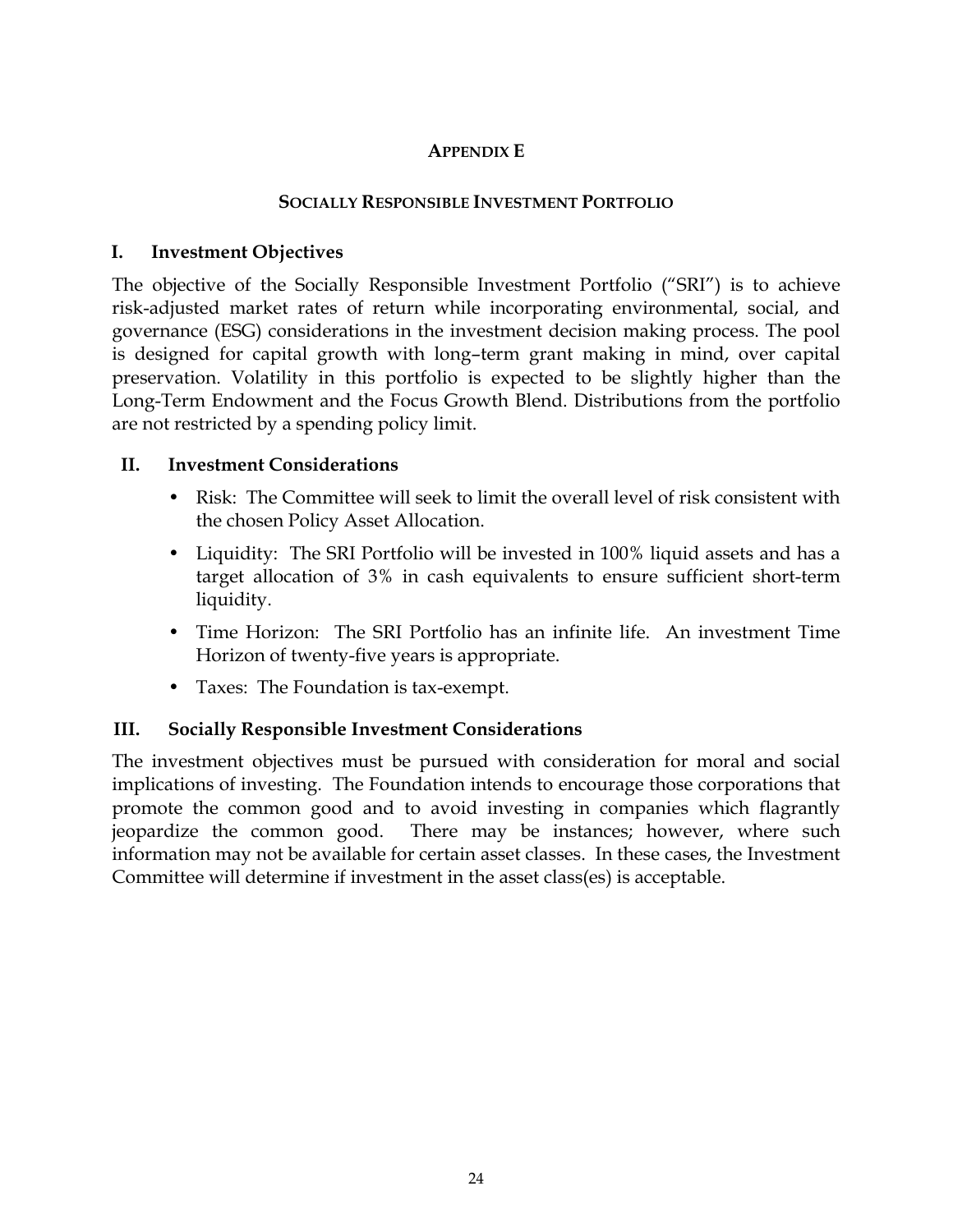#### **IV. Asset Allocation**

| <b>By Function</b>                 | <b>Policy Target</b><br>(0/0) | <b>Policy Range</b><br>(0/0) |
|------------------------------------|-------------------------------|------------------------------|
| Growth                             | 67                            | 57-77                        |
| Global Equity                      |                               |                              |
| Domestic Equity                    | 40                            | 30-50                        |
| <b>International Equity</b>        | 27                            | 17-37                        |
| Private Equity                     |                               |                              |
| Income                             | 6                             | $1 - 11$                     |
| High Yield Bonds <sup>1</sup>      | 6                             | $1 - 11$                     |
| <b>Bank Loans</b>                  |                               |                              |
| <b>Emerging Market Bonds</b>       |                               |                              |
| <b>Inflation Hedges</b>            |                               |                              |
| <b>TIPS</b>                        |                               |                              |
| <b>Real Estate</b>                 |                               |                              |
| <b>Natural Resources</b>           |                               |                              |
| Infrastructure                     |                               |                              |
| <b>Risk Mitigating</b>             | 24                            | 14-34                        |
| <b>Investment Grade Bonds</b>      | 24                            | 14-34                        |
| Long-Term Government Bonds         |                               |                              |
| Risk Mitigating/Hedge Funds        |                               |                              |
| Cash                               | 3                             | $1-5$                        |
| <b>Expected Return (20 years)</b>  | 5.962                         |                              |
| <b>Standard Deviation (annual)</b> | 12.56                         |                              |

#### **V. Performance Measurement and Evaluation**

The return of the SRI Portfolio will be measured against a strategic benchmark, a blended benchmark that mirrors the strategic asset allocation detailed above. As the policy allocation changes, the strategic benchmark should also change accordingly.

Each category of assets is to be compared to a benchmark and evaluated over a full market cycle. It is expected that over a full market cycle, the performance of the equity each segment of the portfolio, net of fees should equal or exceed the rate of return of the recommended benchmarks shown in Appendix M.

<span id="page-26-0"></span> $^1$  The High Yield Bonds allocation is composed of 85% High Yield, 10% Bank Loans and 5% Investment Grade Corporate Bonds.

<span id="page-26-1"></span> $^2$  Based on Meketa's Interim 2022 capital market assumptions.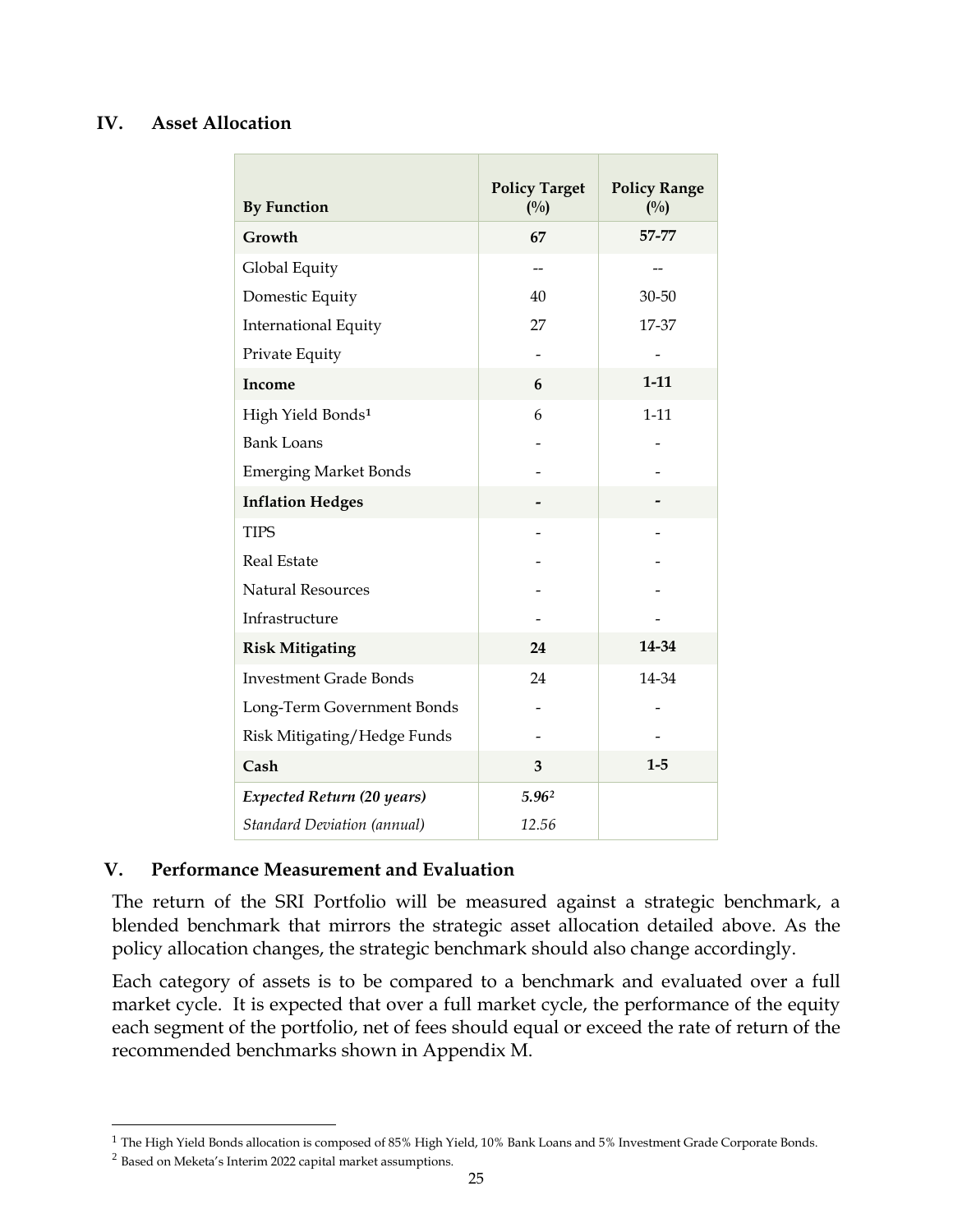#### **APPENDIX F**

#### **CAPITAL PRESERVATION PORTFOLIO**

#### **I. Investment Objectives**

The objective of the Capital Preservation Portfolio is to provide a cash equivalent pool to allow donors to spend down their corpus in a short time horizon.

#### **II. Investment Considerations**

- Risk: The Committee will seek to limit the overall level of risk consistent with the chosen Policy Asset Allocation.
- Liquidity: The vast majority of the Account's assets are invested in cash or cash equivalents.
- Time Horizon: The Capital Preservation Portfolio has a short-term time horizon.
- Taxes: The Foundation is tax-exempt.

#### **III. Asset Allocation**

| <b>By Asset Class</b> | <b>Policy Target</b><br>$($ %) | <b>Policy Range</b><br>(0/0) |
|-----------------------|--------------------------------|------------------------------|
| Cash                  | <b>100</b>                     | NA                           |

#### **IV. Performance Measurement and Evaluation**

The return of the portfolio will be measured against cash.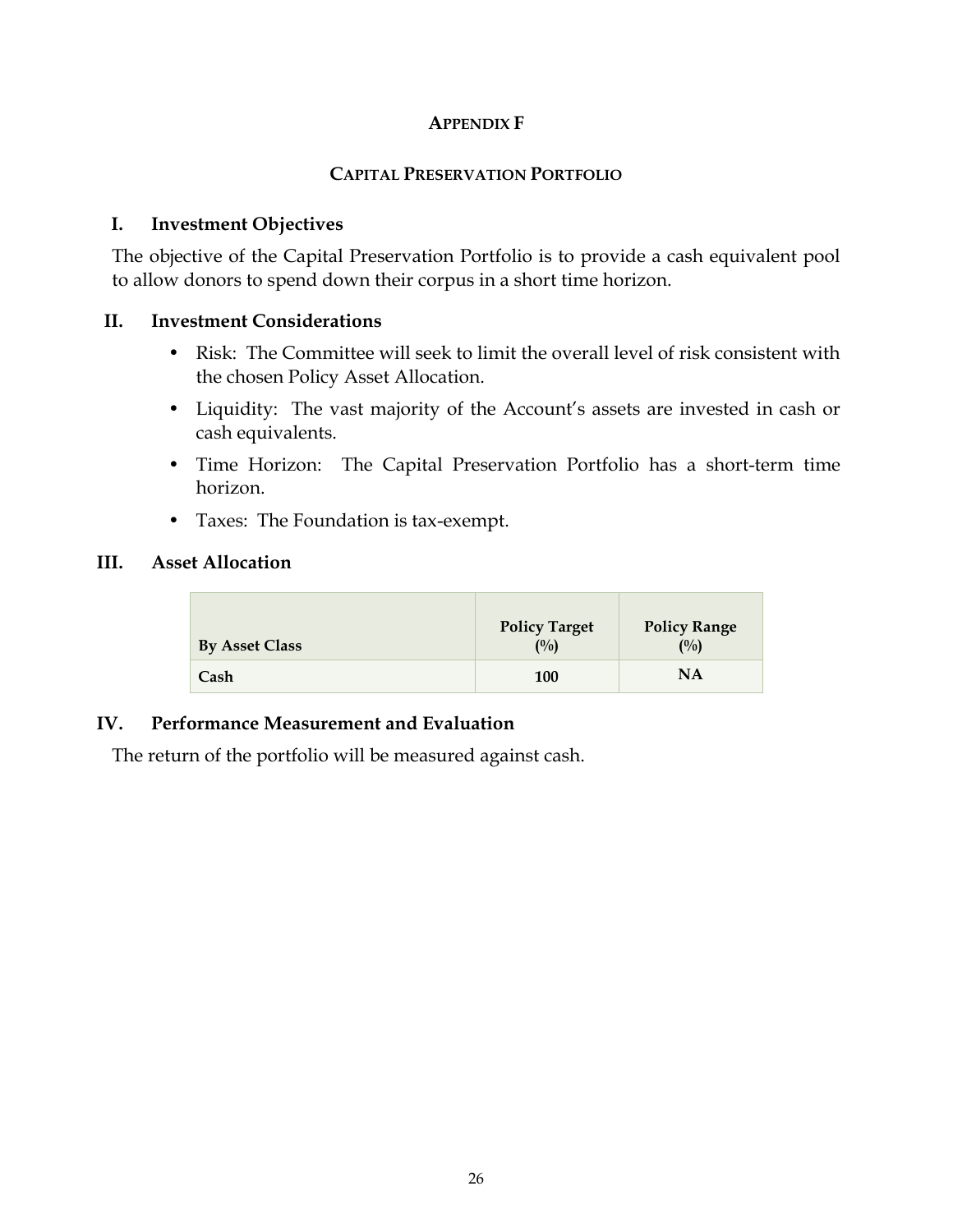### **APPENDIX G**

#### **POOLED INCOME FUNDS**

### **I. Investment Objectives**

The Income Fund's objective is to maximize current income while preserving the corpus of the Fund. The Income and Growth Fund's objective is to generate current income while growing the corpus of the Fund. The income generated by these accounts is distributed to the donor's participating until their death, at which time their account balance goes to charity. The asset allocation for the Income Fund is consistent with the benchmark of 90% the Bloomberg-Barclays Intermediate Gov't/Credit Bond Index and 10% cash. The Income and Growth Fund's asset allocation and benchmark consists of 35% S&P 500 and 55% Bloomberg-Barclays Intermediate Gov't/Credit Bond Index and 10% cash.

### **Investment Considerations**

- Risk: The Committee will seek to limit the overall level of risk consistent with the chosen Policy Asset Allocation.
- Liquidity: Because the vast majority of the Account's assets are marketable, liquidity can be obtained as needed; therefore, the Account does not have an explicit allocation to cash or cash equivalents.
- Time Horizon: Variable
- Taxes: The Foundation is tax-exempt.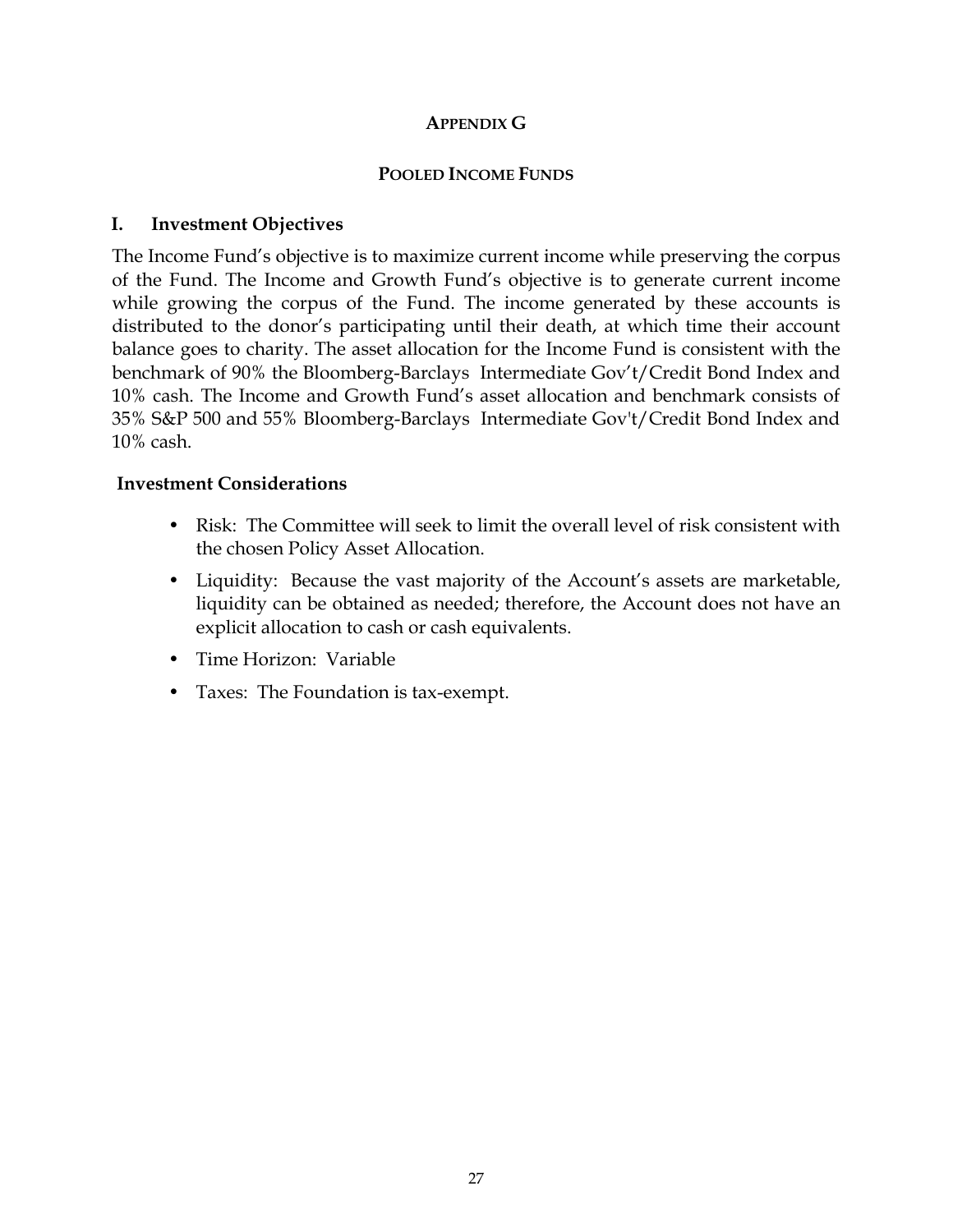#### **II. Asset Allocation**

#### **Income Fund**

| <b>By Function</b>     | <b>Policy Target</b><br>(%) | <b>Policy Range</b><br>(%) |
|------------------------|-----------------------------|----------------------------|
| Income                 | 90                          |                            |
| Investment Grade Bonds | 90                          |                            |
| Cash                   | 10                          |                            |

#### **Income and Growth Fund**

| <b>By Function</b>     | <b>Policy Target</b><br>$($ %) | <b>Policy Range</b><br>(%) |
|------------------------|--------------------------------|----------------------------|
| Growth                 | 35                             |                            |
| Large Cap U.S. Equity  | 35                             |                            |
| Income                 | 55                             |                            |
| Investment Grade Bonds | 55                             |                            |
| Cash                   | 10                             |                            |

#### **III. Performance Measurement and Evaluation**

The return of the Funds will be measured against the benchmarks detailed above. Each category of assets is to be compared to a benchmark and evaluated over a full market cycle. It is expected that over a full market cycle, the performance of each segment of the portfolio, net of fees should equal or exceed the rate of return of the recommended benchmarks shown in Appendix M.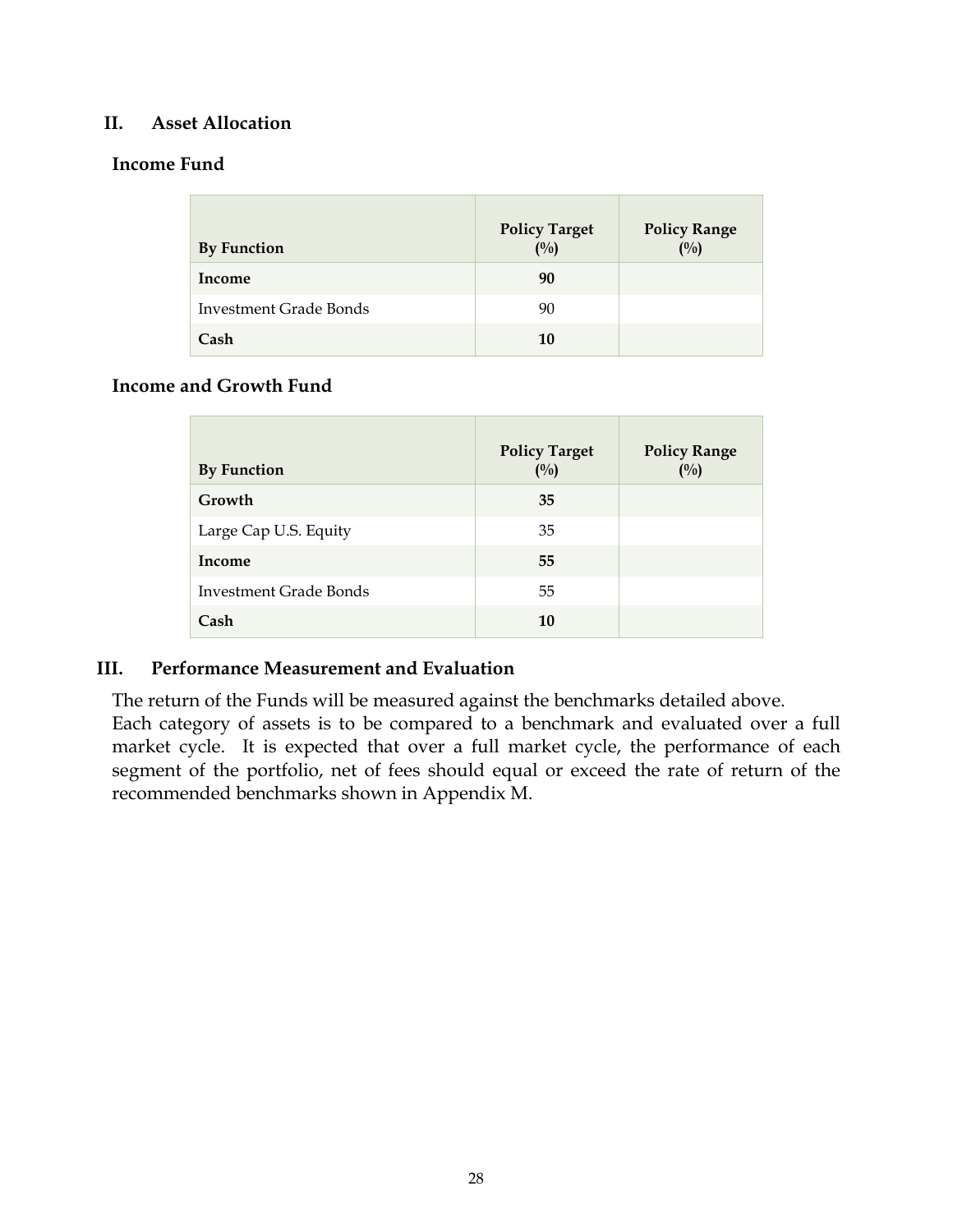#### **APPENDIX H**

#### **CHARITABLE REMAINDER TRUSTS**

#### **I. Investment Objectives**

The investment objective is a growing income stream, with long term capital appreciation, to generate income for periodic distributions to the donors/beneficiaries, as well as growth of capital to ensure future payouts & remainder interests are met. In order to do so, a balanced approach (i.e.  $60\%$  equity  $\&$  40% fixed income  $\&$  cash equivalents) will be implemented in most cases, per the asset allocation guidelines shown below. Flexibility in approach allows customization of each Trust's investment objective as necessary & appropriate.

#### **II. Investment Considerations**

- Risk: The Committee will seek to limit the overall level of risk consistent with the chosen Policy Asset Allocation.
- Liquidity: Because the vast majority of the Trusts' assets are marketable, liquidity can be obtained as needed.
- Time Horizon: Long-term
- Taxes: The Foundation is tax-exempt.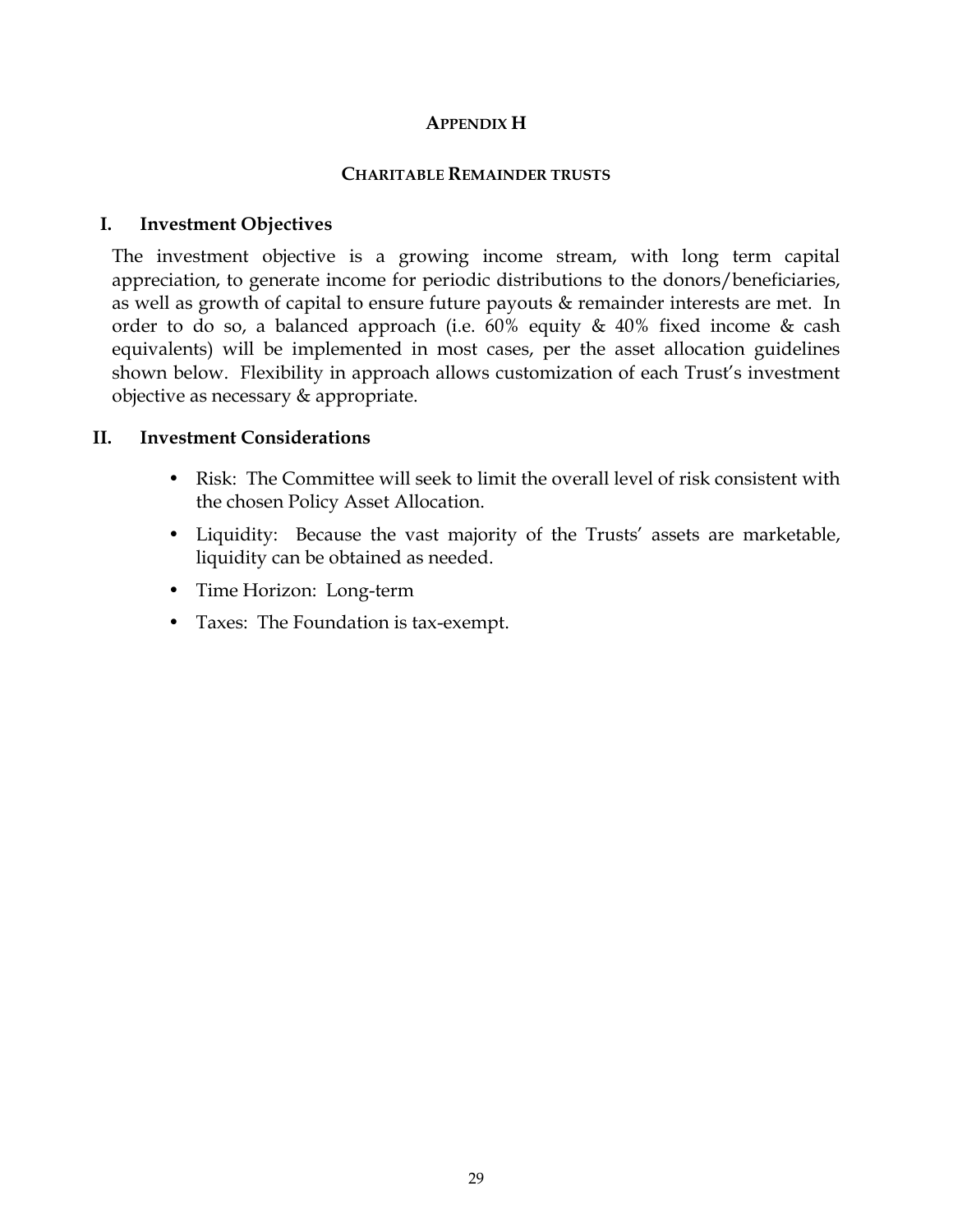#### **III. Asset Allocation**

The asset allocation ranges below are meant as general guidelines for those Trusts having a Balanced Growth & Income investment objective. Each Trust will have its own investment objective (i.e. Growth & Income, Income & Growth, etc.) and corresponding asset allocation guidelines, which will be adhered to by the investment manager. The Trusts will be rebalanced periodically. The investment manager can make tactical asset allocation decisions within the below ranges. For temporary periods of time, the minimum/maximum ranges for the asset classes can vary from plus/minus 5%, until the portfolio is rebalanced.

|                          | Minimum<br>(0/0) | <b>Target</b><br>(0/0) | Maximum<br>$(^{0}/_{0})$ |
|--------------------------|------------------|------------------------|--------------------------|
| Equities                 | 50               | 60                     | 70                       |
| Large Cap                | 15               | 31.5                   | 56.7                     |
| Mid Cap                  | 2.5              | 6.3                    | 12.6                     |
| Small Cap                | $\Omega$         | 4.2                    | 12.6                     |
| International: Developed | 5                | 12                     | 21                       |
| International: Emerging  | $\Omega$         | 6                      | 14                       |
| <b>Fixed Income</b>      | 25               | 35                     | 45                       |
| <b>Real Assets</b>       | $\mathbf{0}$     | $\mathbf{0}$           | 10                       |
| <b>Cash Equivalents</b>  | $\boldsymbol{0}$ | 5                      | 20                       |

#### **Balanced Portfolio Asset Allocation Ranges**

#### **IV. Performance Measurement and Evaluation**

For each Trust with a Balanced Growth & Income investment objective, it is expected that investment performance will approximate a balanced benchmark consisting of 42% Russell 3000 Index, 18% MSCI ACWI ex U.S. Index, 35% Bloomberg-Barclays Aggregate Bond Index & 5% Citi 1 month T-Bills, net of costs, over a business cycle (i.e. 5 years). The portfolio should have comparable risk to that of the market. For Trusts with other investment objectives, performance will be measured similarly, utilizing the same indices above and the strategic neutral asset allocation position for that particular investment objective.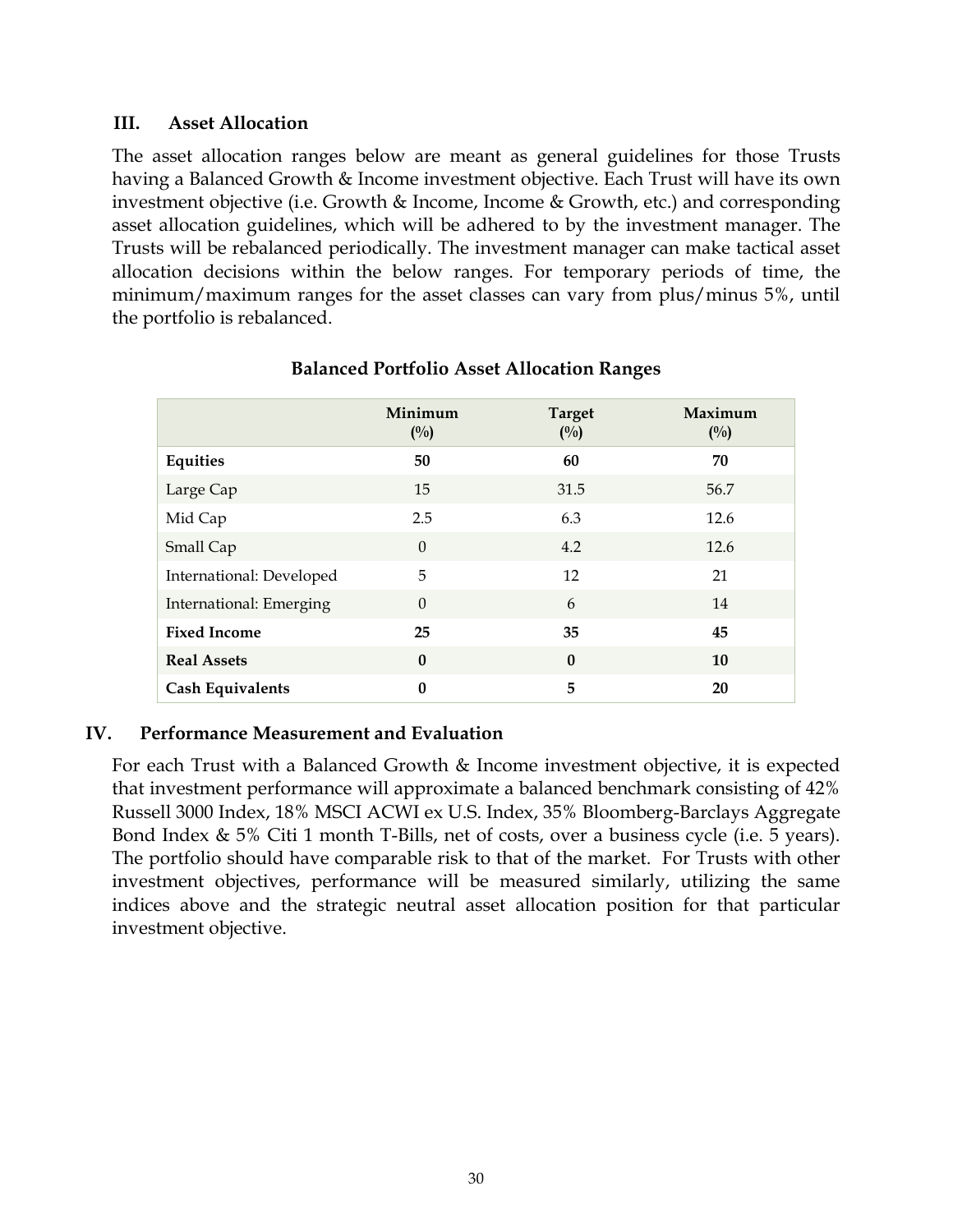#### **APPENDIX I**

#### **DONOR-ADVISED FUNDS**

#### **Donor-Advised Funds**

The Committee can approve outside investment managers for Donor-Advised Funds, with specific asset allocation developed by the outside investment advisor. The Committee is responsible for reviewing and recommending approval of all investment relationships for Donor-Advised Funds managed apart from the Endowment or subaccounts to the Board.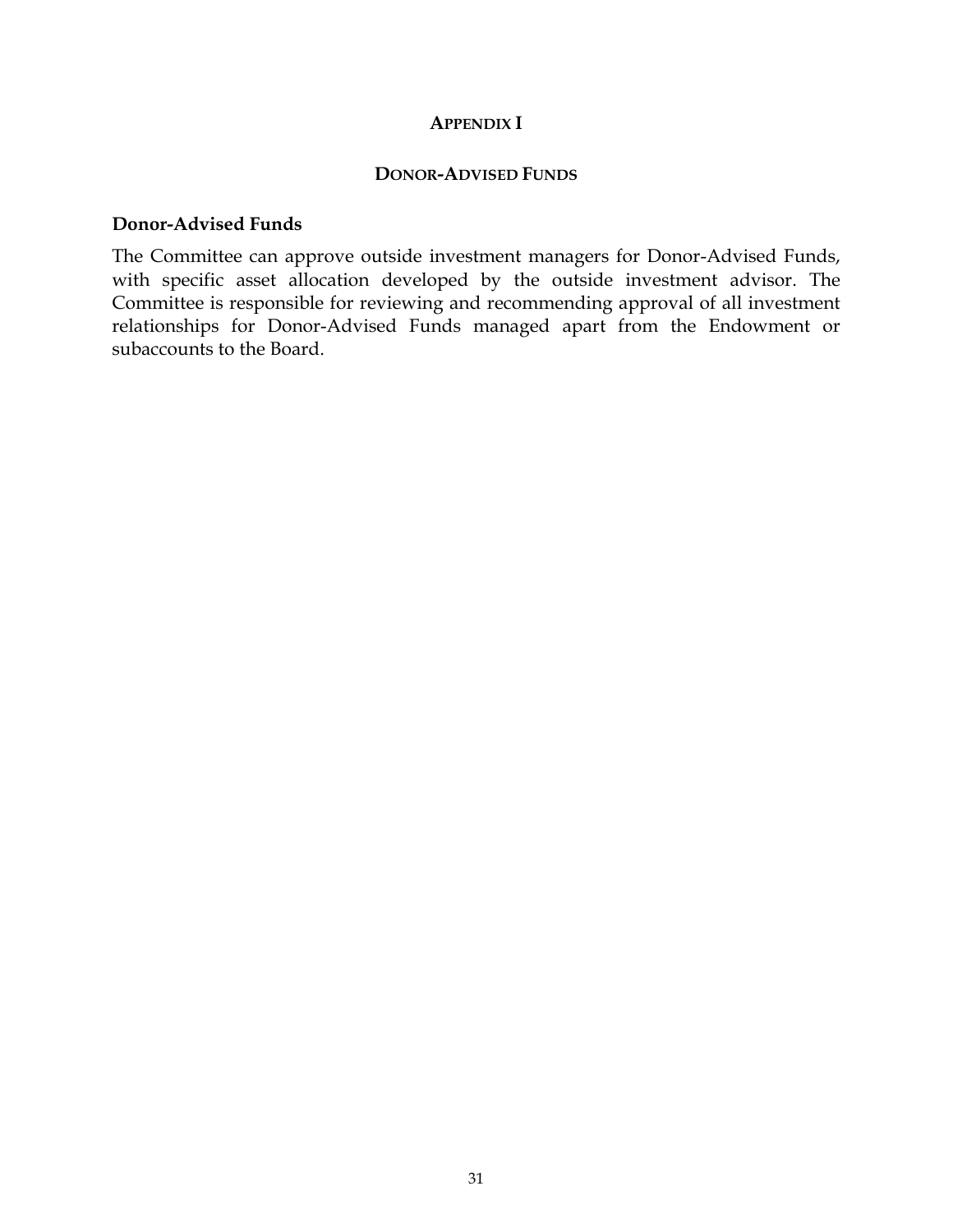# **APPENDIX J**

### CHARITABLE GIFT ANNUITY FUND STATEMENT OF INVESTMENT POLICY

### **Objectives**

A trust fund has been established by the Santa Barbara Foundation (SBF), the SBF CHARITABLE GIFT Annuity Fund, for the purposes of keeping the gift annuity assets legally and physically segregated from the other assets of the organization as prescribed in California Insurance Code Section 11521.

Since the principal purpose of the SBF CHARITABLE GIFT Annuity Fund, hereinafter referred to as the Fund, is to provide annuity payments to the donors, the trustees of the Fund are required to segregate and invest the assets of the Fund as outlined in the California Insurance Code.

All statements contained in this investment policy are believed to be in accordance with the California Insurance Code.

The purpose of the investment policy is to establish the standards for the management of the Fund's assets so as to remain in compliance with the California Insurance Code. The principal purpose of this document is to establish formal policy and procedures that govern all present and future Fund investments.

By defining investment parameters, the intent of this policy is to protect the assets from unreasonable risk due to imprudent acts.

### **Fiduciary Responsibility**

Any person with discretion, control or authority over the Fund and/or its assets will be considered a fiduciary.

Investment decisions will be made with a discretionary relationship. The investment manager(s) must be a registered investment advisor under the Investment Act of 1940 and must be currently and continuously registered as an Investment Advisor with the Securities and Exchange Commission and State regulators, or in the case of a bank related financial institution that is not an RIA, be regulated by the Office of the Comptroller of the Currency.

### ASSET ALLOCATION / INVESTMENT POLICY / DIVERSIFICATION TIME HORIZON / LIQUIDITY / TAX STATUS

# Overall Allocation Policy

For the SBF Charitable Gift Annuity Fund, the overall target allocation is 40% Equities, 55% Fixed Income & 5% Cash Equivalents. The target allocation takes into consideration the California regulations governing the reserve portion of charitable gift annuity fund.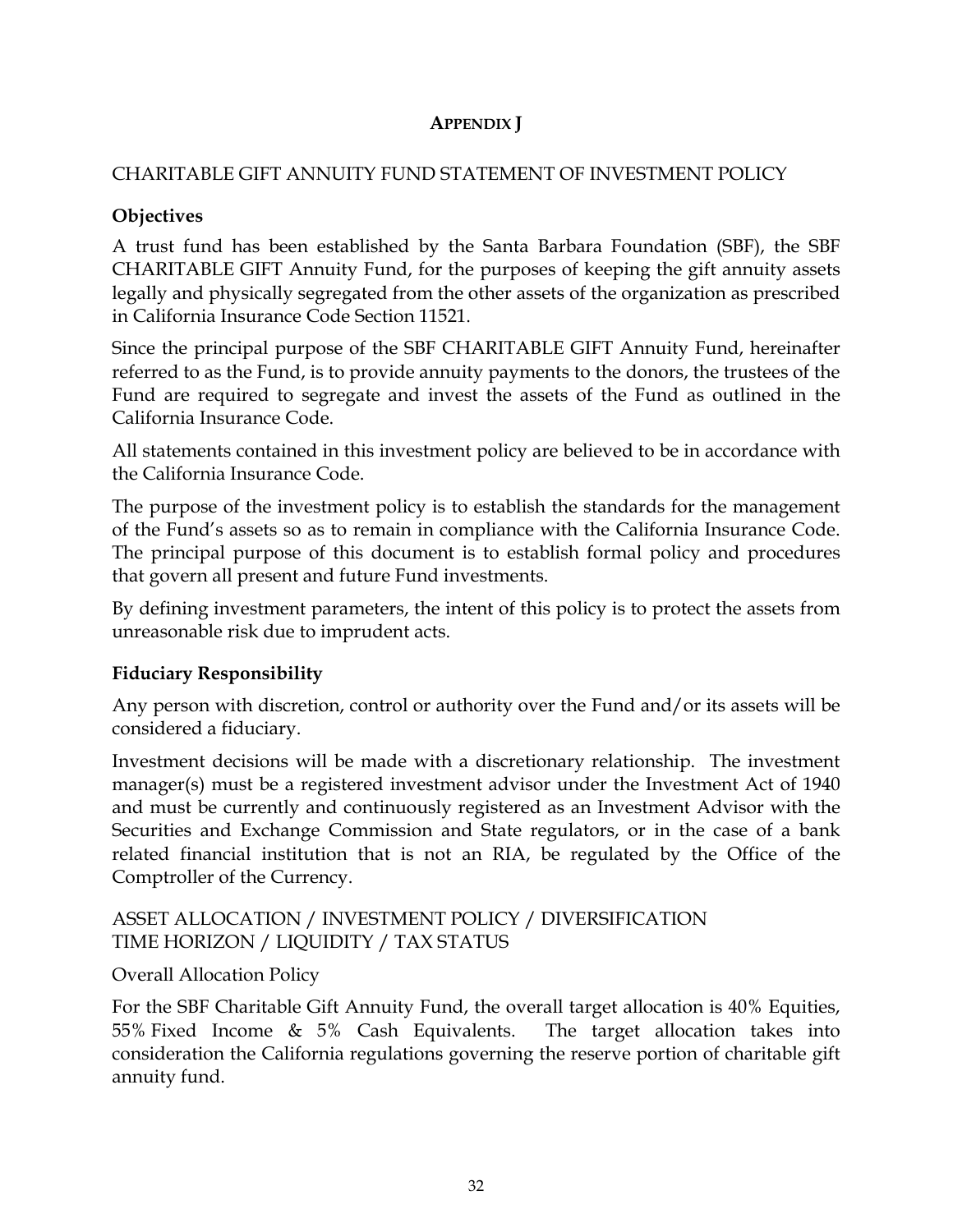### **Asset Allocation Ranges**

|                          | Minimum<br>$(^{0}/_{0})$ | <b>Target</b><br>$(^{0}/_{0})$ | Maximum<br>$(^{0}/_{0})$ |
|--------------------------|--------------------------|--------------------------------|--------------------------|
| Equities                 | 30                       | 40                             | 50                       |
| Large Cap                | 9                        | 21                             | 40.5                     |
| Mid Cap                  | 1.5                      | 4.2                            | 9                        |
| Small Cap                | $\theta$                 | 2.8                            | 9                        |
| International: Developed | 3                        | 8                              | 15                       |
| International: Emerging  | $\Omega$                 | $\overline{4}$                 | 10                       |
| <b>Fixed Income</b>      | 45                       | 55                             | 65                       |
| <b>Real Assets</b>       | $\mathbf{0}$             | $\mathbf{0}$                   | 10                       |
| <b>Cash Equivalents</b>  | $\boldsymbol{0}$         | 5                              | 20                       |

### **Investment Objective**

The primary investment objective is an average level of current income, with long-term growth of capital. Total return of the portfolio is expected to be comparable to the relevant benchmark, over a 5-year market cycle. Volatility of returns for the portfolio should be comparable to the market.

#### **Performance Measurement and Evaluation**

It is expected that investment performance will approximate a Balanced Income & Growth investment objective benchmark consisting of 28% Russell 3000, 12% MSCI ACWI ex U.S., Index, 55% Bloomberg-Barclays Intermediate Government Index Index & 5% Citi 1 month T-Bills, net of costs, over a business cycle (i.e. 5 years). The portfolio should have comparable risk to that of the market.

Time Horizon: Long-term

Liquidity Needs: Liquidity needs are ongoing due to periodic annuitant distributions.

Tax Status: Non taxable

Investment review reports will be provided quarterly.

The Investment Policy Statement should be reviewed at least annually, & revised as necessary.

The Excess Reserve portion of the Charitable Gift Annuity Fund can be invested without the restrictions pertaining to the Reserve portion of the Fund.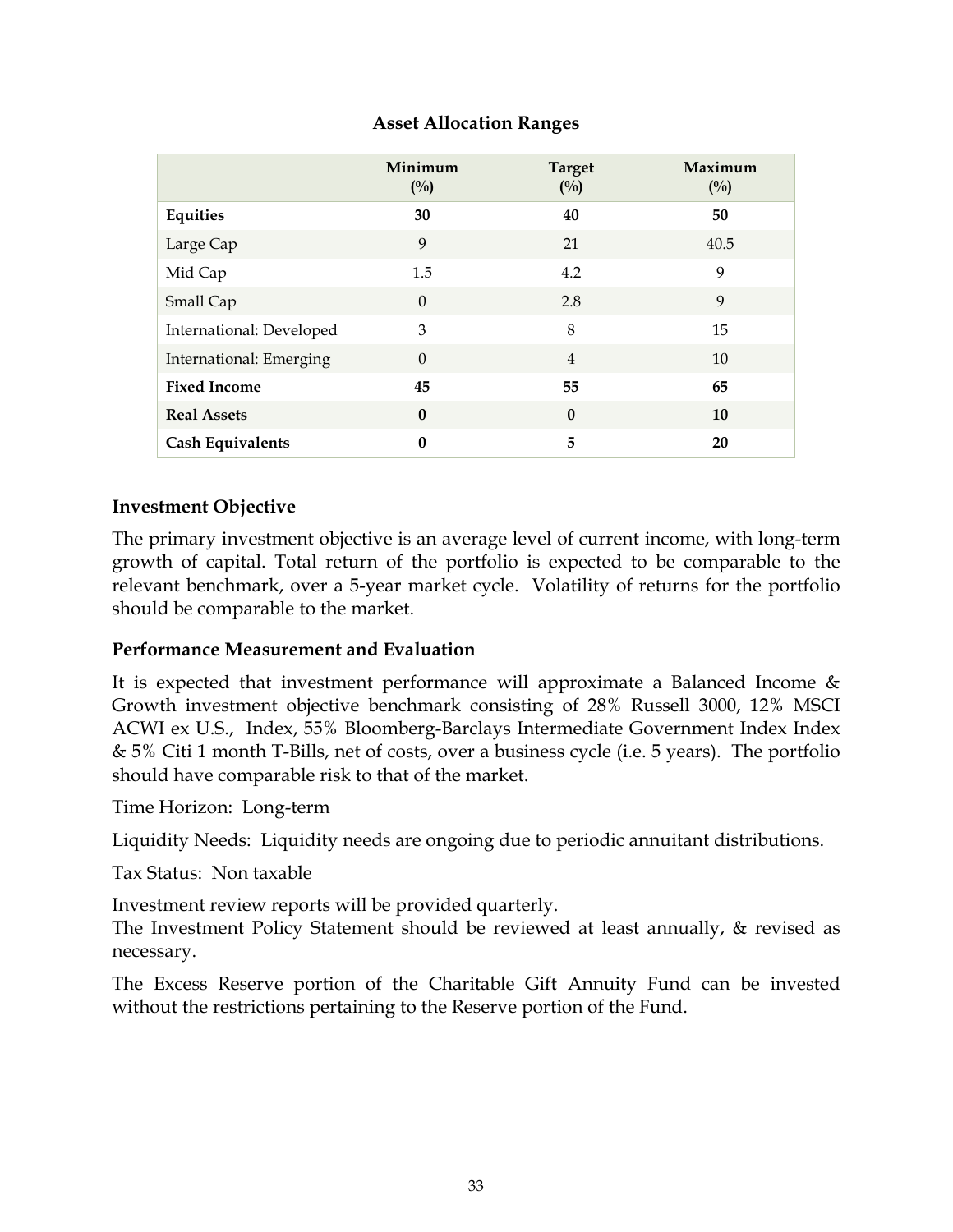### INVESTMENT RESTRICTIONS

Reserve Account Policy Guidelines and Restrictions

As dictated by the State Insurance code, equity holdings cannot exceed 50% of the total reserve portfolio. Further, no more than 50% of the reserve portfolio in total, can be held in mutual funds or exchange traded funds and stocks.

State Insurance Code Sec. 11521.2 (a) the reserve required by the table of commensurate values for each annuity contract issued must be invested in investments specified in Sections 1170 through 1182 except that a certificate holder may invest in investment companies registered under the federal Investment Company Act of 1940, and in securities, including interests in those investment companies, listed and traded on the New York Stock Exchange, the American Stock Exchange or regional stock exchanges or the National Market System of the Nasdaq Stock Market or successors to such exchanges or market having the same qualifications, to the extent of the lesser of net worth (assets over liabilities and reserves) of the certificate holder or 50 percent of these general investments.

For all equities, whether mutual funds, exchange-traded funds or individual holdings, the following guidelines apply. The portfolio will include large-capitalization growth and moderate-growth elements. Cyclical-growth models will be integrated with higher yield, slower growth components. If any individual equity securities are included in the portfolio, those stocks will be required to pay a dividend.

For all fixed income assets, whether mutual funds, exchange-traded funds or individual holdings, the portfolio will generally be invested to achieve an intermediate-term average maturity. Individual bonds, fixed asset mutual funds and exchange-traded funds may include U.S. Treasuries and Agency securities, as well as California issued bonds. The allocation to this sector will be employed in an effort to increase current income and reduce the volatility of returns.

Money market funds may be used as reserves temporarily not committed to equities or bonds.

Purchase of options, warrants, futures, letter stock and assumption of short positions is prohibited.

Pursuant to the California Insurance Code Sections 1170 through 1182 and the State of California Department of Insurance, only the following investment alternatives are allowed for selection by the advisor, subject to the restrictions outlined in Appendix C of this Investment Policy:

- Obligations of the United States of America, the Dominion of Canada, the Commonwealth of Puerto Rico and the United States Postal Service.
- Bonds, of any State of the United States and any County, County Water District, Municipality and School District within the State of California.
- Veteran Loans as prescribed in California Insurance Code Section 1176.5 and 1176.6.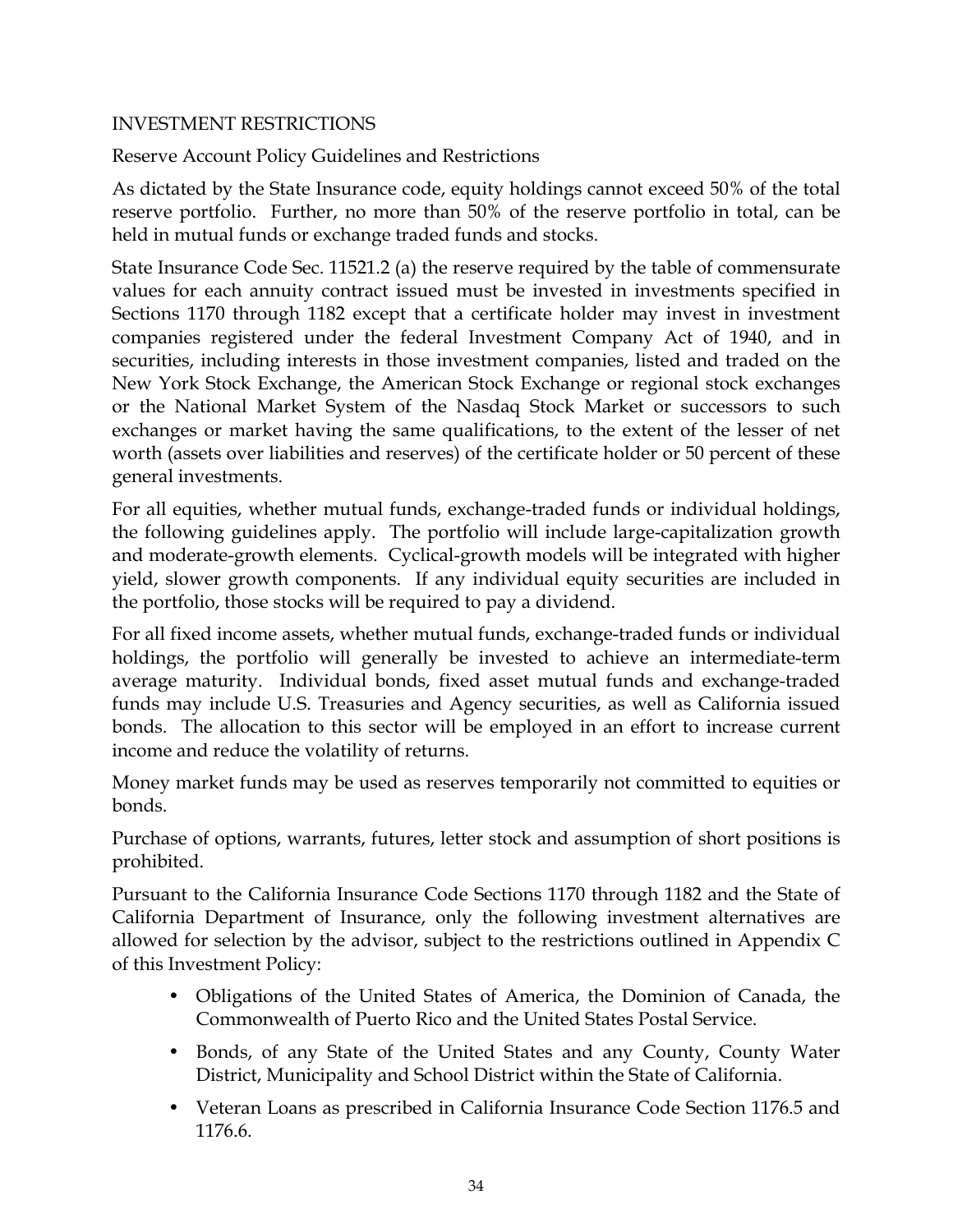- Insured mortgages as permitted in California Insurance Code Section 1177.
- Farm Loan Bonds in California Insurance Code Section 1179.
- Home Loan Bonds in California Insurance Code Section 1180.
- Investment companies registered under the federal Investment Company Act of 1940, and in securities, including interests in those investment companies, listed and traded on the New York Stock Exchange, the American Stock Exchange or regional stock exchanges or the National Market System of the Nasdaq Stock Market or successors to such exchanges or market having the same qualifications, to the extent of the lesser of net worth (assets over liabilities and reserves) of the certificate holder or 50 percent of these general investments.
- State of California Warrants.
- Accounts in banks or savings and loan associations insured by an agency of the federal government.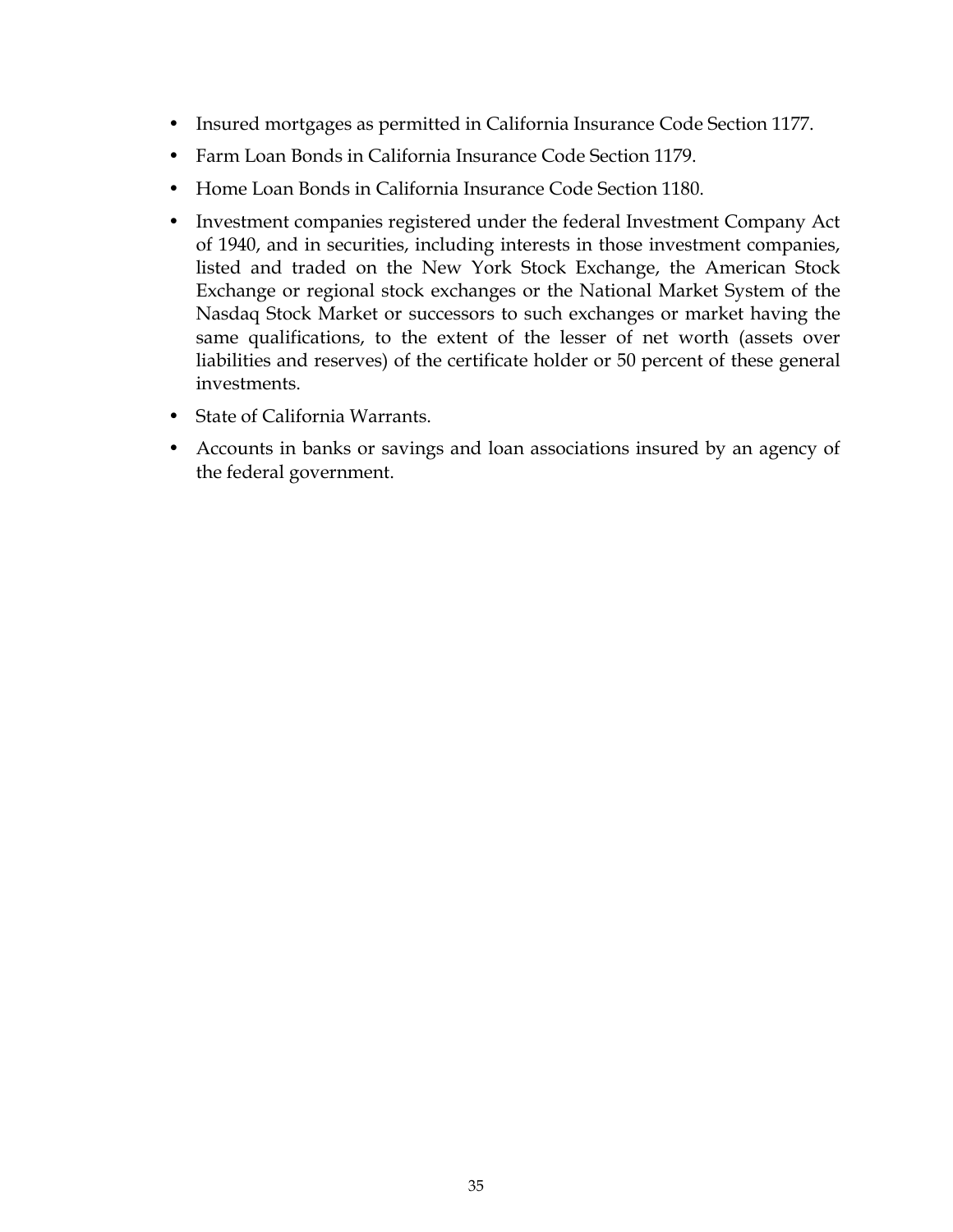#### **APPENDIX K**

#### **PERMISSIBLE ASSET CLASSES**

| <b>Asset Class</b>            |  |  |  |  |  |  |  |  |  |
|-------------------------------|--|--|--|--|--|--|--|--|--|
| Cash Equivalents <sup>1</sup> |  |  |  |  |  |  |  |  |  |
| <b>TIPS</b>                   |  |  |  |  |  |  |  |  |  |
| Long-term Government Bonds    |  |  |  |  |  |  |  |  |  |
| <b>Investment Grade Bonds</b> |  |  |  |  |  |  |  |  |  |
| <b>Bank Loans</b>             |  |  |  |  |  |  |  |  |  |
| <b>High Yield Bonds</b>       |  |  |  |  |  |  |  |  |  |
| <b>Emerging Market Bonds</b>  |  |  |  |  |  |  |  |  |  |
| Global Equity                 |  |  |  |  |  |  |  |  |  |
| U.S. Equity                   |  |  |  |  |  |  |  |  |  |
| U.S. Large Cap                |  |  |  |  |  |  |  |  |  |
| <b>International Equity</b>   |  |  |  |  |  |  |  |  |  |
| Private Equity                |  |  |  |  |  |  |  |  |  |
| Real Estate                   |  |  |  |  |  |  |  |  |  |
| <b>REITs</b>                  |  |  |  |  |  |  |  |  |  |
| Natural Resources (Public)    |  |  |  |  |  |  |  |  |  |
| Natural Resources (Private)   |  |  |  |  |  |  |  |  |  |
| Infrastructure (Public)       |  |  |  |  |  |  |  |  |  |
| Infrastructure                |  |  |  |  |  |  |  |  |  |
| Hedge Funds                   |  |  |  |  |  |  |  |  |  |

<span id="page-37-0"></span><sup>1</sup> Cash and Equivalents Kept for Operating Purposes, Granting:

The cash shall be invested with the objective of preserving assets to cover the Organization's operating expenses, granting needs, capital calls, etc. and to realize earnings in a way that allows for immediate liquidity to meet these needs. Cash may be maintained in checking accounts that the foundation uses for day-to-day operations and may be invested in other cash -equivalent investments, such as savings accounts, money market accounts, certificates of deposit with maturities appropriate for expected needs, Treasury bills, commercial paper and short-term corporate debt securities of domestic and foreign corporations rated AA or better. A key objective is to maintain price stability at all times although this is not guaranteed.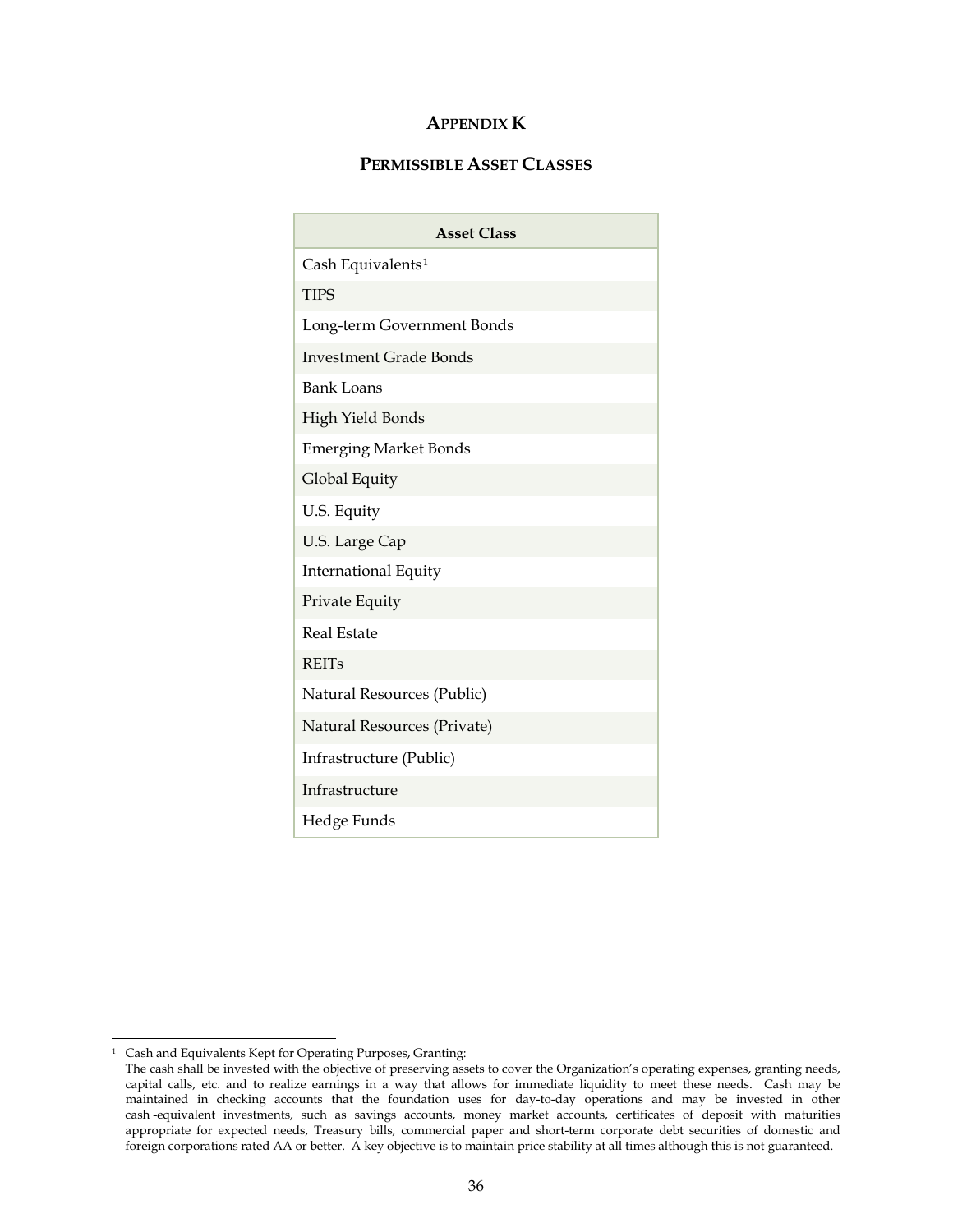### **APPENDIX L**

# **TWENTY-YEAR, SINGLE ASSET CLASS AND SUB-ASSET CLASS FORECAST AS OF DECEMBER 31, 2021**

| <b>Asset Class / Sub-Asset Class</b> | <b>Expected Return</b><br>$(^{0}/_{0})$ | <b>Standard</b><br><b>Deviation of Expected</b><br>20-Year Annual Return<br>(0/0) |
|--------------------------------------|-----------------------------------------|-----------------------------------------------------------------------------------|
| Cash Equivalents                     | 1.7                                     | 1.0                                                                               |
| <b>TIPS</b>                          | 2.4                                     | 7.0                                                                               |
| Long-term Government Bonds           | 2.8                                     | 12.0                                                                              |
| <b>Investment Grade Bonds</b>        | 2.4                                     | 4.0                                                                               |
| <b>Bank Loans</b>                    | 4.0                                     | 10.0                                                                              |
| High Yield Bonds                     | 4.4                                     | 11.0                                                                              |
| <b>Emerging Market Bonds</b>         | 4.4                                     | 12.5                                                                              |
| Global Equity                        | 7.2                                     | 18.0                                                                              |
| U.S. Equity                          | 6.8                                     | 18.0                                                                              |
| U.S. Large Cap                       | 6.8                                     | 17.0                                                                              |
| <b>International Equity</b>          | 7.5                                     | 19.0                                                                              |
| Private Equity                       | 10.0                                    | 28.0                                                                              |
| Real Estate (Private)                | 7.4                                     | 17.0                                                                              |
| <b>REITs</b>                         | 7.1                                     | 26.0                                                                              |
| Natural Resources (Public)           | 7.7                                     | 23.0                                                                              |
| Natural Resources (Private)          | 8.5                                     | 24.0                                                                              |
| Opportunistic Green Strategies       | 9.3                                     | 26.0                                                                              |
| Infrastructure (Public)              | 7.4                                     | 18.0                                                                              |
| Private Infrastructure (Core)        | 7.3                                     | 14.0                                                                              |
| Private Infrastructure (Non-core)    | 9.3                                     | 22.0                                                                              |
| Farmland                             | 7.2                                     | 12.0                                                                              |
| Hedge Funds                          | 4.4                                     | 7.0                                                                               |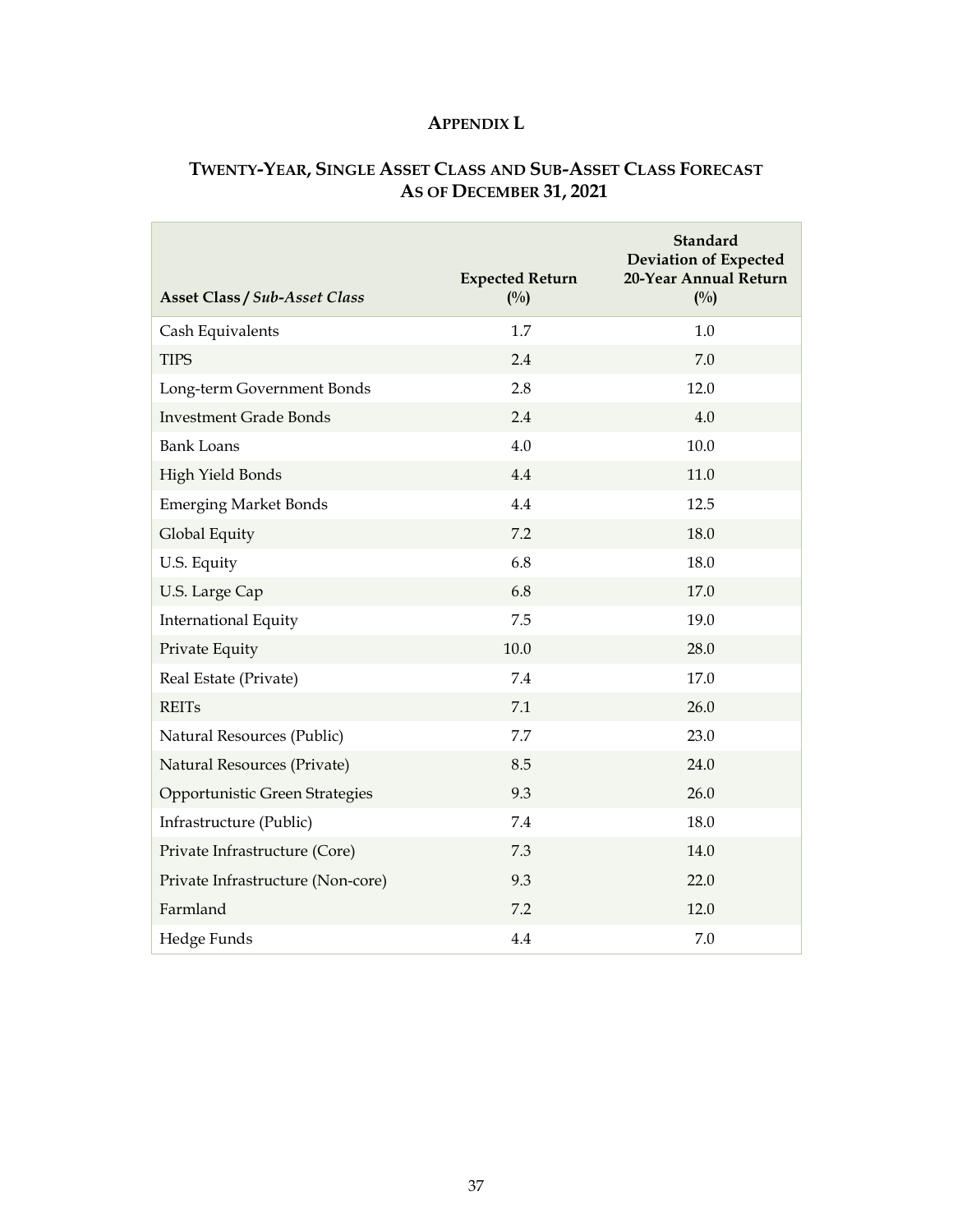#### **APPENDIX M**

#### **ASSET CLASS PERFORMANCE MEASUREMENT**

| <b>Asset Class / Sub-Asset Class</b> | <b>Recommended Benchmark</b>                           |  |  |  |  |  |  |  |
|--------------------------------------|--------------------------------------------------------|--|--|--|--|--|--|--|
| Cash Equivalents                     |                                                        |  |  |  |  |  |  |  |
| <b>TIPS</b>                          | Bloomberg-Barclays US TIPS Index                       |  |  |  |  |  |  |  |
| Long-term Government Bonds           | Bloomberg-Barclays Long Treasury Index                 |  |  |  |  |  |  |  |
| <b>Investment Grade Bonds</b>        | Bloomberg-Barclays Aggregate Bond Index                |  |  |  |  |  |  |  |
| <b>Bank Loans</b>                    | CSFB Leveraged Loan Index                              |  |  |  |  |  |  |  |
| High Yield Bonds                     | Bloomberg-Barclays US Corporate HY 2% Issuer Cap Index |  |  |  |  |  |  |  |
| <b>Emerging Market Bonds</b>         | Custom Benchmark <sup>1</sup>                          |  |  |  |  |  |  |  |
| Global Equity                        | <b>MSCI ACWI Index</b>                                 |  |  |  |  |  |  |  |
| U.S. Equity                          | Russell 3000 Index                                     |  |  |  |  |  |  |  |
| U.S. Large Cap                       | S&P 500 Index                                          |  |  |  |  |  |  |  |
| <b>International Equity</b>          | MSCI ACWI ex-U.S.                                      |  |  |  |  |  |  |  |
| Private Equity                       | Custom Private Equity Benchmark <sup>2</sup>           |  |  |  |  |  |  |  |
| <b>Real Estate</b>                   | NCREIF-ODCE                                            |  |  |  |  |  |  |  |
| <b>REITs</b>                         | FTSE EPRA/NAREIT Developed Liquid Index                |  |  |  |  |  |  |  |
| Natural Resources (Public)           | S&P Global Natural Resources Index                     |  |  |  |  |  |  |  |
| Natural Resources (Private)          | CPI+4% (1Q Lagged)                                     |  |  |  |  |  |  |  |
| Infrastructure (Public)              | S&P Global Infrastructure Index                        |  |  |  |  |  |  |  |
| Opportunistic Green Strategies       | Actual SBF Opportunistic Green Strategies Returns      |  |  |  |  |  |  |  |
| Farmland                             | <b>Actual SBF Farmland Returns</b>                     |  |  |  |  |  |  |  |
| Infrastructure                       | CPI+3% (1Q Lagged)                                     |  |  |  |  |  |  |  |
| Hedge Funds                          | Custom Benchmark <sup>3</sup>                          |  |  |  |  |  |  |  |

<span id="page-39-0"></span><sup>1 35%</sup> JPM EMBI Global Index, 35% JPM CEMBI Broad Diversified Index, 30% JPM GBI-EM Global Diversified Index.

<span id="page-39-1"></span><sup>&</sup>lt;sup>2</sup> Actual SBF Private Equity returns for the current quarter and Preqin data for all other trailing periods.

<span id="page-39-2"></span><sup>3</sup> 67% HFRI Macro Index, 33% Barclay CTA Index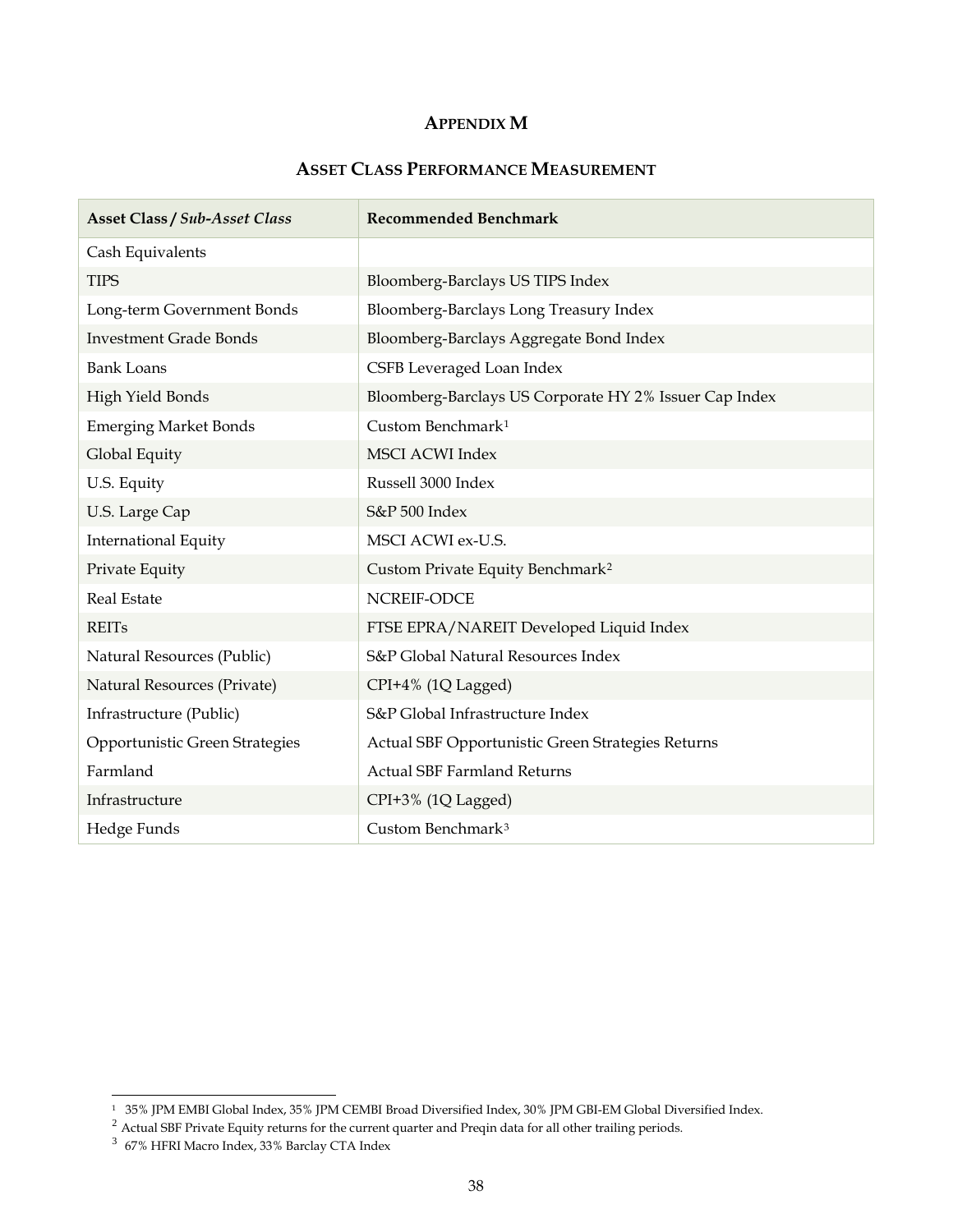### **APPENDIX N**

### **EXPECTED CORRELATIONS AMONG ASSET CLASSES AND SUB-ASSET CLASSES AS OF DECEMBER 31, 2021**

| <b>Asset Class/</b><br><b>Sub Asset</b><br><b>Class</b> | <b>IGBs</b> | Gov't<br><b>Bonds</b> | <b>TIPS</b> | High<br>Yield<br><b>Bonds</b> | <b>Bank</b><br>Loans | <b>EM</b><br><b>Bonds</b> | <b>US</b><br>Equity | Int'1<br>Equity | Global<br>Equity | Private<br>Equity | Real<br><b>Estate</b> | <b>REITs</b> | Opp.<br>Green<br><b>Strategies</b><br>(Private) | Infra<br>(Public) | Infra | Hedge<br>Funds |
|---------------------------------------------------------|-------------|-----------------------|-------------|-------------------------------|----------------------|---------------------------|---------------------|-----------------|------------------|-------------------|-----------------------|--------------|-------------------------------------------------|-------------------|-------|----------------|
| Investment<br><b>Grade Bonds</b>                        | 1.00        |                       |             |                               |                      |                           |                     |                 |                  |                   |                       |              |                                                 |                   |       |                |
| Long-term<br>Government<br><b>Bonds</b>                 | 0.83        | 1.00                  |             |                               |                      |                           |                     |                 |                  |                   |                       |              |                                                 |                   |       |                |
| <b>TIPS</b>                                             | 0.76        | 0.53                  | 1.00        |                               |                      |                           |                     |                 |                  |                   |                       |              |                                                 |                   |       |                |
| <b>High Yield</b><br><b>Bonds</b>                       | 0.22        | $-0.22$               | 0.41        | 1.00                          |                      |                           |                     |                 |                  |                   |                       |              |                                                 |                   |       |                |
| <b>Bank Loans</b>                                       | 0.01        | $-0.36$               | 0.24        | 0.86                          | 1.00                 |                           |                     |                 |                  |                   |                       |              |                                                 |                   |       |                |
| Emerging<br><b>Market Bonds</b>                         | 0.53        | 0.11                  | 0.63        | 0.82                          | 0.64                 | 1.00                      |                     |                 |                  |                   |                       |              |                                                 |                   |       |                |
| <b>US Equity</b>                                        | 0.02        | $-0.31$               | 0.20        | 0.74                          | 0.64                 | 0.59                      | 1.00                |                 |                  |                   |                       |              |                                                 |                   |       |                |
| Int'l Equity                                            | 0.09        | $-0.28$               | 0.26        | 0.76                          | 0.62                 | 0.68                      | 0.89                | 1.00            |                  |                   |                       |              |                                                 |                   |       |                |
| <b>Global Equity</b>                                    | 0.07        | $-0.29$               | 0.26        | 0.78                          | 0.65                 | 0.68                      | 0.96                | 0.97            | 1.00             |                   |                       |              |                                                 |                   |       |                |
| <b>Private Equity</b>                                   | 0.00        | $-0.10$               | 0.05        | 0.70                          | 0.65                 | 0.45                      | 0.85                | 0.80            | 0.80             | 1.00              |                       |              |                                                 |                   |       |                |
| <b>Real Estate</b>                                      | 0.20        | 0.05                  | 0.10        | 0.50                          | 0.45                 | 0.30                      | 0.50                | 0.45            | 0.45             | 0.45              | 1.00                  |              |                                                 |                   |       |                |
| <b>REITs</b>                                            | 0.26        | $-0.02$               | 0.32        | 0.72                          | 0.56                 | 0.61                      | 0.75                | 0.68            | 0.73             | 0.50              | 0.80                  | 1.00         |                                                 |                   |       |                |
| Opp. Green<br><b>Strategies</b><br>(Private)            | 0.01        | $-0.28$               | 0.17        | 0.64                          | 0.58                 | 0.51                      | 0.78                | 0.72            | 0.78             | 0.65              | 0.40                  | 0.53         | 1.00                                            |                   |       |                |
| Infrastructure<br>(Public)                              | 0.24        | $-0.13$               | 0.37        | 0.77                          | 0.64                 | 0.73                      | 0.83                | 0.91            | 0.90             | 0.55              | 0.55                  | 0.73         | 0.67                                            | 1.00              |       |                |
| Infrastructure                                          | 0.30        | 0.15                  | 0.30        | 0.60                          | 0.50                 | 0.50                      | 0.55                | 0.55            | 0.65             | 0.45              | 0.60                  | 0.45         | 0.65                                            | 0.90              | 1.00  |                |
| <b>Hedge Funds</b>                                      | 0.03        | $-0.34$               | 0.26        | 0.77                          | 0.73                 | 0.64                      | 0.86                | 0.87            | 0.90             | 0.60              | 0.45                  | 0.58         | 0.77                                            | 0.83              | 0.60  | 1.00           |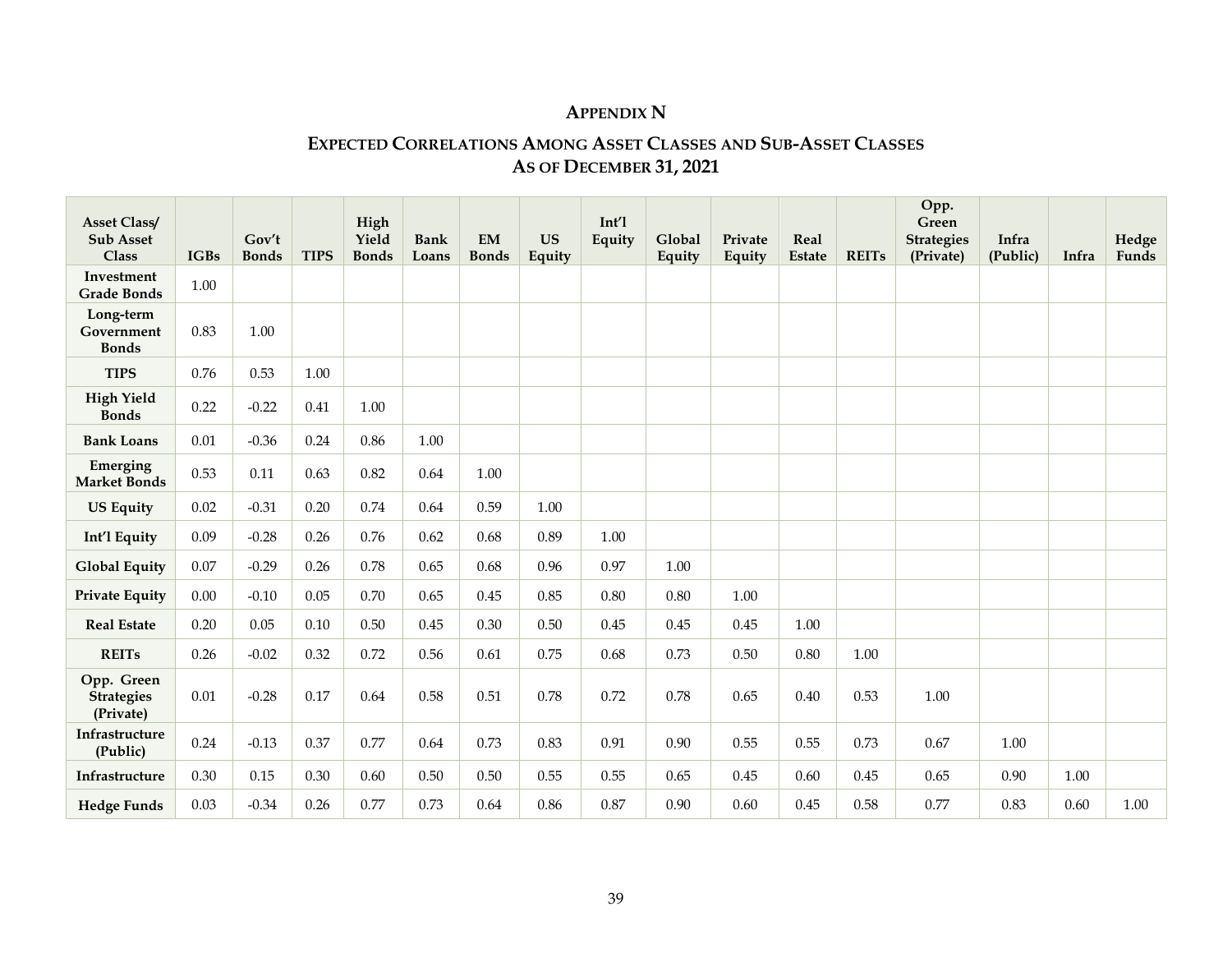### **APPENDIX O**

#### **GIFTS OF SECURITIES**

- 1. Gifts of securities are not donated directly into the Endowment Pool but may become part of the pool.
- 2. Securities will be liquidated with five (5) business days of receipt unless:
	- a. Advised otherwise by legal counsel after review for future liability or legal complications, or
	- b. The gift is contingent on retaining the securities in the Endowment, subject to all of the following conditions:
		- Holding costs, such as taxes, should not be unreasonably high nor present cash flow difficulties,
		- Should such investments require additional administrative or personnel outlays, these costs should be factored into the expected future returns to determine acceptability to both the Endowment and to the Foundation as an organization, and
		- To be included in the Pool, a donated investment must be considered a valuable long-term investment, comparable to other pool investments.
- 3. Gifts in kind may be held be any individual (non-pooled) endowment fund according to the criteria above. The ultimate goal should be to liquidate that asset and place the proceeds in the designated investment account.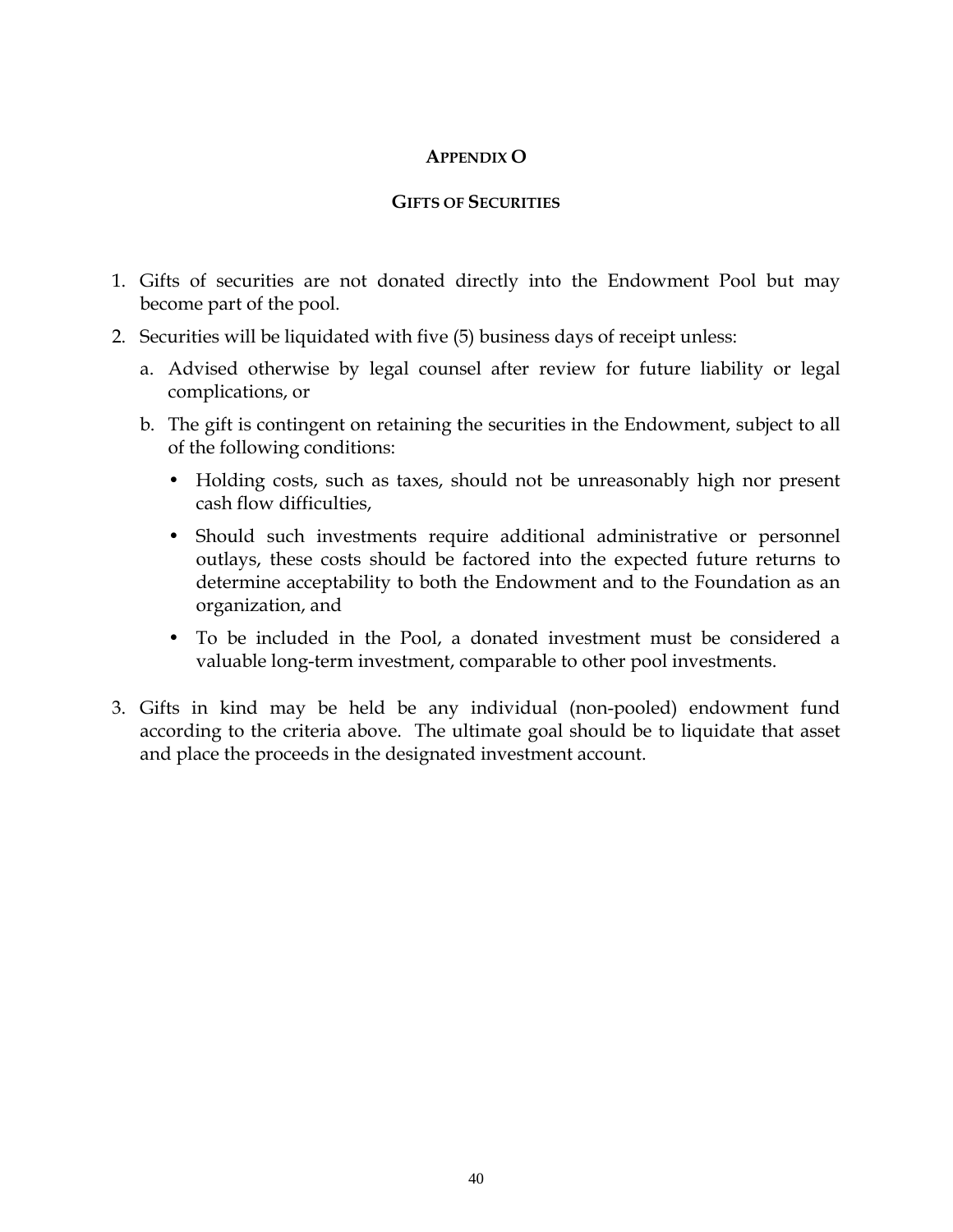#### **APPENDIX P**

### **POLICY STATEMENT AND PROCEDURES FOR FAIR VALUE MEASUREMENT OF INVESTMENTS**

#### **Purpose and Background**

This Policy Statement outlines the internal controls and the valuation process utilized by the Santa Barbara Foundation to determine the fair values of its financial assets as required under (ASC) 820. The Statement is effective for fiscal years beginning after November 15, 2007 and interim periods within those fiscal years and is applicable to both profit and not-for-profit entities that prepare financial statements under US GAAP.

The Foundation follows the Fair Value Measurements and Disclosures accounting standard which requires enhanced disclosures about investments that are measured and reported at fair value. The standard establishes a hierarchal disclosure framework which prioritizes and ranks the level of market price observability used in measuring investments at fair value. Market price observability is impacted by a number of factors, including the type of investment and the characteristics specific to the investment. Investments with readily available active quoted prices or for which fair value can be measured from actively quoted prices generally will have a higher degree of market price observability and a lesser degree of judgment used in measuring fair value.

#### **Overview of (ASC) 820**

Financial Accounting Standards Board (FASB) Accounting Standards Codification (ASC) 820, Fair Value Measurement and Disclosures, provides the framework for measuring and disclosing the fair value of assets and liabilities. Accounting principles define fair value as the price that would be received by the Foundation to sell an asset or be paid by the Foundation to transfer a liability (an exit price) in an orderly transaction between market participants on the measurement date. A fair value hierarchy has been established that prioritizes valuation inputs into three broad levels to ensure consistency and comparability. The valuation hierarchy gives the highest priority to quoted prices in active markets (Level 1) and the lowest priority to unobservable inputs (Level 3).

There are three valuation techniques that may be used to measure fair value under (ASC) 820: (1) the market approach, (2) the income approach and (3) the cost approach. Inputs to the valuation techniques are described as being either observable or unobservable assumptions that market participants use in pricing an asset or liability, including assumptions involving risks, such as the risk inherent in a particular valuation technique used to measure fair value. Under the Standard, the valuation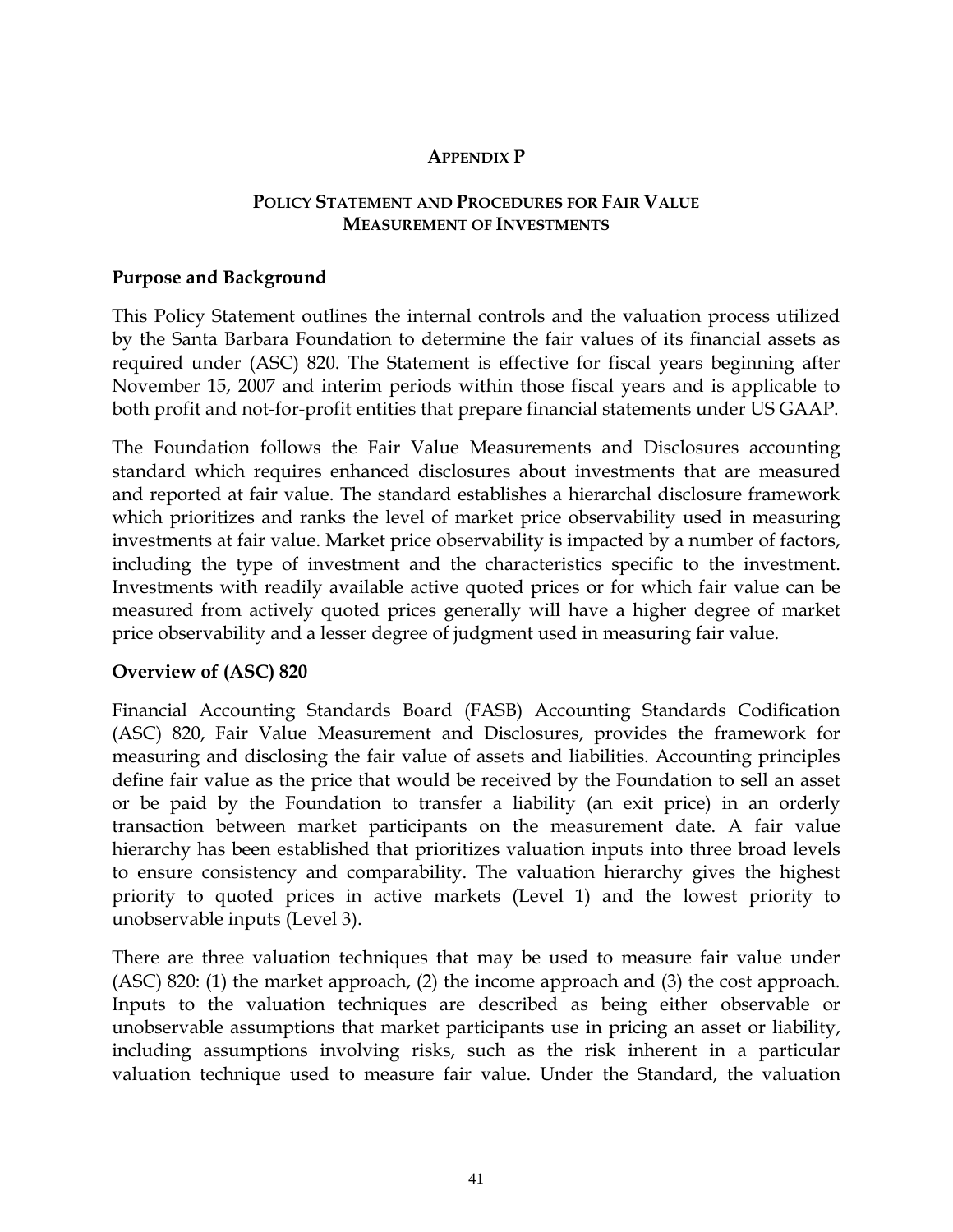techniques used to measure fair value must be consistently applied, maximize the use of observable inputs and minimize the use of unobservable inputs.

The Standard prioritizes valuation inputs into a fair value hierarchy that consists of three broad levels designed to increase consistency and comparability in fair value measurements and related disclosures.

### **Fair Value Hierarchy**

**Level 1** - Unadjusted quoted prices in an active market for identical assets or liabilities that the reporting entity has the ability to access at the measurement date. Examples – Prices derived from a stock exchange like the NYSE or NASDAQ.

**Level 2** - Inputs other than quoted prices under Level 1 that are observable for the asset or liability, either directly or indirectly. Examples – Matrix pricing, market corroborated pricing; inputs such as yield curves and indices for bonds and other fixed income securities.

**Level 3** - Unobservable inputs for the asset or liability used to measure fair value that rely on the reporting entity's own assumptions concerning the assumptions that market participants would use in pricing an asset or liability, including assumptions about risk. Examples – Investment manager pricing for limited partnerships, private placements, private equities, certain hedge funds and real asset funds.

Under the Standard, reporting entities must disclose information that enables users of its financial statements to assess the inputs used to develop measurements for assets and liabilities that are measured at fair value on a recurring basis in periods subsequent to initial recognition (for example, trading securities). For recurring fair value measurements using significant unobservable inputs (Level 3), reporting entities must also disclose the effect of the measurements on earnings (or changes in net asset) for the reporting period.

Financial instruments are considered valued at NAV when the investment (hedge funds, private equity, commingled funds and real asset/real estate funds) are valued at NAV based on capital statements provided by entities that calculate fair value using NAV per share or its equivalent.

The Investment Committee, in conjunction with the external investment advisors, monitors and analyzes the valuation of the investment on a quarterly basis. The Investment Committee reports to the Board of Trustees. The valuation considers variables such as financial performance of investments, recent sale prices of investments, and other pertinent information.

The Foundation includes a detailed discussion on the valuation methodology as part of the annual audit footnotes.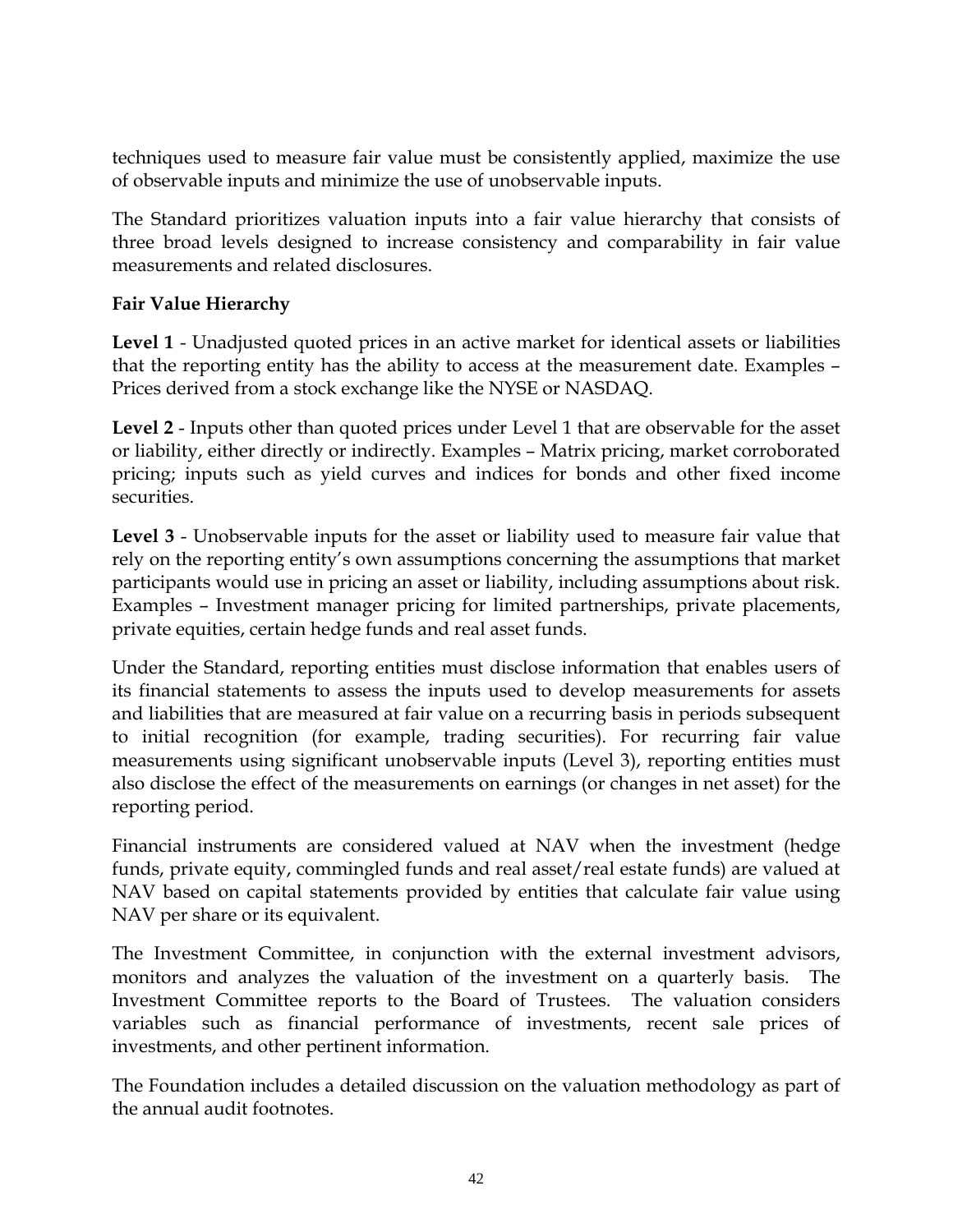### **SBF Valuation Methodology and Internal Controls**

As a matter of policy, the Santa Barbara Foundation seeks to:

- Maintain accurate valuations of assets held in the various portfolios for which we are responsible, including those held by outside money managers on our behalf.
- Follow procedures to review and validate valuations on a regular basis.

The Foundation has established the following internal control procedures:

Foundation staff completes the following internal controls as part of initial and ongoing due diligence for our investments, with an added focus on assets valued using Level 2 or Level 3 inputs:

- Review of offering memorandum/private placement memorandum (PPM) with special attention paid to the valuation process outlined in the document.
- Review of all updated PPMs (if applicable), and ADVs (if applicable).
- On-going review of underlying investments, including the complexity of the investments, liquidity of trading markets, and other details provided by investment manager.
- In person meetings with investment managers, as needed, to discuss changes at the firm, in the market and to their fund, noting any impact to valuations.
- Regular review of all manager communications, including quarterly shareholder's letters and performance reports/updates, conference calls, etc. for changes that may impact valuations and for reasonableness.
- Review of K-1s and/or other tax filings to identify UBTI and to review current partnership valuation.
- Compare performance to publicly available data, benchmarks or expected returns for reasonableness.
- Compare investment advisor's performance calculations to the alternative investment manager's statement and to prior statement for reasonableness.
- Maintain a spreadsheet for each privately held fund tracking all cash flows as reported and compare data to statements received from each manager.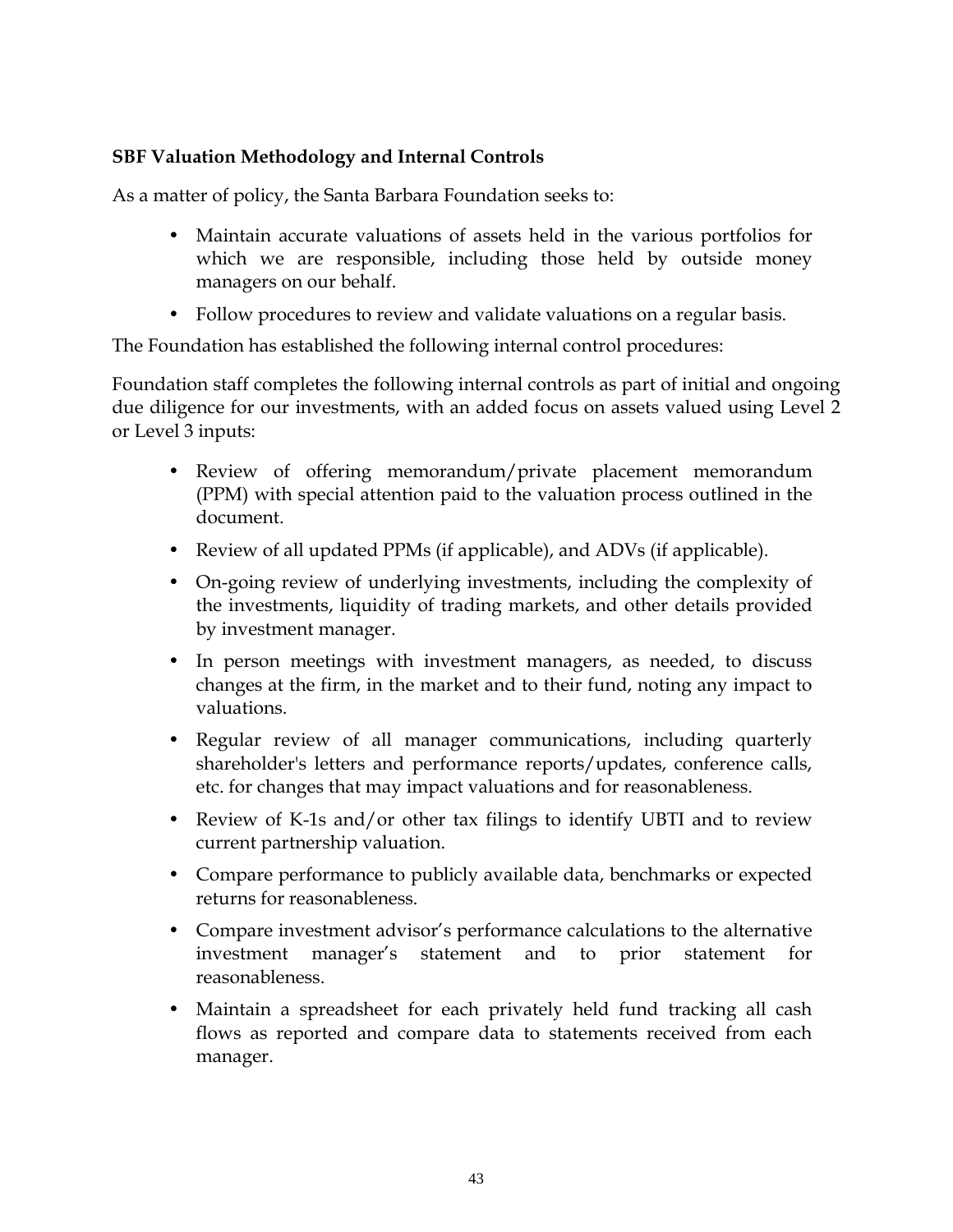• Review of audited financial statements, noting basis of accounting, summary of significant accounting policies and valuation procedures, name of audit firm, type of opinion or change of auditor, and changes to valuation inputs or assumptions.

### **Illiquid Assets Held Separately from the Foundation's Portfolios**

The Foundation receives gifts of limited partnerships, closely held stock, real estate, and other illiquid assets from time to time. Generally, the written policy of the Foundation is to liquidate all marketable assets as soon as practicable and invest the proceeds in one of the investment portfolios. However, in certain situations, it is more appropriate to retain the contributed asset and/or liquidate it at a later date.

Each illiquid asset held may be subject to its own particularities, which require a specific valuation frequency and process. Generally the Foundation's investment committee will concur with a valuation process for unique illiquid asset at the time of gift acceptance. The following provides a general overview of the valuation process by gift type:

### **Real Estate**

For real estate (land and/or buildings), it is the policy of the Foundation to obtain appraisals for the assets at least every three-years, and secure a comfort letter, review comps or use some similar method in the intervening years. We consider these to be Level 3 inputs. However, should certain markets experience an event or series of events that would warrant more frequent appraisals; we may seek appraisals on the applicable pieces of real property more frequently.

### **Closely Held Stock, Options, Limited Partnerships and other illiquid assets**

As summarized earlier, we obtain K-1s, and/or audited financial statements from managers of limited partnerships and from companies for which we hold closely held stock, private equity and hedge fund investments on an annual basis, as information is available. We book either the net asset value (NAV) or calculated per share price, taking into account our understanding of the assets and the markets in which they do business. As an added step, we will annually send confirmation letters to all managers in order to gain additional details related to the investments and its business activities. Level 3 inputs are used to assign values to all the assets in this category.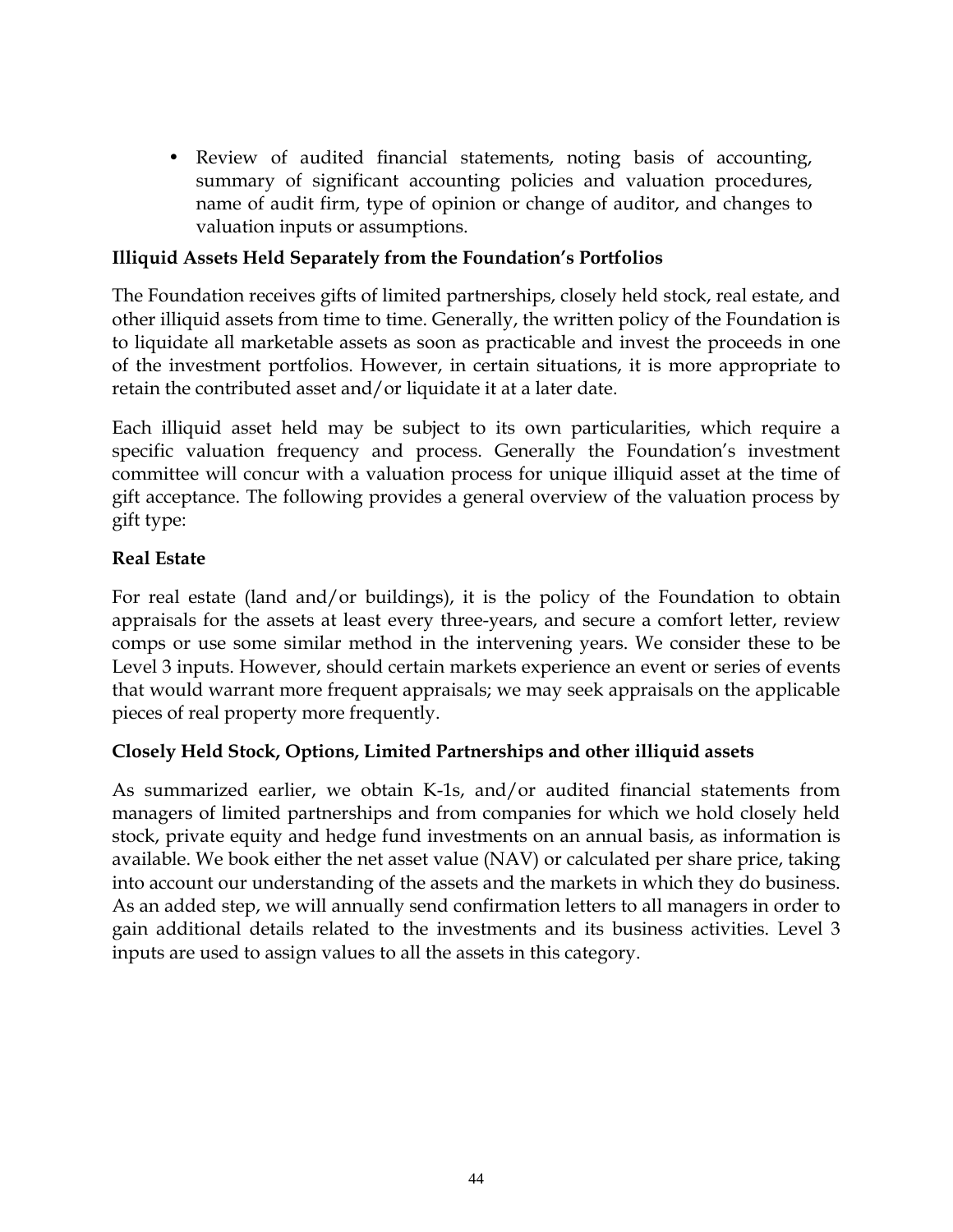# **APPENDIX Q**

### **INVESTMENT POLICIES FOR INVESTMENT MANAGERS**

The following are guidelines placed on individual managers within specific asset classes:

All Traditional Managers

- Index managers shall be terminated if performance or volatility significantly differs from that of the benchmark.
- Active managers may be terminated due to philosophical changes, management turnover, poor long-term investment performance, or other material changes.

Alternative Investments

• Alternative investment managers typically must have significant latitude in the strategies and investments they make and the leverage they introduce into a portfolio. As a result, it is generally not feasible to impose guidelines and restrictions on such managers. Instead, the Committee may choose to terminate a manager, subject to the manager's liquidation policy, if they are dissatisfied with the manager and/or his strategy.

#### **Other**

• Securities Lending: Investment Managers (via contract with the Foundation), may engage in securities lending, or the "loan" of the Foundation's securities in return for interest, to broker dealers as a means of enhancing income.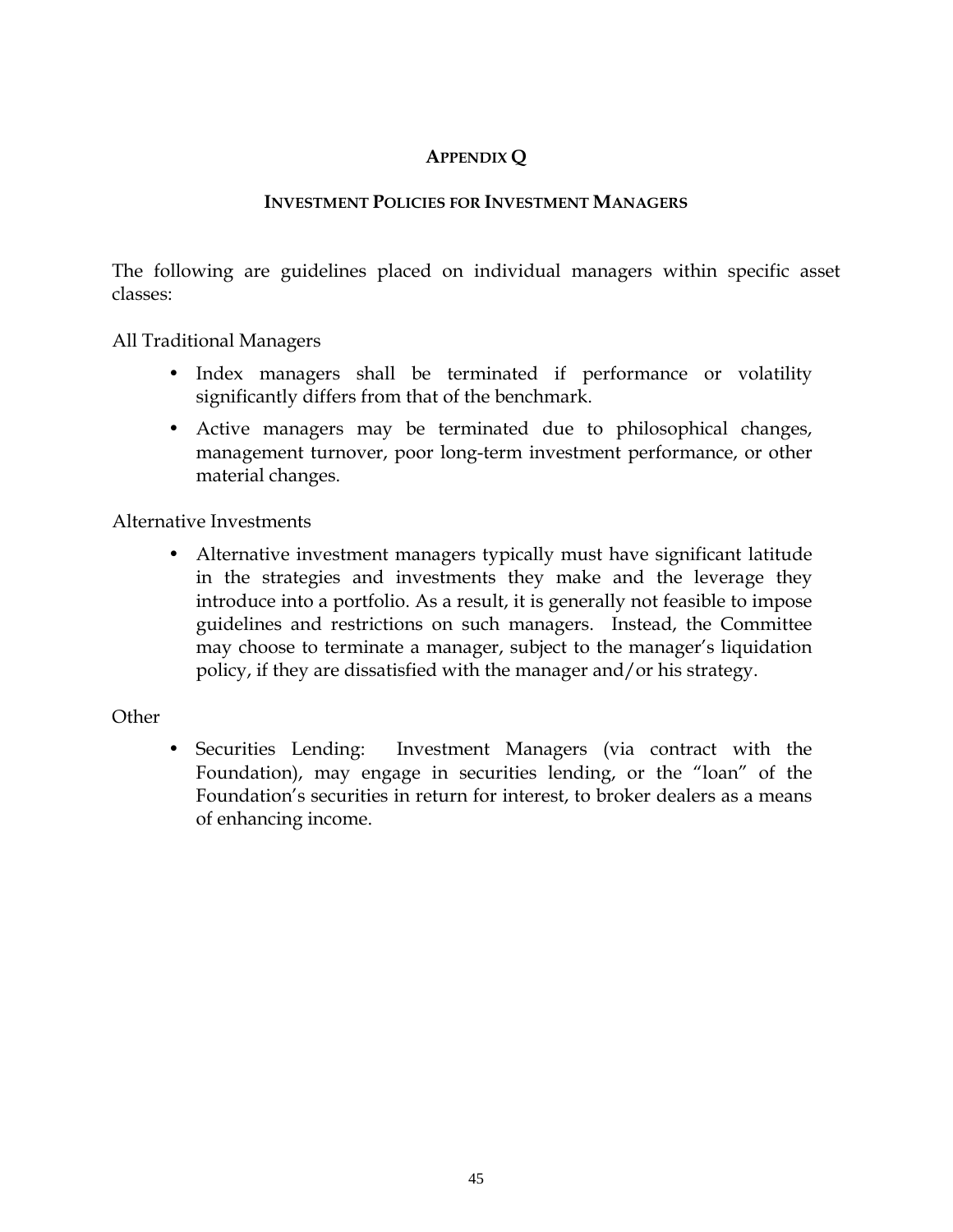#### **APPENDIX R**

### **CRISIS RESPONSE PLAN**

*The purpose of a Crisis Response Plan is to protect the assets of the Santa Barbara Foundation by structuring a response to unanticipated investment related crises.*

#### **OVERVIEW**

An investment related crisis is broadly defined as an event that interrupts or impairs the Foundation's and/or its investment managers' ability to effectively monitor or manage the Foundation's assets. An unexpected crisis could take many forms, from a natural disaster that disrupts the monitoring of securities, to mass personnel departures at an investment manager that effectively renders the Foundation's assets unmanaged. Occasionally, investment related crises arise that require immediate action. The Board of Trustees believes the Foundation's assets should never be left unattended, and recognize that under extreme circumstances it may be prudent to take urgent investment action on short notice.

This document describes in detail the procedure that the Board of Trustees have adopted for emergency use in investment related crises.

#### **DEFINITION OF CRISIS RESPONSE GROUP**

To deal with such emergencies, the Board of Trustees have identified a crisis Response team in advance. The Crisis Response Group will consist of six entities:

- 1. the Director of Investments,
- 2. the Chief Executive Officer
- 3. the Foundation's Investment Consultants,
- 4. the Chair of the Investment Committee,
- 5. the Chair of the Board of Trustees,
- 6. one designated Trustee who also serves on the Investment Committee

An Appendix to this document lists the individuals currently in these roles.

If possible, all activities of the Crisis Response Group will be conducted in parallel by the six parties. However, if the Director of Investments is unavailable, the Foundation's Investment Consultant is empowered to act alone in conjunction with the Chief Executive Officer and the three Designated Trustees.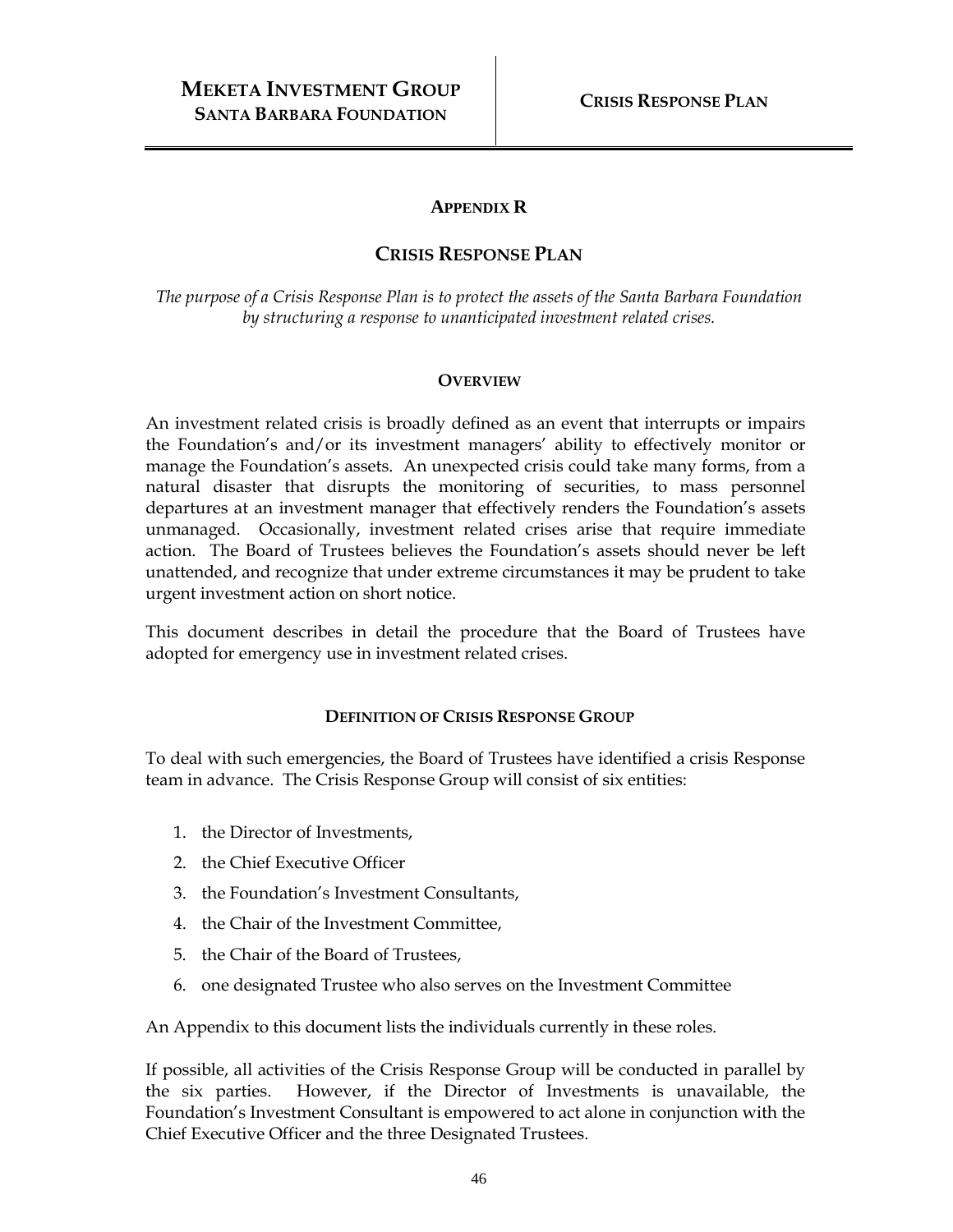#### **CRISIS RESPONSE PLAN**

An unexpected crisis could take many forms, from a natural disaster that disrupts the monitoring of securities, to mass personnel departures that effectively render the Foundation's assets unmanaged. Common to every crisis, however, would be the need to act quickly to minimize a negative impact on the Foundation's assets. The Crisis Response Plan, outlined below, has four steps: the discovery of the negative event, the evaluation of the negative event, the implementation of appropriate action, and a review of the crisis intervention.

### • *Discovery of Event*

The initial discovery of a material event could come from many sources, including the Investment Consultant, the public media, the custodian bank, or investment managers. Therefore, it is important that all professionals understand their duty to report significant events immediately to the Crisis Response Team. A memorandum describing the duty to notify and providing relevant telephone numbers should be circulated by the Foundation's Investment Office to all involved parties (Board of Trustees, Investment Committee, custodian bank, investment managers, and Investment Consultant) each year.

#### • *Evaluation of Event*

Immediately upon notification, the Investment Consultant and the Director of Investments will consider the nature and severity of the event. After evaluating the event fully, the Investment Consultant and Director of Investments will consult the other members of the Crisis Response Team and prepare a recommended course of action.

#### • *Crisis Response Implementation*

If the Crisis Response Team determines that the event does require some form of immediate intervention, the Crisis Response Team will affect the necessary action, and the Investment Consultant will document the actions taken. Two of the three designated Trustees must agree on the recommended action.

#### • *Follow-up*

The Board of Trustees and the Investment Committee will be notified as quickly as reasonably possible by telephone and memorandum. The crisis, and subsequent intervention, will then be reviewed at the next scheduled meeting, and documented in writing.